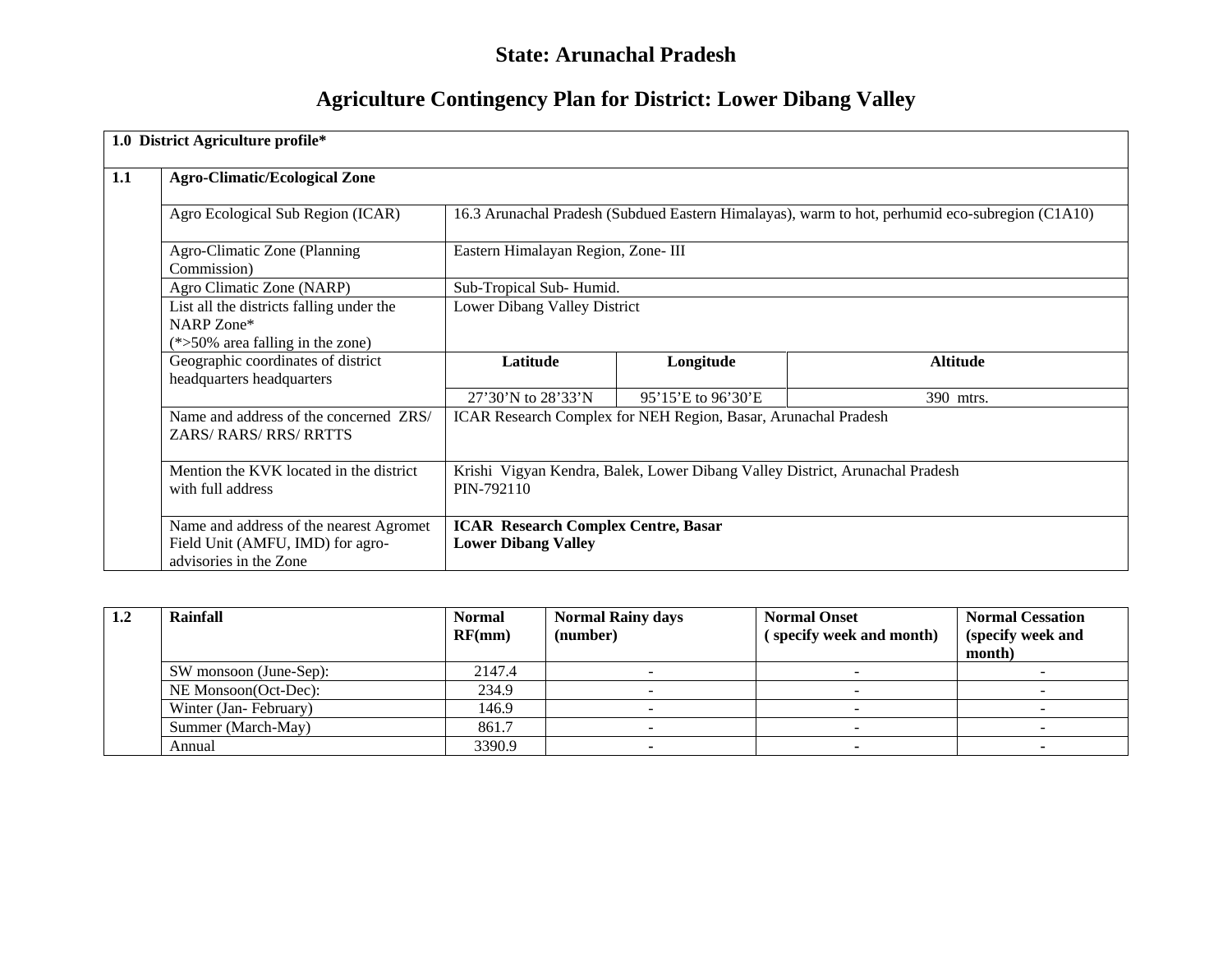| 1.3 | <b>Land use</b><br>pattern of the<br>district (latest<br>statistics) | Geographica<br>Area<br>('000ha) | Cultivable<br>area<br>('000ha) | Forest<br>area<br>('000ha<br>∗ | Land under<br>non-<br>agricultural<br>use $('000ha)$ | Permane<br>nt<br>Pasture<br>('000ha) | Cultivable<br>wasteland('<br>000ha) | Land<br>under<br>Misc.<br>tree<br>crops<br>and<br>groves | Barren and<br>uncultivable<br>land $('000ha)$ | Current<br><b>Fallows</b><br>(000ha) | Other<br>fallows(<br>000ha |
|-----|----------------------------------------------------------------------|---------------------------------|--------------------------------|--------------------------------|------------------------------------------------------|--------------------------------------|-------------------------------------|----------------------------------------------------------|-----------------------------------------------|--------------------------------------|----------------------------|
|     |                                                                      |                                 |                                |                                |                                                      |                                      |                                     | `000ha                                                   |                                               |                                      |                            |
|     |                                                                      | 390 Sq Km                       | 30.4 ha                        | 932.1ha<br>$^{\circ}$          | $0.52$ ha                                            | $0.75$ ha                            | .89 ha                              | 0.71                                                     | $0.42$ ha                                     | $1.64$ ha                            | 1.80                       |

@ Inclusive of Kurung kumey district

**\***FST: Forest Survey of India, Ministry of Environment, Forest climate change-2011

2011Stats Directorate of Economics and Statistics, Ministry of Agriculture, Govt. of India

| 1.4 | Major Soils (common names like red      | Area $(900 \text{ ha})$ ** | Percent (%) of total geographical area |  |  |  |
|-----|-----------------------------------------|----------------------------|----------------------------------------|--|--|--|
|     | sandy loam deep soils $(\text{etc.})^*$ |                            |                                        |  |  |  |
|     | <b>Black</b>                            | .553                       | 22%                                    |  |  |  |
| ٠.  | Sandy loans                             | 22.019                     | 278%                                   |  |  |  |
|     | Others (specify):                       |                            |                                        |  |  |  |

\* mention colour, depth and texture (heavy, light, sandy, loamy, clayey etc) and give vernacular name, if any, in brackets (data source: Soil Resource Maps of NBSS & LUP); \*\* Pl. give the details of the major soils occupying more than 5% of total geographical area. Degree of soil acidity (pH) may also be indicated

| -1.5 | <b>Agricultural land use</b> | Area $('000 ha)$ | Cropping intensity % |
|------|------------------------------|------------------|----------------------|
|      | Net sown area                | 24.35 ha         | 119 %                |
|      | Area sown more than once     | 4.68             |                      |
|      | Gross cropped area           | 29.04 ha         |                      |

2011Stats Directorate of Economics and Statistics, Ministry of Agriculture, Govt. of India

| 1.6 | <b>Irrigation</b>    | '000ha |
|-----|----------------------|--------|
|     | Net irrigated area   | 3.96   |
|     | Gross irrigated area | 3.96   |
|     | Rainfed area         | 15.1   |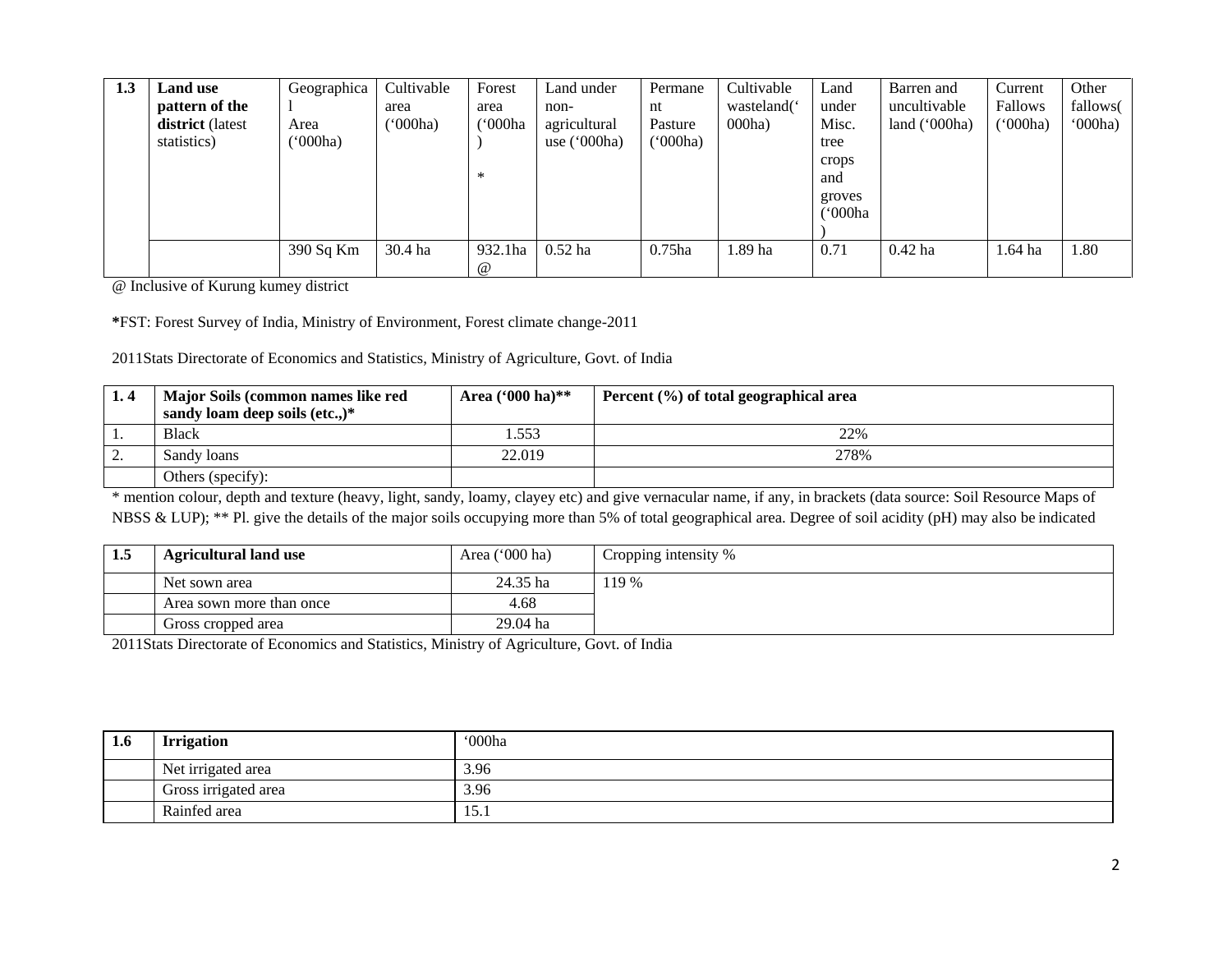2008-09 Stats Directorate of Economics and Statistics, Ministry of Agriculture, Govt. of India @ Inclusive of Upper Dibang Valley districts Forest Area **Sources of Irrigation** Number Area ('000 ha) Percentage of total irrigated area Canals **Canals** - **Area may be indicated** Tanks 2 Nos. Open wells Bore wells  $\vert$  -Lift irrigation schemes Micro-irrigation and the method of  $\sim$ Other sources (spring) 3 Nos. Total Irrigated Area 2431 ha Pump sets  $\vert$  -No. of Tractors 10 **Groundwater availability and use\* (Data source: State/Central Ground water Department /Board)** No. of blocks/ Tehsils (%) area Quality of water (specify the problem such as high levels of arsenic, fluoride, saline etc) Over exploited Critical Semi- critical Safe Wastewater availability and use Ground water quality

\*over-exploited: groundwater utilization > 100%; critical: 90-100%; semi-critical: 70-90%; safe: <70%

| 1.6. a. | <b>Fertilizer and Pesticides use</b> | Type                                                      | Total quantity (tonnes) |
|---------|--------------------------------------|-----------------------------------------------------------|-------------------------|
|         | Fertilizers*                         | Urea,SSP&MOP                                              | 15,9,4(Total NPK 28)    |
|         | Chemical Pesticides*                 | Insecticides, Fungicides, Weedicides, Others<br>(Specify) |                         |

\* If break up is not available, indicate total quantity used in the district for any recent year, mention here the year and source of statistic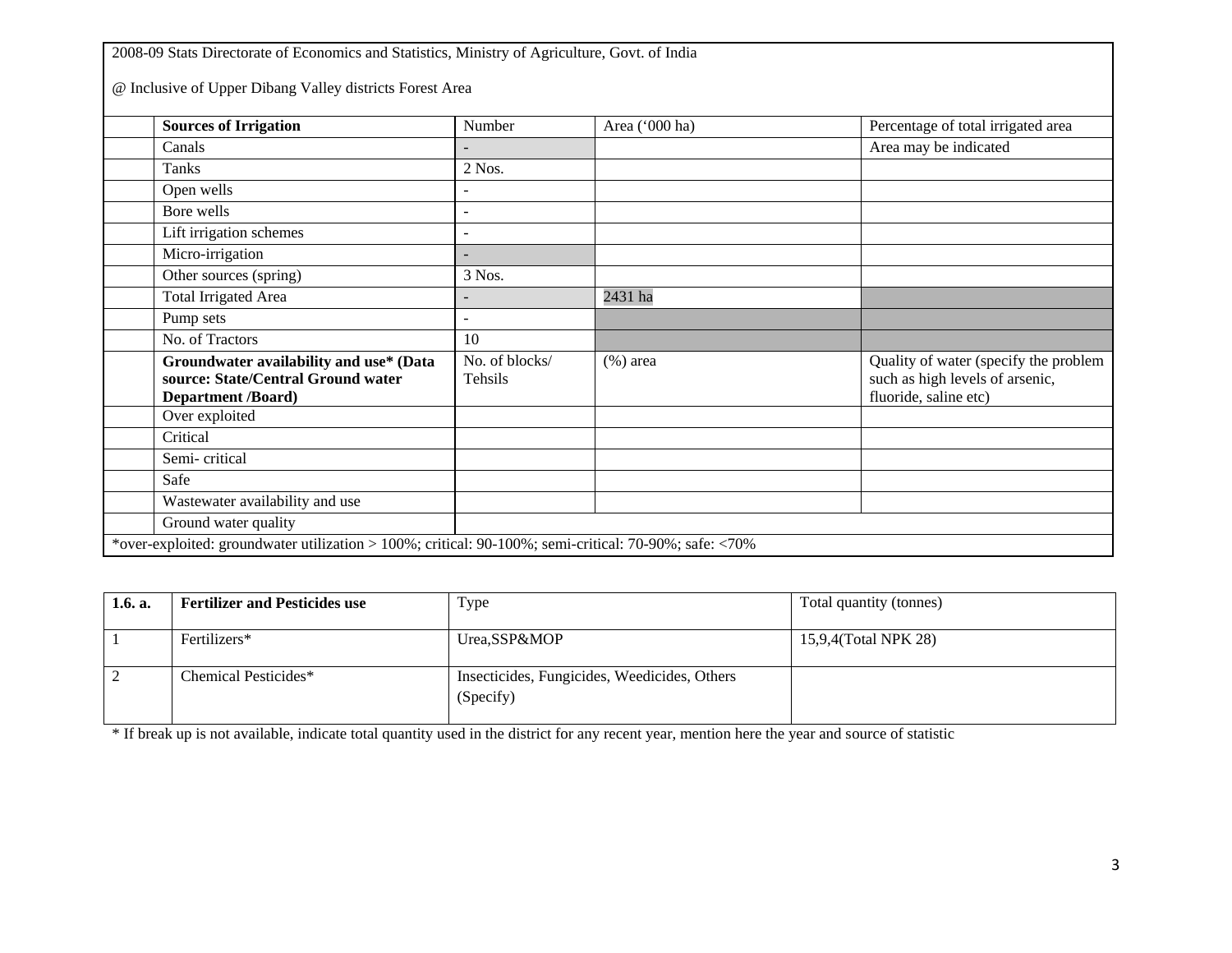# **1.7 Area under major field crops & horticulture (as per latest figures) (2006-07)**

| $\overline{1.7}$ | Sl.No.         | <b>Major field crops</b><br>cultivated                                                                                                                | Area ('000 ha)           |                |                          |                          |                          |                |                |                |  |
|------------------|----------------|-------------------------------------------------------------------------------------------------------------------------------------------------------|--------------------------|----------------|--------------------------|--------------------------|--------------------------|----------------|----------------|----------------|--|
|                  |                |                                                                                                                                                       |                          | <b>Kharif</b>  |                          |                          | Rabi                     |                |                |                |  |
|                  |                |                                                                                                                                                       | <b>Irrigated</b>         | Rainfed        | <b>Total</b>             | <b>Irrigated</b>         | <b>Rainfed</b>           | <b>Total</b>   | <b>Summer</b>  | Grand<br>total |  |
|                  | 1              | Paddy                                                                                                                                                 | $\overline{\phantom{a}}$ | $\equiv$       | $\blacksquare$           | $\overline{\phantom{a}}$ | $\blacksquare$           | $\blacksquare$ | $\equiv$       | 11.46          |  |
|                  | $\overline{2}$ | Maize                                                                                                                                                 | $\blacksquare$           | $\blacksquare$ | $\equiv$                 | $\blacksquare$           | $\sim$                   | $\omega$       | $\mathbf{r}$   | 8.09           |  |
|                  | 3              | Millet                                                                                                                                                | $\omega$                 | $\omega$       | $\blacksquare$           | $\blacksquare$           | $\blacksquare$           | $\blacksquare$ | $\blacksquare$ | 1.515          |  |
|                  | $\overline{4}$ | Wheat                                                                                                                                                 | $\blacksquare$           | $\blacksquare$ | $\blacksquare$           | $\blacksquare$           | $\blacksquare$           | $\blacksquare$ | $\blacksquare$ | 0.28           |  |
|                  | 5              | Pulse                                                                                                                                                 | $\equiv$                 | $\blacksquare$ | $\blacksquare$           | $\blacksquare$           | $\equiv$                 | $\omega$       | $\blacksquare$ | 0.95           |  |
|                  | 6              | Oilseeds                                                                                                                                              | $\sim$                   | $\omega$       | $\blacksquare$           | $\overline{\phantom{a}}$ | $\blacksquare$           | $\blacksquare$ | $\blacksquare$ | 5.33           |  |
|                  | $\overline{7}$ | Potato                                                                                                                                                | $\blacksquare$           | $\blacksquare$ | $\overline{\phantom{a}}$ | $\overline{\phantom{a}}$ | $\overline{\phantom{a}}$ | $\blacksquare$ | $\blacksquare$ | 0.375          |  |
|                  | Sl.No.         | 2011Stats Directorate of Economics and Statistics, Ministry of Agriculture, Govt. of India<br>@ NEDFI Databank website<br>Horticulture crops - Fruits |                          |                |                          | Area ('000 ha)           |                          |                |                |                |  |
|                  |                |                                                                                                                                                       |                          | <b>Total</b>   |                          |                          | <b>Irrigated</b>         | <b>Rainfed</b> |                |                |  |
|                  | -1             | Orange                                                                                                                                                |                          | 2.025          |                          |                          |                          |                |                |                |  |
|                  | $\overline{2}$ | Banana                                                                                                                                                |                          | 0.250          |                          |                          |                          |                |                |                |  |
|                  | 3              | Litchi                                                                                                                                                |                          | 0.098          |                          |                          |                          |                |                |                |  |
|                  | $\overline{4}$ | Pine-apple                                                                                                                                            |                          | 0.195          |                          |                          |                          |                |                |                |  |
|                  | $\overline{5}$ |                                                                                                                                                       |                          |                |                          |                          |                          |                |                |                |  |
|                  | Sl. No.        | Horticulture crops -                                                                                                                                  |                          | <b>Total</b>   |                          |                          | <b>Irrigated</b>         |                | Rainfed        |                |  |
|                  |                | <b>Vegetables</b>                                                                                                                                     |                          |                |                          |                          |                          |                |                |                |  |
|                  | -1             |                                                                                                                                                       |                          | 0.387          |                          |                          |                          |                |                |                |  |
|                  | $\overline{2}$ |                                                                                                                                                       |                          |                |                          |                          |                          |                |                |                |  |
|                  | 3              |                                                                                                                                                       |                          |                |                          |                          |                          |                |                |                |  |
|                  | Sl. No.        | <b>Medicinal and Aromatic</b><br>crops                                                                                                                |                          | <b>Total</b>   |                          |                          | <b>Irrigated</b>         |                |                | <b>Rainfed</b> |  |
|                  | 1              |                                                                                                                                                       |                          | 0.125          |                          |                          |                          |                |                |                |  |
|                  | $\overline{2}$ |                                                                                                                                                       |                          |                |                          |                          |                          |                |                |                |  |
|                  | 3              |                                                                                                                                                       |                          |                |                          |                          |                          |                |                |                |  |
|                  |                |                                                                                                                                                       |                          |                |                          |                          |                          |                |                |                |  |
|                  |                | <b>Spices crops</b>                                                                                                                                   |                          | <b>Total</b>   |                          |                          | <b>Irrigated</b>         |                | <b>Rainfed</b> |                |  |
|                  | $\mathbf{1}$   | Ginger                                                                                                                                                |                          | 0.815          |                          |                          |                          |                |                |                |  |
|                  | $\overline{2}$ | <b>Black Pepper</b>                                                                                                                                   |                          | 0.165          |                          |                          |                          |                |                |                |  |
|                  | $\overline{3}$ | Large Cardamom                                                                                                                                        |                          | 0.280          |                          |                          |                          |                |                |                |  |
|                  | $\overline{4}$ |                                                                                                                                                       |                          |                |                          |                          |                          |                |                |                |  |
|                  |                | <b>Plantation crops</b>                                                                                                                               |                          | <b>Total</b>   |                          |                          | <b>Irrigated</b>         |                | Rainfed        |                |  |
|                  | $\mathbf{1}$   |                                                                                                                                                       |                          |                |                          |                          |                          |                |                |                |  |
|                  | $\overline{2}$ |                                                                                                                                                       |                          |                |                          |                          |                          |                |                |                |  |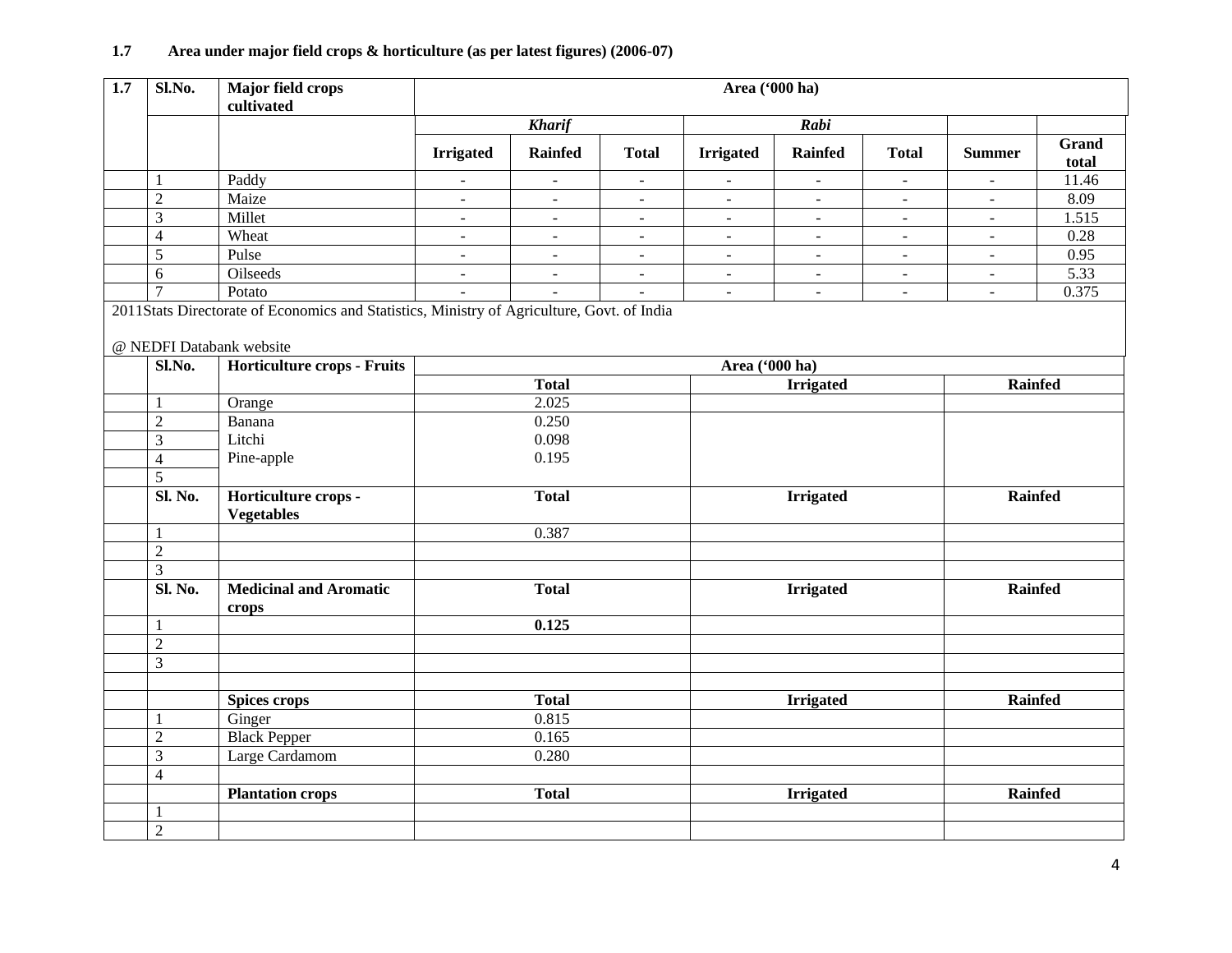|   | <b>Fodder crops</b>     | <b>Total</b> | <b>Irrigated</b> | <b>Rainfed</b> |
|---|-------------------------|--------------|------------------|----------------|
|   |                         |              |                  |                |
| ∸ |                         |              |                  |                |
|   |                         |              |                  |                |
|   | Total fodder crop area  |              |                  |                |
|   | <b>Grazing land</b>     |              |                  |                |
|   | Sericulture etc         |              |                  |                |
|   | <b>Others (specify)</b> |              |                  |                |

| 1.8  | Livestock (Data source: Live stock Census 2007)   |                        | <b>Male</b> ('000) |                          | Female ('000)                            | <b>Total ('000)</b>       |                                                        |                              |
|------|---------------------------------------------------|------------------------|--------------------|--------------------------|------------------------------------------|---------------------------|--------------------------------------------------------|------------------------------|
|      | Indigenous cattle                                 |                        | 9.62               |                          | 13.24                                    |                           | 22.86                                                  |                              |
|      | Improved / Crossbred cattle                       |                        | 1.44               | 1.73                     |                                          | 3.17                      |                                                        |                              |
|      | Buffaloes (local low yielding)                    |                        | 0.35               |                          | 1.81                                     |                           | 2.16                                                   |                              |
|      | <b>Improved Buffaloes</b>                         |                        |                    |                          |                                          |                           |                                                        |                              |
|      | Goat                                              |                        | 6.58               |                          | 9.10                                     |                           | 15.68                                                  |                              |
|      | Sheep                                             |                        |                    |                          |                                          |                           |                                                        |                              |
|      | Pig                                               |                        | 5.28               |                          | 5.01                                     |                           | 10.29                                                  |                              |
|      | Mithun                                            |                        |                    |                          |                                          |                           | 15.61                                                  |                              |
|      | Yak                                               |                        |                    |                          |                                          |                           |                                                        |                              |
|      | Others (Horse, mule, donkey etc., specify)        |                        |                    |                          |                                          |                           |                                                        |                              |
|      | Commercial dairy farms (Number)                   |                        |                    |                          |                                          |                           |                                                        |                              |
| 1.9  | <b>Poultry</b>                                    |                        | No. of farms       |                          |                                          | Total No. of birds ('000) |                                                        |                              |
|      | Commercial                                        |                        |                    | 76.66                    |                                          |                           |                                                        |                              |
|      | Backyard                                          |                        |                    |                          |                                          |                           |                                                        |                              |
| 1.10 | Fisheries (Data source: Chief Planning Officer)   |                        |                    |                          |                                          |                           |                                                        |                              |
|      | A. Capture                                        |                        |                    |                          |                                          |                           |                                                        |                              |
|      | i) Marine (Data Source: Fisheries<br>Department)  | No. of fishermen       |                    | <b>Boats</b>             |                                          | <b>Nets</b>               |                                                        | <b>Storage</b><br>facilities |
|      |                                                   |                        | Mechanized         | Non-<br>mechanized       | Mechanized<br>(Trawl nets,<br>Gill nets) |                           | Non-mechanized<br>(Shore Seines, Stake &<br>trap nets) | (Ice plants<br>$etc.$ )      |
|      |                                                   |                        |                    |                          |                                          |                           |                                                        |                              |
|      | ii) Inland (Data Source: Fisheries<br>Department) | No. Farmer owned ponds |                    | <b>No. of Reservoirs</b> |                                          | No. of village tanks      |                                                        |                              |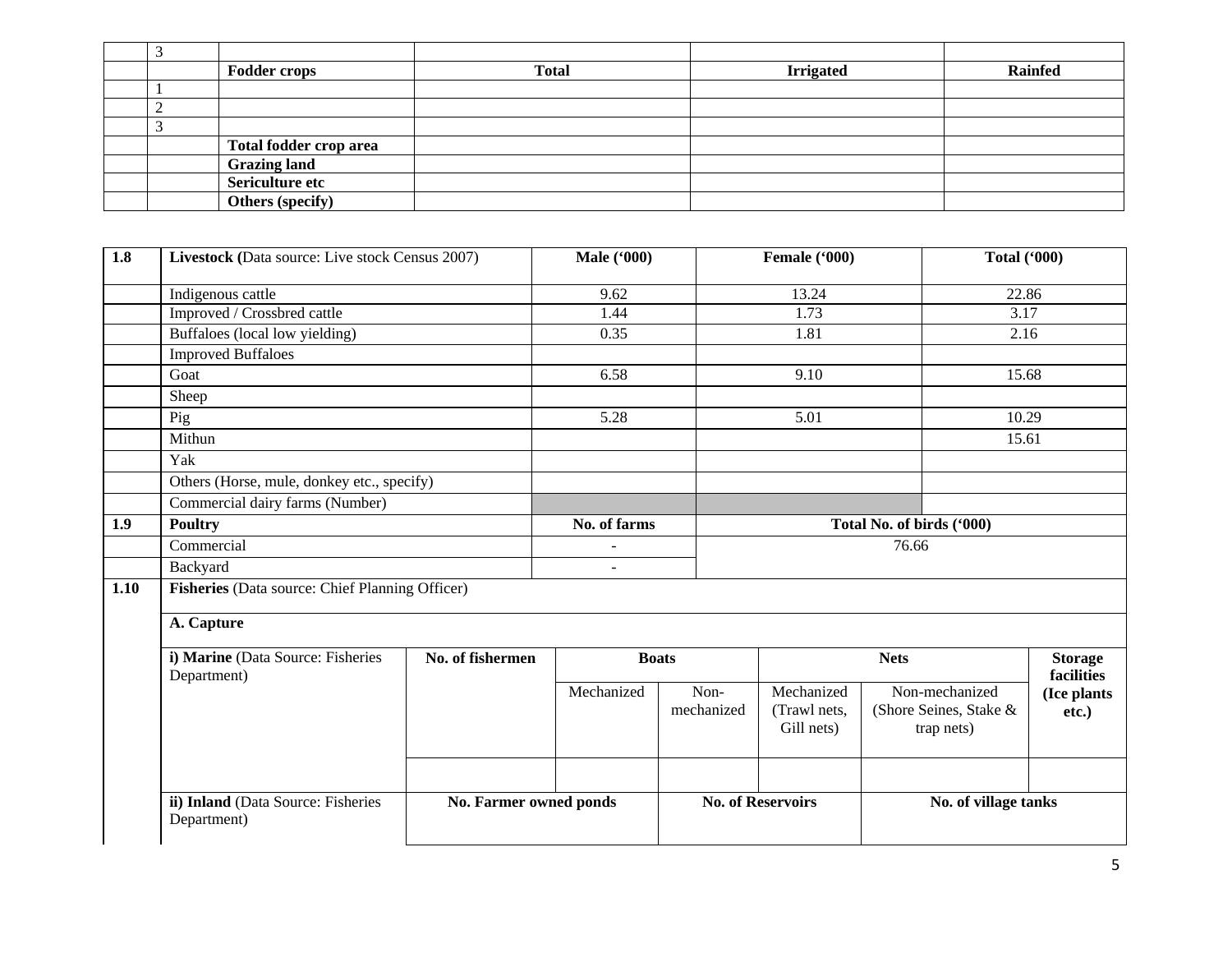| <b>B.</b> Culture                                           |                        |              |                               |
|-------------------------------------------------------------|------------------------|--------------|-------------------------------|
|                                                             | Water Spread Area (ha) | Yield (t/ha) | <b>Production ('000 tons)</b> |
| i) Brackish water (Data Source: MPEDA/Fisheries Department) |                        |              |                               |
| ii) Fresh water (Data Source: Fisheries Department)         |                        |              |                               |
| <b>Others</b>                                               |                        |              |                               |

*Source: Fishery department, Govt. of Arunachal Pradesh*

# **1.11 Production and Productivity of major crops**

| 1.11                                                              | Name of crop                                                                  |                          | <b>Kharif</b>                                                             |                          | Rabi                     |                          | <b>Summer</b>           |                       | <b>Total</b>            |                                           |
|-------------------------------------------------------------------|-------------------------------------------------------------------------------|--------------------------|---------------------------------------------------------------------------|--------------------------|--------------------------|--------------------------|-------------------------|-----------------------|-------------------------|-------------------------------------------|
|                                                                   |                                                                               | Production<br>(000 t)    | Productivity<br>(kg/ha)                                                   | Production<br>(000 t)    | Productivity<br>(kg/ha)  | Production<br>(000 t)    | Productivity<br>(kg/ha) | Production<br>(000 t) | Productivity<br>(kg/ha) | residue<br>as<br>fodder<br>(000)<br>tons) |
| Major Field crops (Crops to be identified based on total acreage) |                                                                               |                          |                                                                           |                          |                          |                          |                         |                       |                         |                                           |
| Crop 1                                                            | Paddy                                                                         | $\blacksquare$           | $\sim$                                                                    | $\blacksquare$           | $\overline{\phantom{a}}$ | $\blacksquare$           | $\sim$                  | 22.233                | 1904                    |                                           |
| Crop 2                                                            | Maize                                                                         | $\blacksquare$           | $\sim$                                                                    | ÷                        | $\blacksquare$           | $\overline{\phantom{a}}$ | $\sim$                  | 10.517                | 1300                    |                                           |
| Crop 3                                                            | Millet                                                                        | $\blacksquare$           | $\sim$                                                                    | $\overline{\phantom{a}}$ | $\overline{\phantom{a}}$ | $\blacksquare$           | $\sim$                  | 1.212                 | 800                     |                                           |
| Crop 4                                                            | Wheat                                                                         | $\blacksquare$           | $\blacksquare$                                                            | $\blacksquare$           | $\sim$                   | $\overline{a}$           | $\sim$                  | 0.420                 | 1500                    |                                           |
| Crop 5                                                            | Pulse                                                                         | $\blacksquare$           | $\overline{\phantom{a}}$                                                  | $\overline{\phantom{a}}$ | $\blacksquare$           | $\overline{\phantom{a}}$ | $\overline{a}$          | 0.855                 | 900                     |                                           |
| Crop 6                                                            | Oilseeds                                                                      | $\blacksquare$           | $\sim$                                                                    | $\overline{\phantom{a}}$ | $\sim$                   | $\sim$                   | $\sim$                  | 5.063                 | 905                     |                                           |
| Crop 7                                                            | Potato                                                                        | $\blacksquare$           |                                                                           | $\sim$                   | $\blacksquare$           | $\blacksquare$           | $\blacksquare$          | 3.0                   | 8000                    |                                           |
|                                                                   | 2012-13 Statistical Abstract of Arunachal Pradesh<br>@ NEDFI Databank website |                          |                                                                           |                          |                          |                          |                         |                       |                         |                                           |
|                                                                   |                                                                               |                          | Major Horticultural crops (Crops to be identified based on total acreage) |                          |                          |                          |                         |                       |                         |                                           |
| Crop 1                                                            | Orange                                                                        | $\blacksquare$           | $\sim$                                                                    | $\blacksquare$           | $\blacksquare$           | $\blacksquare$           | $\blacksquare$          | 3000                  |                         |                                           |
| Crop 2                                                            | Banana                                                                        | $\blacksquare$           | $\sim$                                                                    |                          | $\blacksquare$           | $\overline{a}$           | $\sim$                  | 680                   |                         |                                           |
| Crop 3                                                            | Litchi                                                                        | $\blacksquare$           | ÷.                                                                        | $\blacksquare$           | $\sim$                   | $\overline{\phantom{a}}$ | $\sim$                  | 30                    |                         |                                           |
| Crop 4                                                            | Pine apple                                                                    | $\blacksquare$           | $\blacksquare$                                                            | ÷.                       | $\sim$                   | $\sim$                   | $\sim$                  | 550                   |                         |                                           |
| Crop 5                                                            | Vegetables                                                                    | $\overline{\phantom{a}}$ | $\blacksquare$                                                            | $\overline{\phantom{a}}$ | $\overline{\phantom{a}}$ | $\overline{\phantom{a}}$ | $\blacksquare$          | 387                   |                         |                                           |
|                                                                   | Major spice crops                                                             |                          |                                                                           |                          |                          |                          |                         |                       |                         |                                           |
| Crop 1                                                            | Black pepper                                                                  | $\blacksquare$           | ÷.                                                                        | $\overline{a}$           | $\sim$                   | $\overline{a}$           | ÷.                      | 6                     |                         |                                           |
| Crop 2                                                            | Ginger                                                                        | $\blacksquare$           | $\overline{\phantom{a}}$                                                  | ٠                        | $\sim$                   | $\sim$                   | $\blacksquare$          | 2960                  |                         |                                           |
| Crop 3                                                            | Large<br>Cardamom                                                             |                          |                                                                           |                          | $\overline{\phantom{0}}$ | $\overline{a}$           |                         | 10                    |                         |                                           |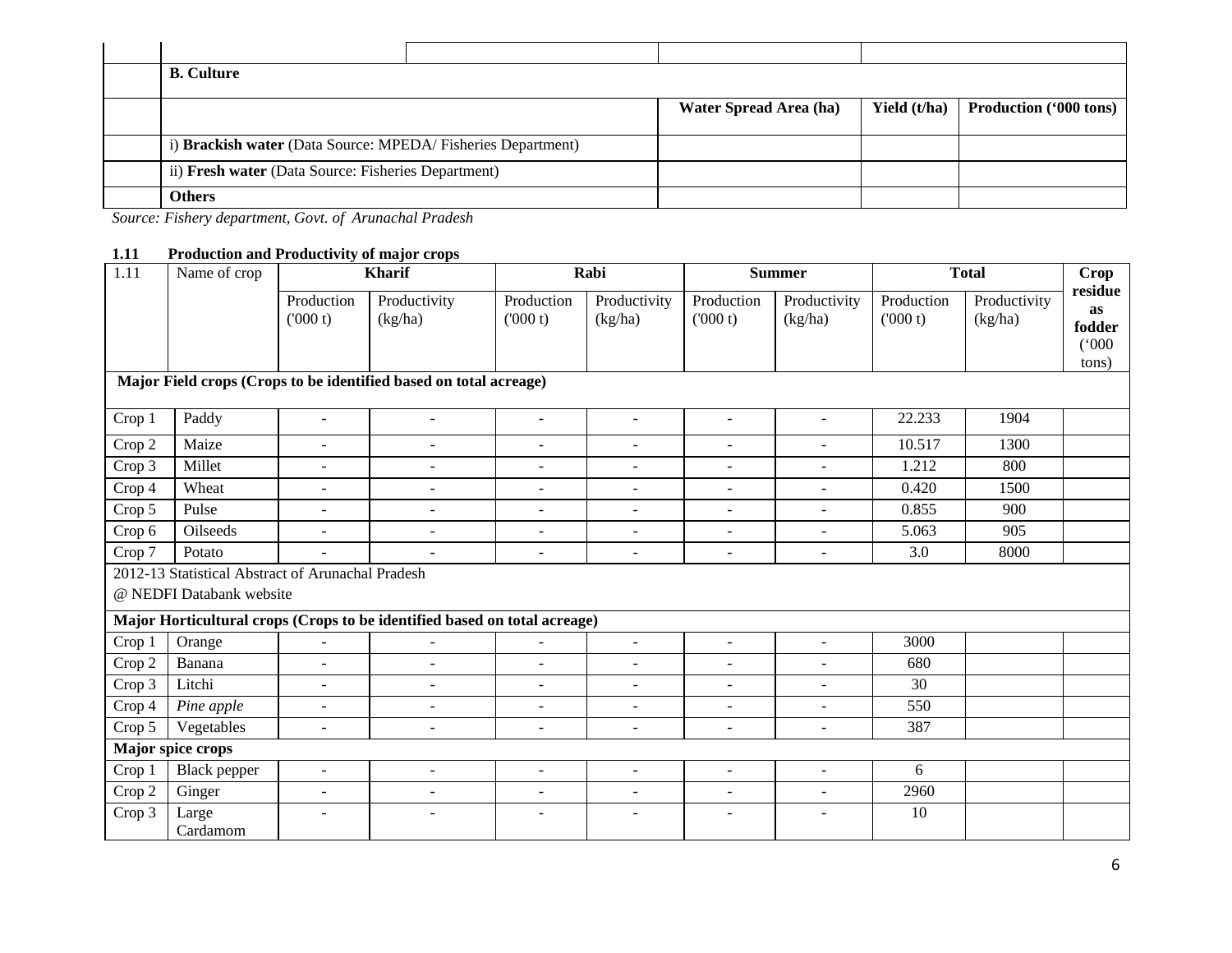| 1.12 | Sowing window for 5 major |             |                       |             |             |                |  |
|------|---------------------------|-------------|-----------------------|-------------|-------------|----------------|--|
|      | field crops               |             |                       |             |             |                |  |
|      | (start and end of normal  |             |                       |             |             |                |  |
|      | sowing period)            | Rice        | Maize                 | Black gram  | Rapeseeds   | Ginger         |  |
|      | Kharif-Rainfed            | May to June | Mid of March to April |             |             |                |  |
|      | Kharif-Irrigated          |             |                       |             |             |                |  |
|      | Rabi-Rainfed              |             | Mid of Sept to Oct    | Sept to Oct | Sept to Oct | March to April |  |
|      | Rabi-Irrigated            |             |                       |             |             |                |  |

| 1.13 | What is the major contingency the district is prone to? (Tick mark) | Regular* | <b>Occasional</b> | <b>None</b>   |
|------|---------------------------------------------------------------------|----------|-------------------|---------------|
|      | Drought                                                             |          |                   |               |
|      | Flood                                                               |          |                   |               |
|      | Cyclone                                                             |          |                   |               |
|      | Hail storm                                                          |          |                   |               |
|      | Heat wave                                                           |          |                   | V             |
|      | Cold wave                                                           |          |                   | V             |
|      | Frost                                                               |          |                   | $\sqrt{ }$    |
|      | Sea water intrusion                                                 |          |                   | V             |
|      | Snowfall                                                            |          |                   | $\sqrt{ }$    |
|      | Landslides                                                          |          |                   | V             |
|      | Earthquake                                                          |          |                   | N             |
|      | Pests and disease outbreak (specify)                                |          |                   | $\mathcal{N}$ |
|      | Others (like fog, cloud bursting etc.)                              |          |                   | $\mathcal{N}$ |

| 1.14 | <b>Include Digital maps of</b><br>the district for | Location map of district within State as Annexure I | Enclosed: Yes |  |
|------|----------------------------------------------------|-----------------------------------------------------|---------------|--|
|      |                                                    | Mean annual rainfall as Annexure 2                  | Enclosed: No  |  |
|      |                                                    | Soil map as Annexure 3                              | Enclosed: No  |  |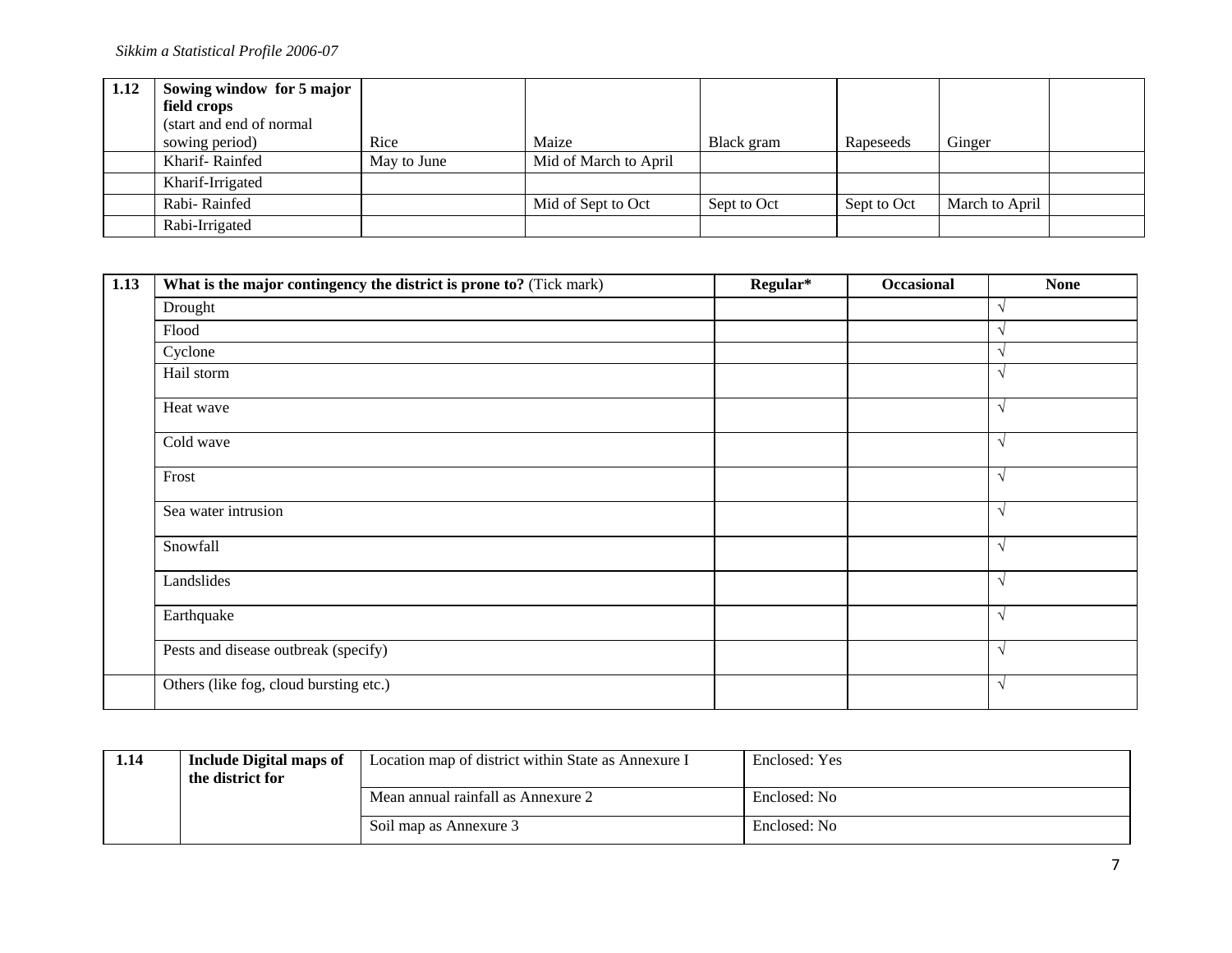Annexure I Location map of Lower Dibang Valley

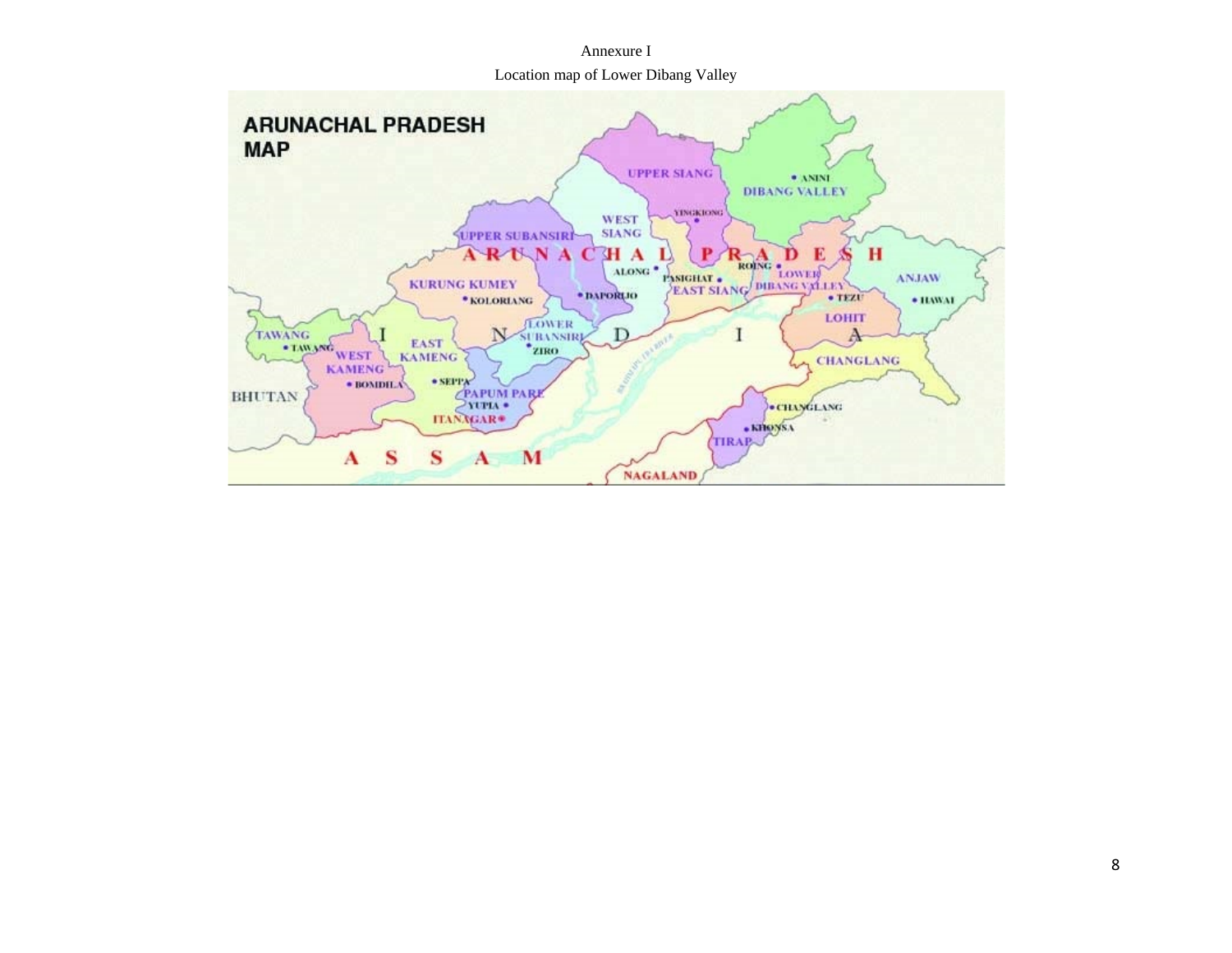# **2.0 Strategies for weather related contingencies**

**2. Drought**

# **2.1 Drought (Rainfed situation)**

# **Drought-Pre-Monsoon (Last week of March to First week of April) Normal**

| <b>Condition</b>        |                                |              |                                   | <b>Suggested Contingency measures</b>                       |                   |
|-------------------------|--------------------------------|--------------|-----------------------------------|-------------------------------------------------------------|-------------------|
| Early season drought    | <b>Major Farming situation</b> | Normal Crop/ | Change in crop                    | <b>Agronomic measures</b>                                   | <b>Remarks</b> on |
| (delayed onset)         |                                |              | Cropping system / cropping system |                                                             | Implementation    |
|                         |                                |              | including variety                 |                                                             |                   |
| Delay by 2 weeks        | Very gently sloping            | Maize        | No change                         | • Conservation of pre-monsoon soil moisture                 |                   |
| $(2nd$ to $3rd$ week of | plain with shallow             |              | • Short duration                  | through soil/straw/grass mulching practices                 |                   |
| April)                  | loamy soils                    |              | crops/varieties                   | • Hydropriming/ seed soaking in water for 24hr              |                   |
|                         |                                |              | like RCM-1-                       | and followed by shade drying before sowing.                 |                   |
|                         |                                |              |                                   | 75, RCM-1-76   Application of organic manure before sowing. |                   |
|                         |                                |              | Maize $+$<br>$\blacksquare$       |                                                             |                   |
|                         |                                |              | groundnut/soy                     |                                                             |                   |
|                         |                                |              | a bean/rice                       |                                                             |                   |
|                         |                                |              | bean inter                        |                                                             |                   |
|                         |                                |              | cropping.                         |                                                             |                   |
|                         |                                | Millet       | No change                         |                                                             |                   |
|                         |                                |              | Short duration                    |                                                             |                   |
|                         |                                |              | crops/varieties                   |                                                             |                   |
|                         |                                |              | of finger millet                  |                                                             |                   |
|                         |                                |              | (VR-708, GPU-                     |                                                             |                   |
|                         |                                |              | 67), foxtail                      |                                                             |                   |
|                         |                                |              | millet (SR-16,                    |                                                             |                   |
|                         |                                |              | Meera                             |                                                             |                   |
|                         |                                | Vegetable    | <b>Bottle gourd</b>               | <b>Bottle gourd</b>                                         |                   |
|                         |                                | crops        | Punjab<br>٠                       | • Use of organic manures (FYM 5 tones/ha or                 |                   |
|                         |                                |              | Round, Pusa                       | vermicompost 1 ton/ha)                                      |                   |
|                         |                                |              | Sandesh,                          | Raise crop on ridge-furrow or raised bed                    |                   |
|                         |                                |              | Narendra                          | planting system                                             |                   |
|                         |                                |              | Shishir,                          | • Conservation of soil moisture through                     |                   |
|                         |                                |              | Punjab                            | soil/straw/grass mulching practices.                        |                   |
|                         |                                |              | Komal.                            | <b>Chilli</b>                                               |                   |
|                         |                                |              | <b>Chilli</b>                     | Raise crop on ridge-furrow raised bed planting              |                   |
|                         |                                |              | Kashi Anmol,<br>٠                 | system                                                      |                   |
|                         |                                |              | Arka Lohit,                       | • Use of organic manures (FYM 5 tones/ha or                 |                   |
|                         |                                |              | Kashi Early,                      | vermicompost 1 ton/ha) to enhance water                     |                   |
|                         |                                |              | IIHR-Sel.                         | holding capacity of soil                                    |                   |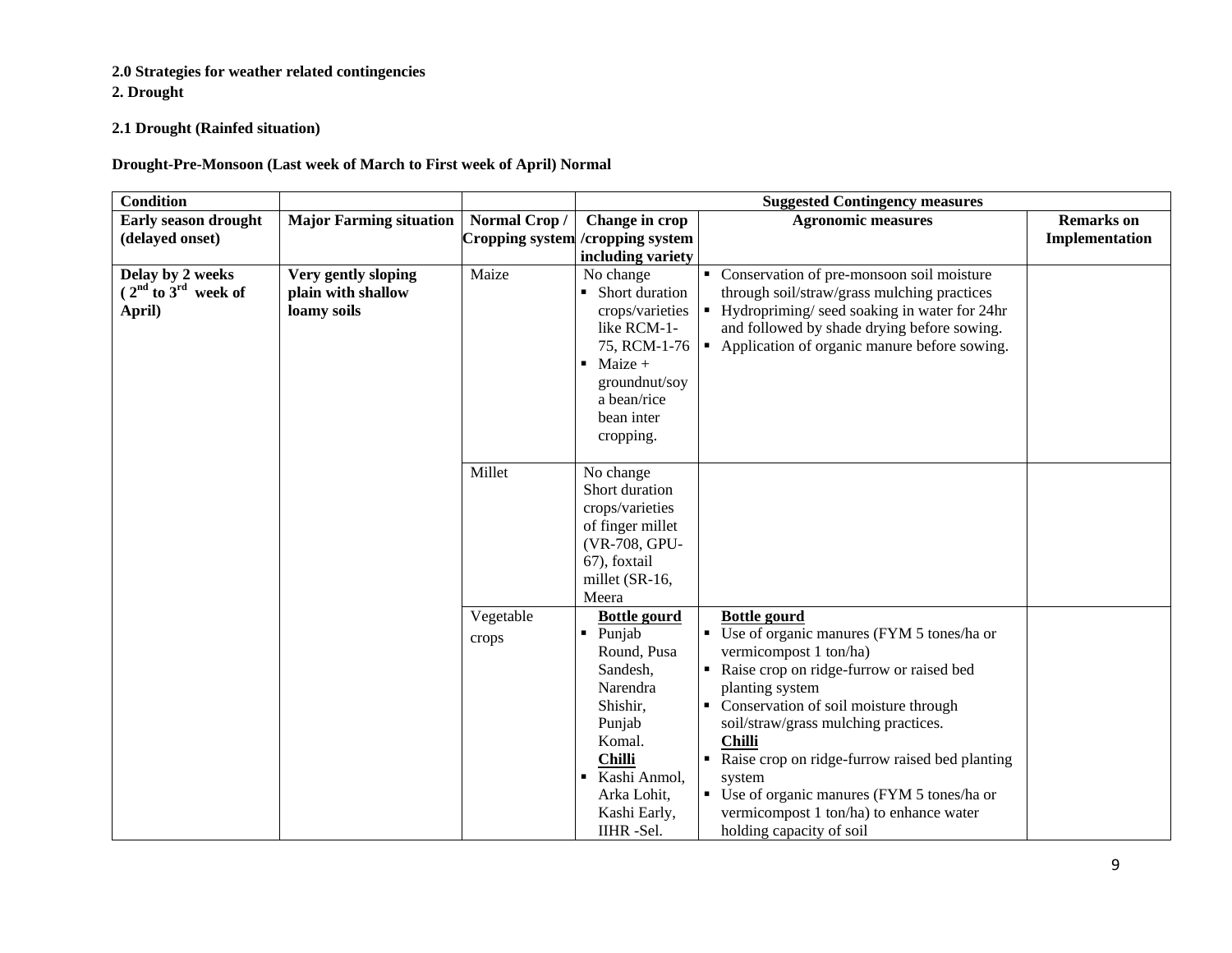|                        |           | 132                    | • Conservation of soil moisture through        |  |
|------------------------|-----------|------------------------|------------------------------------------------|--|
|                        |           |                        | soil/straw/grass mulching practices.           |  |
|                        |           |                        | • Do not allow weeds to grow during plant's    |  |
|                        |           |                        | early growth stage.                            |  |
|                        |           |                        | • Mixed cropping of various vegetable crops.   |  |
| Nearly label plan with | Maize     | No change              | • Conservation of pre-monsoon soil moisture    |  |
| very deep coarse loamy |           | • Short duration       | through soil/straw/grass mulching practices    |  |
| soils                  |           | crops/varieties        | • Hydropriming/seed soaking in water for 24hr  |  |
|                        |           | like RCM-1-            | and followed by shade drying before sowing.    |  |
|                        |           | 75, RCM-1-             | • Application of organic manure before sowing. |  |
|                        |           | 76,                    |                                                |  |
|                        |           | Allrounder,            |                                                |  |
|                        |           | HQPM-1,                |                                                |  |
|                        |           | $DA-61A$               |                                                |  |
|                        |           | $\blacksquare$ Maize + |                                                |  |
|                        |           | groundnut/soy          |                                                |  |
|                        |           | a bean/rice            |                                                |  |
|                        |           | bean inter             |                                                |  |
|                        |           | cropping.              |                                                |  |
|                        |           |                        |                                                |  |
|                        | Millet    | No change              |                                                |  |
|                        |           | Short duration         |                                                |  |
|                        |           | crops/varieties        |                                                |  |
|                        |           | of finger millet       |                                                |  |
|                        |           | (VR-708, GPU-          |                                                |  |
|                        |           | 67), foxtail           |                                                |  |
|                        |           | millet (SR-16,         |                                                |  |
|                        |           | Meera)                 |                                                |  |
|                        | Vegetable | <b>Bottle gourd</b>    | <b>Bottle gourd</b>                            |  |
|                        | crops     | · Punjab               | • Use of organic manures (FYM 5 tones/ha or    |  |
|                        |           | Round, Pusa            | vermicompost 1 ton/ha)                         |  |
|                        |           | Sandesh,               | Raise crop on ridge-furrow or raised bed       |  |
|                        |           | Narendra               | planting system                                |  |
|                        |           | Shishir,               | • Conservation of soil moisture through        |  |
|                        |           | Punjab                 | soil/straw/grass mulching practices.           |  |
|                        |           | Komal.                 | Chilli                                         |  |
|                        |           | <b>Chilli</b>          | Raise crop on ridge-furrow raised bed planting |  |
|                        |           | Kashi Anmol,<br>٠      | system                                         |  |
|                        |           | Arka Lohit,            | • Use of organic manures (FYM 5 tones/ha or    |  |
|                        |           | Kashi Early,           | vermicompost 1 ton/ha) to enhance water        |  |
|                        |           | IIHR -Sel.             | holding capacity of soil                       |  |
|                        |           | 132                    | • Conservation of soil moisture through        |  |
|                        |           | Mixed cropping         | soil/straw/grass mulching practices.           |  |
|                        |           | of various             | • Do not allow weeds to grow during plant's    |  |
|                        |           | vegetable crops.       | early growth stage.                            |  |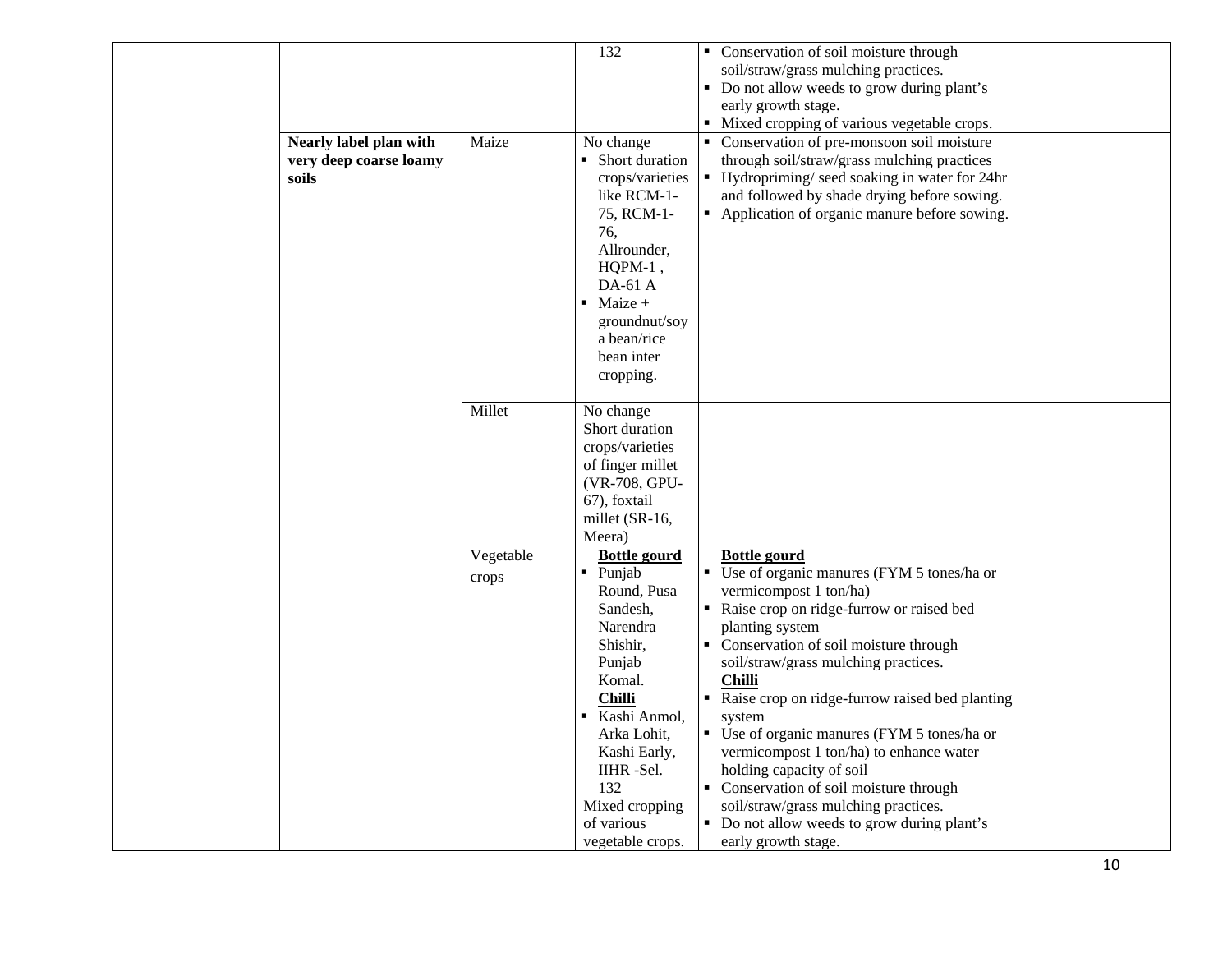# 2.1.2 **Drought-irrigated situation** : NA in this district

#### **Normal onset of pre- monsoon**

| <b>Condition</b>                                                                              |                                                                     |                                                                         |                                                                                                                                                                                                                  | <b>Suggested Contingency measures</b>                                                                                               |                                                             |
|-----------------------------------------------------------------------------------------------|---------------------------------------------------------------------|-------------------------------------------------------------------------|------------------------------------------------------------------------------------------------------------------------------------------------------------------------------------------------------------------|-------------------------------------------------------------------------------------------------------------------------------------|-------------------------------------------------------------|
| Early season drought<br>(Normal onset)                                                        | <b>Major Farming</b><br>situation                                   | <b>Normal</b><br>Crop/croppin<br>g system                               | Crop management                                                                                                                                                                                                  | Soil nutrient & moisture<br>conservation measures                                                                                   | <b>Remarks</b> on<br>Implementation                         |
| <b>Normal onset</b><br>followed by 15-20<br>days dry spell after<br>sowing leading to<br>poor | Very gently<br>sloping plain<br>with shallow<br>loamy soils         | Maize                                                                   | $\blacksquare$ If the germination is less than 30% of<br>optimum plant population, re sowing<br>should be done<br>Gap filling to be done to maintain<br>optimum plant density<br>• Foliar application of 1% MOP  | • Provide irrigation from the<br>available sources<br>• Mulching with locally available<br>material                                 | Schemes from<br>Line Deptt.<br>/RKVY/ATMA                   |
| germination/crop<br>stand etc.                                                                |                                                                     | Millet(Finger<br>Millet)                                                | $\blacksquare$ If the germination is less than 30% of<br>optimum plant population re sowing<br>should be done<br>Gap filling to be done to maintain<br>optimum plant density<br>• Foliar application of 1% MOP   | Provide irrigation from the<br>available sources<br>Mulching with locally available<br>material                                     |                                                             |
|                                                                                               |                                                                     | Vegetable<br>crops(Bottle<br>gourd, Chilli,<br>beans, okra,<br>brinjal) | Gap filling with available seedlings.<br>$\blacksquare$<br>Foliar application of 1% MOP                                                                                                                          | Provide irrigation from the<br>available sources<br>Prefer Drip/sprinkler irrigation<br>Mulching with locally<br>available material | Protected<br>cultivation to be<br>promoted                  |
|                                                                                               | <b>Nearly label plan</b><br>with very deep<br>coarse loamy<br>soils | Maize                                                                   | If the germination is less than 30% of<br>$\blacksquare$<br>optimum plant population, re sowing<br>should be done<br>• Gap filling to be done to maintain<br>optimum plant density<br>$\blacksquare$             | Provide irrigation from the<br>available sources<br>Mulching with locally available<br>material                                     | Schemes from<br>Line Deptt.<br>/RKVY/ATMA                   |
|                                                                                               |                                                                     | Millet(Finger<br>Millet)                                                | $\blacksquare$ If the germination is less than 30% of<br>optimum plant population re sowing<br>should be done<br>• Gap filling to be done to maintain<br>optimum plant density<br>• Foliar application of 1% MOP | Provide irrigation from the<br>٠<br>available sources<br>• Mulching with locally available<br>material                              |                                                             |
|                                                                                               |                                                                     | Vegetable                                                               | Gap filling with available seedlings.<br>Foliar application of 1% MOP                                                                                                                                            | Provide irrigation from the<br>available sources<br>Prefer Drip/sprinkler irrigation<br>Mulching with locally<br>٠                  | Protected<br>cultivation to be<br>promoted<br>Promoted rain |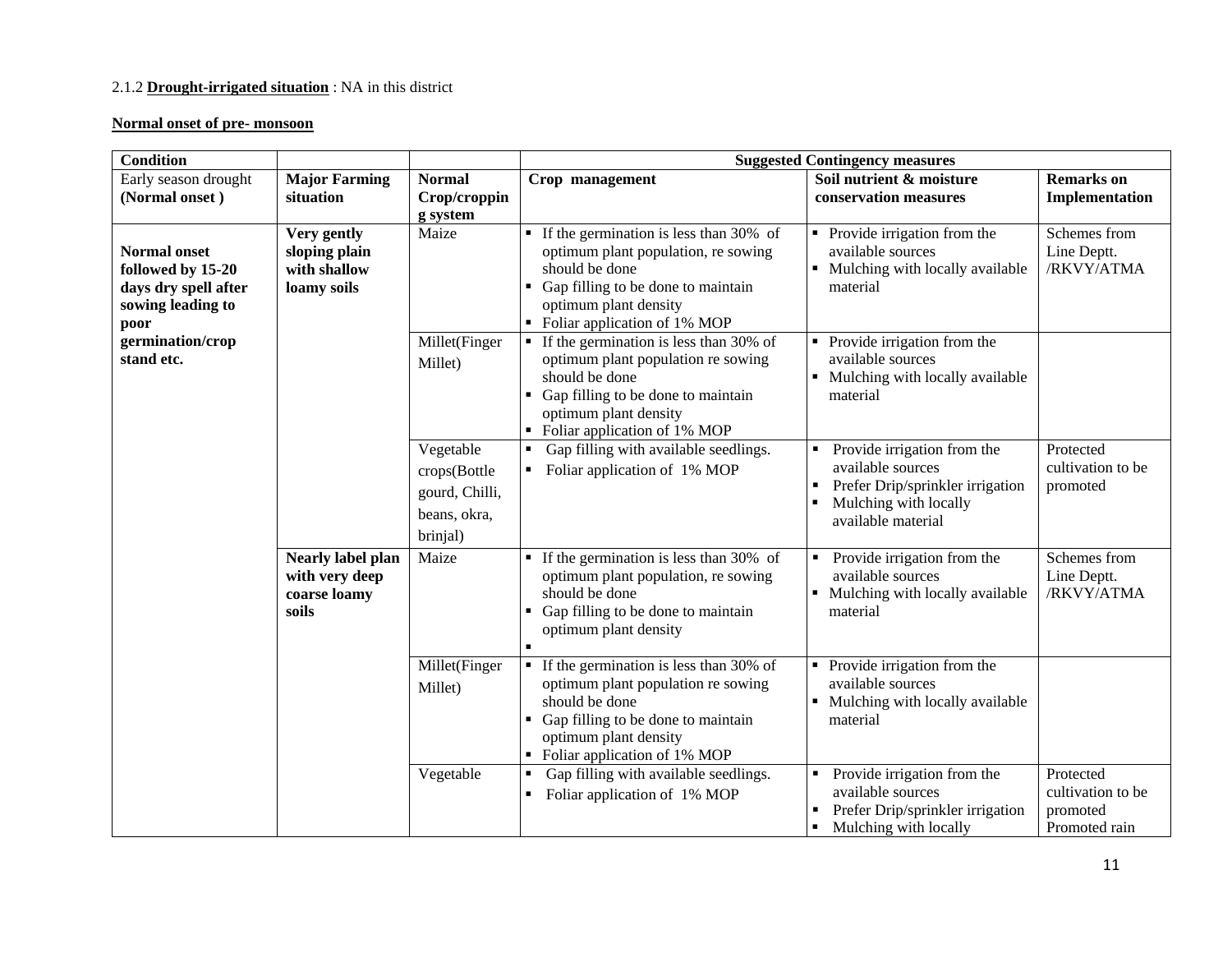|  |  | $\sim$<br>0.176<br>material<br>available | water<br>· harvestini<br>vv ci |
|--|--|------------------------------------------|--------------------------------|
|  |  |                                          | structure                      |

| <b>Condition</b>               |                      |                    |                                                                | <b>Suggested Contingency measures</b>             |                   |
|--------------------------------|----------------------|--------------------|----------------------------------------------------------------|---------------------------------------------------|-------------------|
| Mid season drought             | <b>Major Farming</b> | <b>Normal Crop</b> | Crop management                                                | Soil nutrient & moisture                          | <b>Remarks</b> on |
| (long dry spell,               | situation            | /cropping          |                                                                | conservation measures                             | Implementation    |
| consecutive 2 weeks            |                      | system             |                                                                |                                                   |                   |
| rainless $(>2.5$<br>mm)period) |                      |                    |                                                                |                                                   |                   |
| Vegetative stage               | Very gently          | Maize              | • Weeding                                                      | • Provide irrigation from the available           |                   |
|                                | sloping plain        |                    | $\blacksquare$ Interculture                                    | sources                                           |                   |
|                                | with shallow         |                    | Foliar application of 1% MOP                                   | • Mulching with locally available                 |                   |
|                                | loamy soils          |                    |                                                                | material                                          |                   |
|                                |                      |                    |                                                                |                                                   |                   |
|                                |                      | Millet(Finger      | • Weeding                                                      | • Provide irrigation from the available           |                   |
|                                |                      | Millet)            | Interculture<br>$\blacksquare$<br>Foliar application of 1% MOP | sources<br>• Mulching with locally available      |                   |
|                                |                      |                    |                                                                | material                                          |                   |
|                                |                      |                    |                                                                |                                                   |                   |
|                                |                      | Vegetable          | • Weeding                                                      | Provide irrigation from the available<br>٠        |                   |
|                                |                      | crops(Bottle       | • Interculture                                                 | sources                                           |                   |
|                                |                      | gourd, Chilli,     |                                                                | Prefer Drip/sprinkler irrigation                  |                   |
|                                |                      | beans, okra,       |                                                                | Mulching with locally available                   |                   |
|                                |                      | brinjal)           |                                                                | material                                          |                   |
|                                |                      | Maize              | • Weeding                                                      | • Provide irrigation from the available           |                   |
|                                | <b>Nearly label</b>  |                    | • Interculture                                                 | sources                                           |                   |
|                                | plan with very       |                    | • Foliar application of 1% MoP                                 | • Mulching with locally available                 |                   |
|                                | deep coarse          |                    |                                                                | material                                          |                   |
|                                | loamy soils          |                    |                                                                |                                                   |                   |
|                                |                      | Millet(Finger      | • Weeding<br>$\blacksquare$                                    | Provide irrigation from the available             |                   |
|                                |                      | Millet)            | Interculture<br>• Foliar application of 1% MOP                 | sources<br>Prefer Drip/sprinkler irrigation       |                   |
|                                |                      |                    |                                                                | Mulching with locally available<br>٠              |                   |
|                                |                      |                    |                                                                | material                                          |                   |
|                                |                      |                    |                                                                |                                                   |                   |
|                                |                      | Vegetable          | • Weeding                                                      | Mulching with locally available<br>$\blacksquare$ |                   |
|                                |                      | crops(Bottle       | $\blacksquare$ Interculture                                    | material                                          |                   |
|                                |                      | gourd, Chilli,     |                                                                |                                                   |                   |
|                                |                      | beans, okra,       |                                                                |                                                   |                   |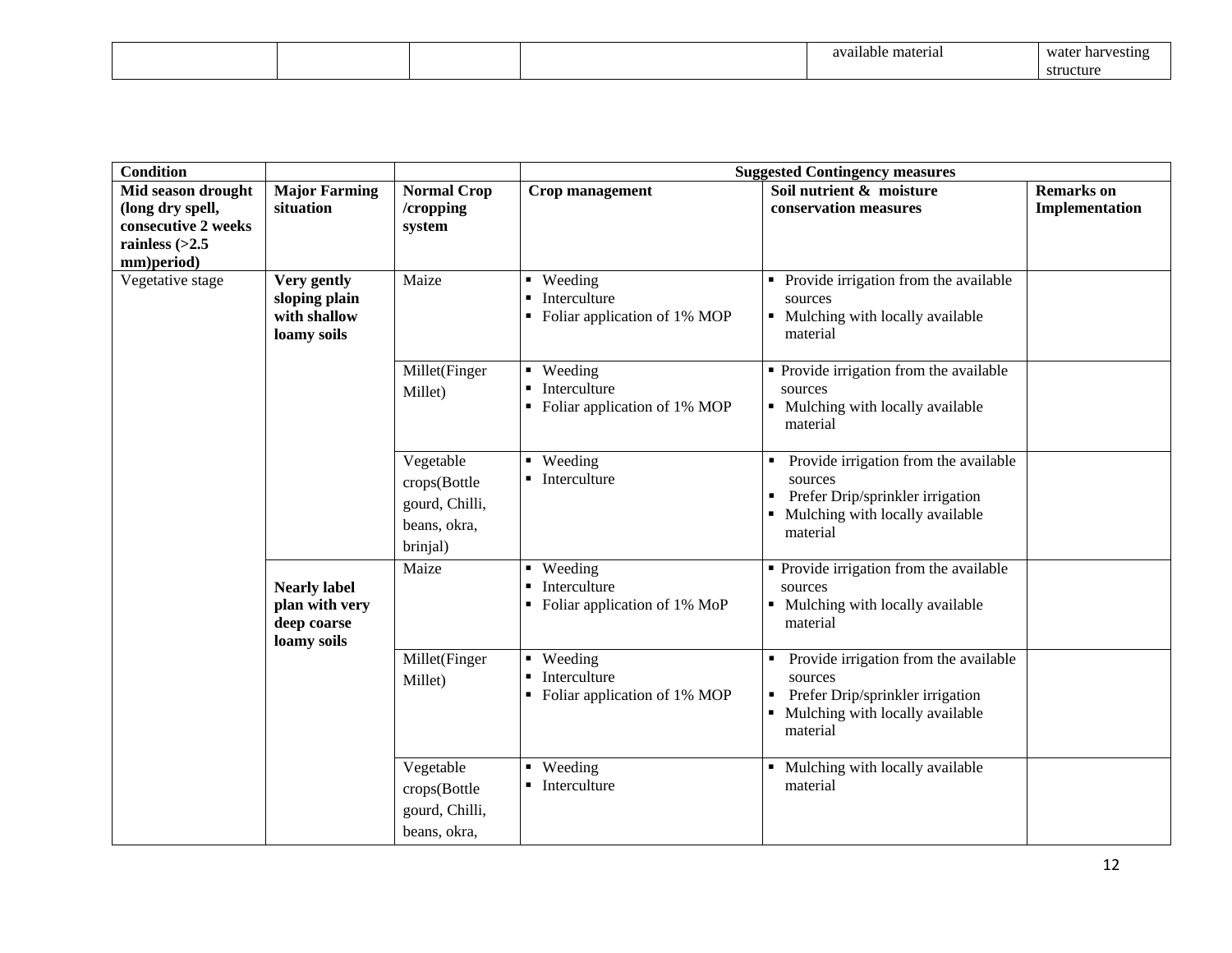|  | brinial. |  |
|--|----------|--|
|--|----------|--|

| <b>Condition</b>                                                                                |                                                             |                                                                         |                                                                               | <b>Suggested Contingency measures</b>                                                               |                                     |
|-------------------------------------------------------------------------------------------------|-------------------------------------------------------------|-------------------------------------------------------------------------|-------------------------------------------------------------------------------|-----------------------------------------------------------------------------------------------------|-------------------------------------|
| Mid season drought<br>(long dry spell,<br>consecutive 2 weeks<br>rainless $(>2.5$<br>mm)period) | <b>Major Farming</b><br>situation                           | <b>Normal Crop</b><br>/cropping<br>system                               | Crop management                                                               | Soil nutrient & moisture<br>conservation measures                                                   | <b>Remarks</b> on<br>Implementation |
| Reproductive stage                                                                              | Very gently<br>sloping plain<br>with shallow<br>loamy soils | Maize                                                                   | Weeding<br>Interculture<br>• Foliar application of 1% MOP                     | Provide irrigation from the available<br>sources<br>• Mulching with locally available<br>material   |                                     |
|                                                                                                 |                                                             | Millet(Finger<br>Millet)                                                | $\blacksquare$ Weeding<br>Interculture<br>• Foliar application of 1% MOP      | • Provide irrigation from the available<br>sources<br>• Mulching with locally available<br>material |                                     |
|                                                                                                 |                                                             | Vegetable<br>crops(Bottle<br>gourd, Chilli,<br>beans, okra,<br>brinjal) | • Weeding<br>$\blacksquare$ Interculture                                      | Provide irrigation from the available<br>sources<br>Prefer Drip/sprinkler irrigation<br>٠           |                                     |
|                                                                                                 |                                                             |                                                                         | Weeding<br>$\blacksquare$<br>Interculture<br>• Foliar application of 1% MOP   | • Provide irrigation from the available<br>sources<br>• Mulching with locally available<br>material |                                     |
|                                                                                                 | <b>Nearly label</b><br>plan with very<br>deep coarse        | Maize                                                                   | • Weeding<br>Interculture<br>• Foliar application of 1% MOP                   | • Provide irrigation from the available<br>sources<br>• Mulching with locally available<br>material |                                     |
|                                                                                                 | loamy soils                                                 | Millet(Finger<br>Millet)                                                | • Weeding<br>Interculture<br>$\blacksquare$<br>• Foliar application of 1% MOP | Provide irrigation from the available<br>sources<br>• Mulching with locally available<br>material   |                                     |
|                                                                                                 |                                                             | Vegetable<br>crops(Bottle<br>gourd, Chilli,                             | Weeding<br>$\blacksquare$ Interculture                                        | Provide irrigation from the available<br>sources<br>Prefer Drip/sprinkler irrigation                |                                     |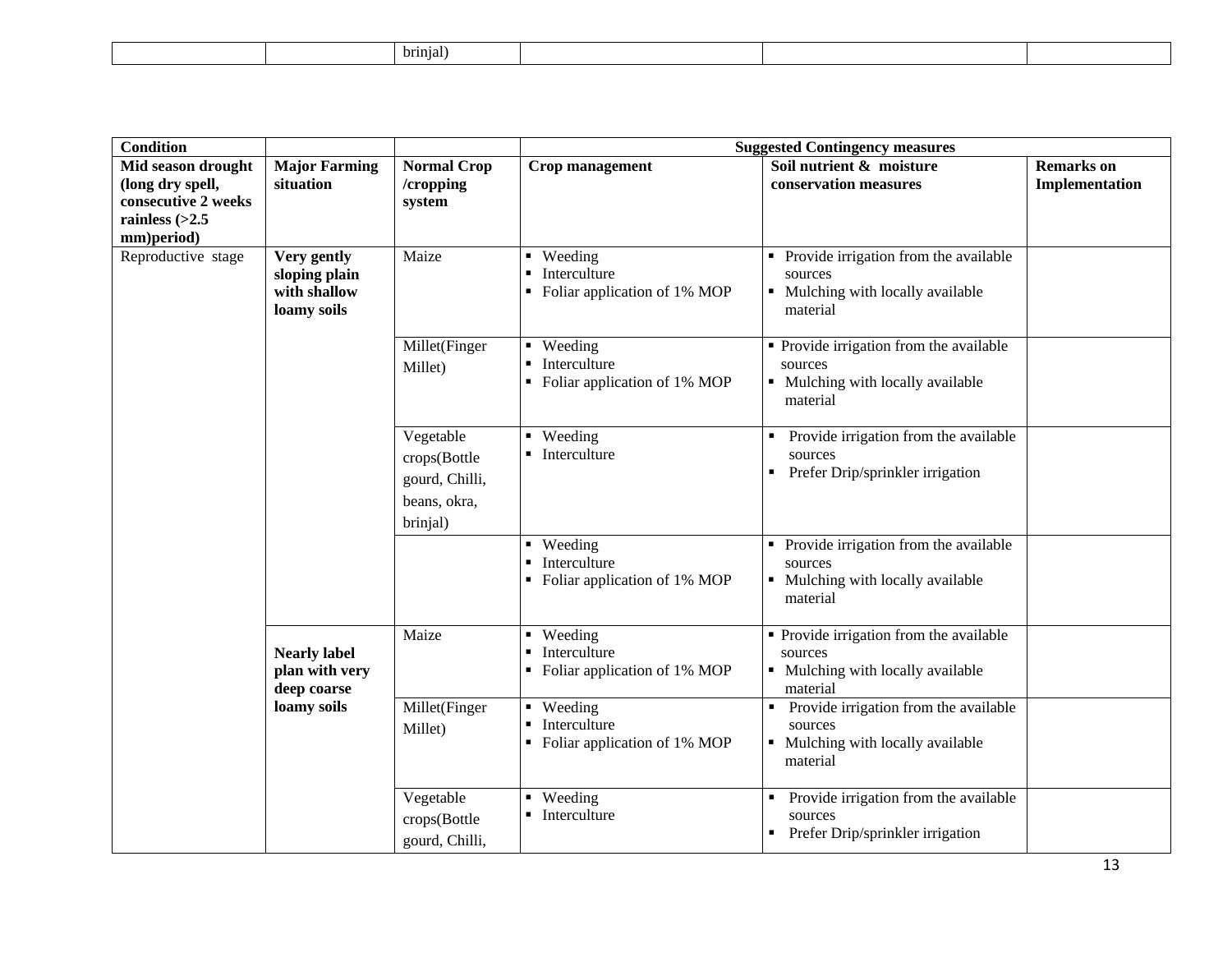|  | beans, okra,          |  |  |
|--|-----------------------|--|--|
|  | $\cdot$ .<br>brinjal) |  |  |

| <b>Condition</b>                                            |                                                      |                                                                      |                                                                | <b>Suggested Contingency measures</b>                                                    |                                                                                          |
|-------------------------------------------------------------|------------------------------------------------------|----------------------------------------------------------------------|----------------------------------------------------------------|------------------------------------------------------------------------------------------|------------------------------------------------------------------------------------------|
| <b>Terminal drought</b><br>(Early withdrawal of<br>monsoon) | <b>Major Farming</b><br>situation                    | <b>Normal</b><br>Crop/cropping<br>system <sup>b</sup>                | Crop management                                                | <b>Rabi Crop planning</b>                                                                | <b>Remarks</b> on<br>Implementation                                                      |
|                                                             |                                                      | Millet(Finger<br>Millet)                                             | - Harvest at physiological<br>maturity.                        | • Planning for early sowing of<br>pulse crop like<br>Blackgam/Greengram and<br>buckwheat | Schemes from Line<br>Deptt./RKVY/ATMA                                                    |
|                                                             |                                                      | Vegetable<br>crops(Bottle gourd,<br>Chilli, beans, okra,<br>brinjal) | Harvesting at optimum age                                      | • Planning for early cole crops<br>like cabbage, cauliflower,<br>knolKhol                | Schemes from Line<br>Deptt./RKVY/ATMA                                                    |
|                                                             | <b>Nearly label</b><br>plan with very<br>deep coarse | Maize                                                                | Maize                                                          | - Harvest at physiological<br>maturity.                                                  | Planning for early sowing<br>of pulse crop like<br>Blackgam/Greengram and<br>buckwheat   |
|                                                             | loamy soils                                          | Millet(Finger<br>Millet)                                             | Millet(Finger Millet)                                          | - Harvest at physiological<br>maturity.                                                  | • Planning for early sowing<br>of pulse crop like<br>Blackgam/Greengram and<br>buckwheat |
|                                                             |                                                      | Vegetable<br>crops(Bottle gourd,<br>Chilli, beans, okra,<br>brinjal) | Vegetable crops(Bottle gourd,<br>Chilli, beans, okra, brinjal) | Harvesting at optimum age                                                                | -Planning for early cole<br>crops like cabbage,<br>cauliflower, knolKhol                 |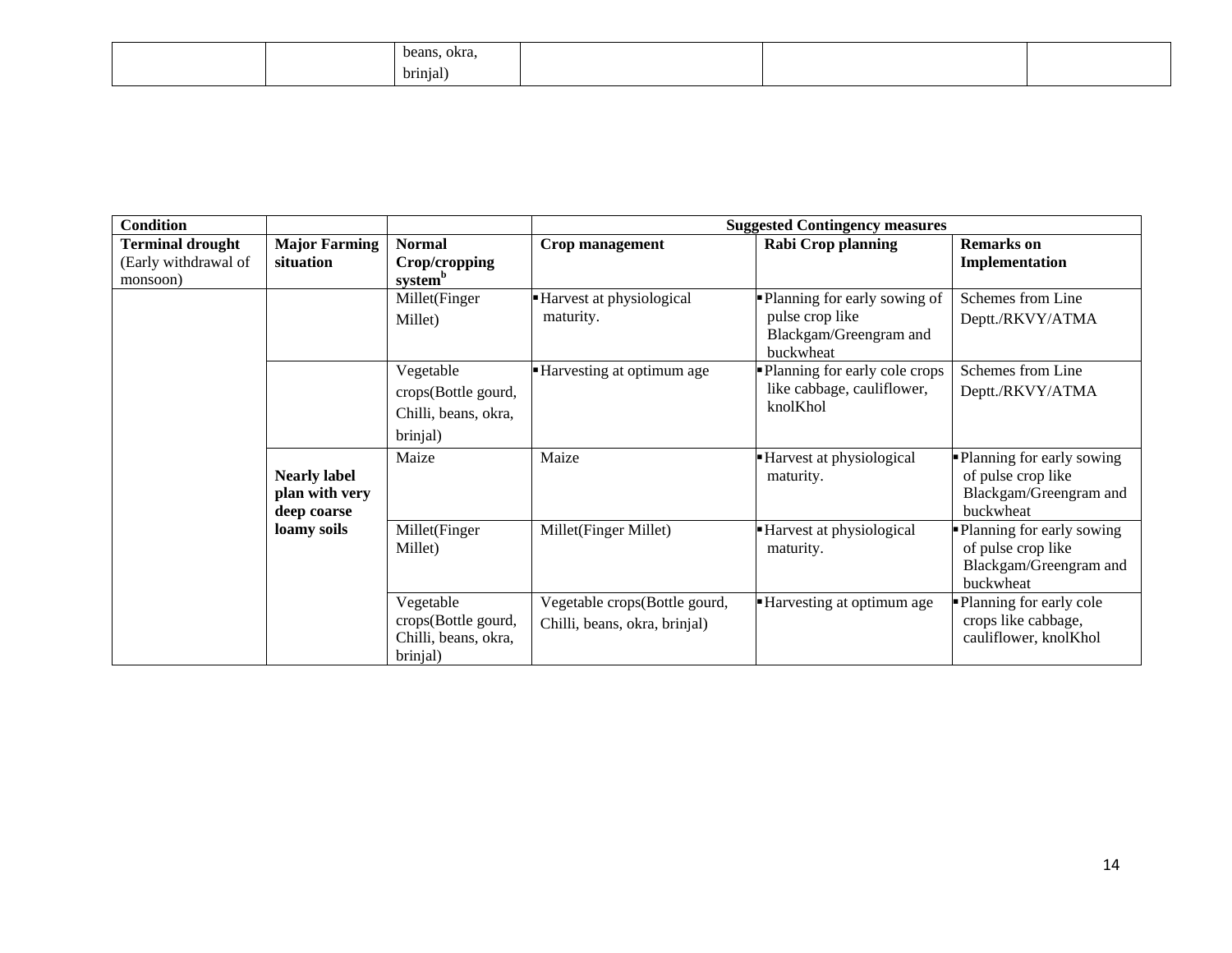# **Normal onset of monsoon**

# 2.2 **Drought-Normal onset of Monsoon ( 1st week of June) Normal**

| <b>Condition</b>        |                                |              |                                   | <b>Suggested Contingency measures</b> |                   |
|-------------------------|--------------------------------|--------------|-----------------------------------|---------------------------------------|-------------------|
| Early season drought    | <b>Major Farming situation</b> | Normal Crop/ | Change in crop                    | <b>Agronomic measures</b>             | <b>Remarks</b> on |
| (delayed onset)         |                                |              | Cropping system / cropping system |                                       | Implementation    |
|                         |                                |              | including variety                 |                                       |                   |
| Delay by 2 weeks        | Very gently sloping            | Paddy        | No change                         | $\overline{\phantom{a}}$              |                   |
| $(2nd$ to $3rd$ week of | plain with shallow             |              | Short duration                    |                                       |                   |
| April)                  | loamy soils                    |              | varieties                         |                                       |                   |
|                         |                                |              | Mahsuri, CAU-                     |                                       |                   |
|                         |                                |              | $R1, IR-8,$                       |                                       |                   |
|                         |                                |              | Shillong<br>Rice, Disang, Luit    |                                       |                   |
|                         |                                |              | ,Kolabeera                        |                                       |                   |
|                         |                                | Maize        | • Short duration                  |                                       |                   |
|                         |                                |              | crops/varieties                   | $\blacksquare$                        |                   |
|                         |                                |              | like RCM-1-                       |                                       |                   |
|                         |                                |              | 75, RCM-1-                        |                                       |                   |
|                         |                                |              | 76,                               |                                       |                   |
|                         |                                |              | Allrounder,                       |                                       |                   |
|                         |                                |              | $HQPM-1$ ,                        |                                       |                   |
|                         |                                |              | DA-61 A                           |                                       |                   |
|                         |                                |              |                                   |                                       |                   |
|                         | Nearly label plan with         | Paddy        | Medium                            | $\blacksquare$                        |                   |
|                         | very deep coarse loamy         |              | duration                          |                                       |                   |
|                         | soils                          |              | varieties                         |                                       |                   |
|                         |                                |              | Mahsuri, CAU-                     |                                       |                   |
|                         |                                |              | $R1, IR-$                         |                                       |                   |
|                         |                                |              | 8,Joymoti,                        |                                       |                   |
|                         |                                |              | Kanaklata, Mula                   |                                       |                   |
|                         |                                |              | gobhoru, TTB-                     |                                       |                   |
|                         |                                |              | 404,TTB-303                       |                                       |                   |
|                         |                                | Maize        | • Short duration                  | $\mathbf{r}$                          |                   |
|                         |                                |              | crops/varieties<br>like RCM-1-    |                                       |                   |
|                         |                                |              | 75, RCM-1-                        |                                       |                   |
|                         |                                |              | 76,                               |                                       |                   |
|                         |                                |              | Allrounder,                       |                                       |                   |
|                         |                                |              | $HQPM-1$ ,                        |                                       |                   |
|                         |                                |              | DA-61 A                           |                                       |                   |
|                         |                                |              |                                   |                                       |                   |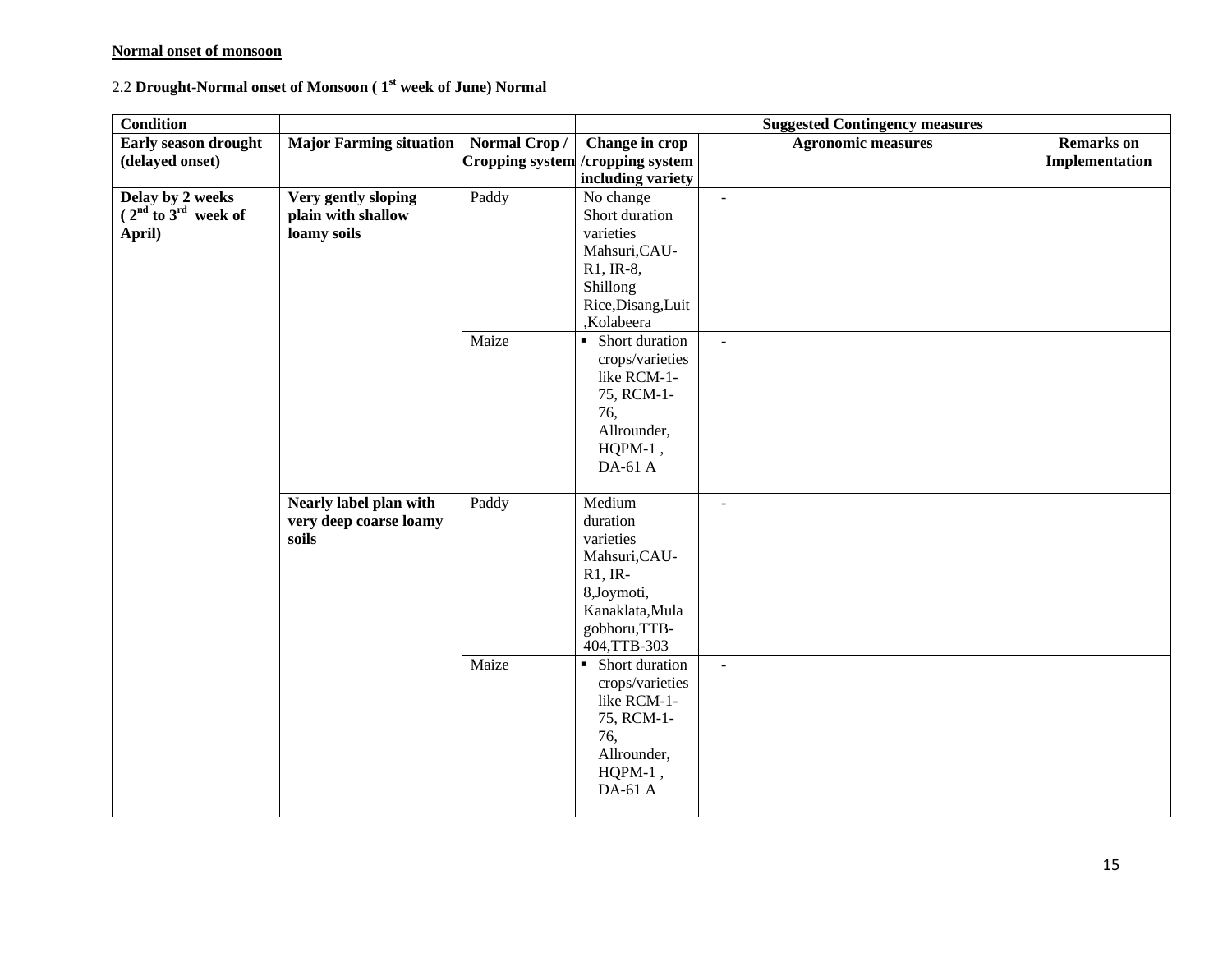| <b>Condition</b>                                                 |                                                                     |                                           |                                                                                                                     | <b>Suggested Contingency measures</b>                 |                                           |
|------------------------------------------------------------------|---------------------------------------------------------------------|-------------------------------------------|---------------------------------------------------------------------------------------------------------------------|-------------------------------------------------------|-------------------------------------------|
| Early season drought<br>(Normal onset)                           | <b>Major Farming</b><br>situation                                   | <b>Normal</b><br>Crop/croppin<br>g system | Crop management                                                                                                     | Soil nutrient & moisture<br>conservation measures     | <b>Remarks</b> on<br>Implementation       |
| <b>Normal onset</b><br>followed by 15-20<br>days dry spell after | Very gently<br>sloping plain<br>with shallow<br>loamy soils         | Paddy                                     | Resowing or raising of seedling with<br>short duration variety<br>Foliar application of 1% MOP                      | Provide irrigation from the<br>٠<br>available sources | Schemes from<br>Line Deptt.<br>/RKVY/ATMA |
| sowing leading to<br>poor<br>germination/crop<br>stand etc.      |                                                                     | Maize                                     | Gap filling<br>п.<br>Weeding<br>Foliar application of 1% MOP<br>Application of organic manure,<br>wherever possible | Provide irrigation from the<br>٠<br>available sources | Schemes from<br>Line Deptt.<br>/RKVY/ATMA |
|                                                                  | <b>Nearly label plan</b><br>with very deep<br>coarse loamy<br>soils | Paddy                                     | Resowing or raising of seedling with<br>short duration variety<br>Foliar application of 1% MOP                      | Provide irrigation from the<br>٠<br>available sources | Schemes from<br>Line Deptt.<br>/RKVY/ATMA |
|                                                                  |                                                                     | Maize                                     | Gap filling<br>Weeding<br>Foliar application of 1% MOP<br>Application of organic manure,<br>wherever possible       | Provide irrigation from the<br>available sources      | Schemes from<br>Line Deptt.<br>/RKVY/ATMA |

| <b>Condition</b>                                                                                |                                                                     |                                           | <b>Suggested Contingency measures</b>                                                 |                                                    |                                           |  |
|-------------------------------------------------------------------------------------------------|---------------------------------------------------------------------|-------------------------------------------|---------------------------------------------------------------------------------------|----------------------------------------------------|-------------------------------------------|--|
| Mid season drought<br>(long dry spell,<br>consecutive 2 weeks<br>rainless $(>2.5$<br>mm)period) | <b>Major Farming</b><br>situation                                   | <b>Normal Crop</b><br>/cropping<br>system | Crop management                                                                       | Soil nutrient & moisture<br>conservation measures  | <b>Remarks</b> on<br>Implementation       |  |
| Vegetative stage                                                                                | Very gently<br>sloping plain<br>with shallow<br>loamy soils         | Paddy                                     | Foliar application of 1% MOP<br>Timely plant protection of<br>measures for gundhi bug | Provide irrigation from the available<br>sources   | Schemes from Line<br>Deptt.<br>/RKVY/ATMA |  |
|                                                                                                 |                                                                     | Maize                                     | Foliar application of 1% MOP                                                          | • Provide irrigation from the available<br>sources |                                           |  |
|                                                                                                 | <b>Nearly label</b><br>plan with very<br>deep coarse<br>loamy soils | Paddy                                     | Foliar application of 1% MOP<br>Timely plant protection of<br>measures for gundhi bug | Provide irrigation from the available<br>sources   | Schemes from Line<br>Deptt.<br>/RKVY/ATMA |  |
|                                                                                                 |                                                                     | Maize                                     | Foliar application of 1% MOP                                                          | • Provide irrigation from the available<br>sources |                                           |  |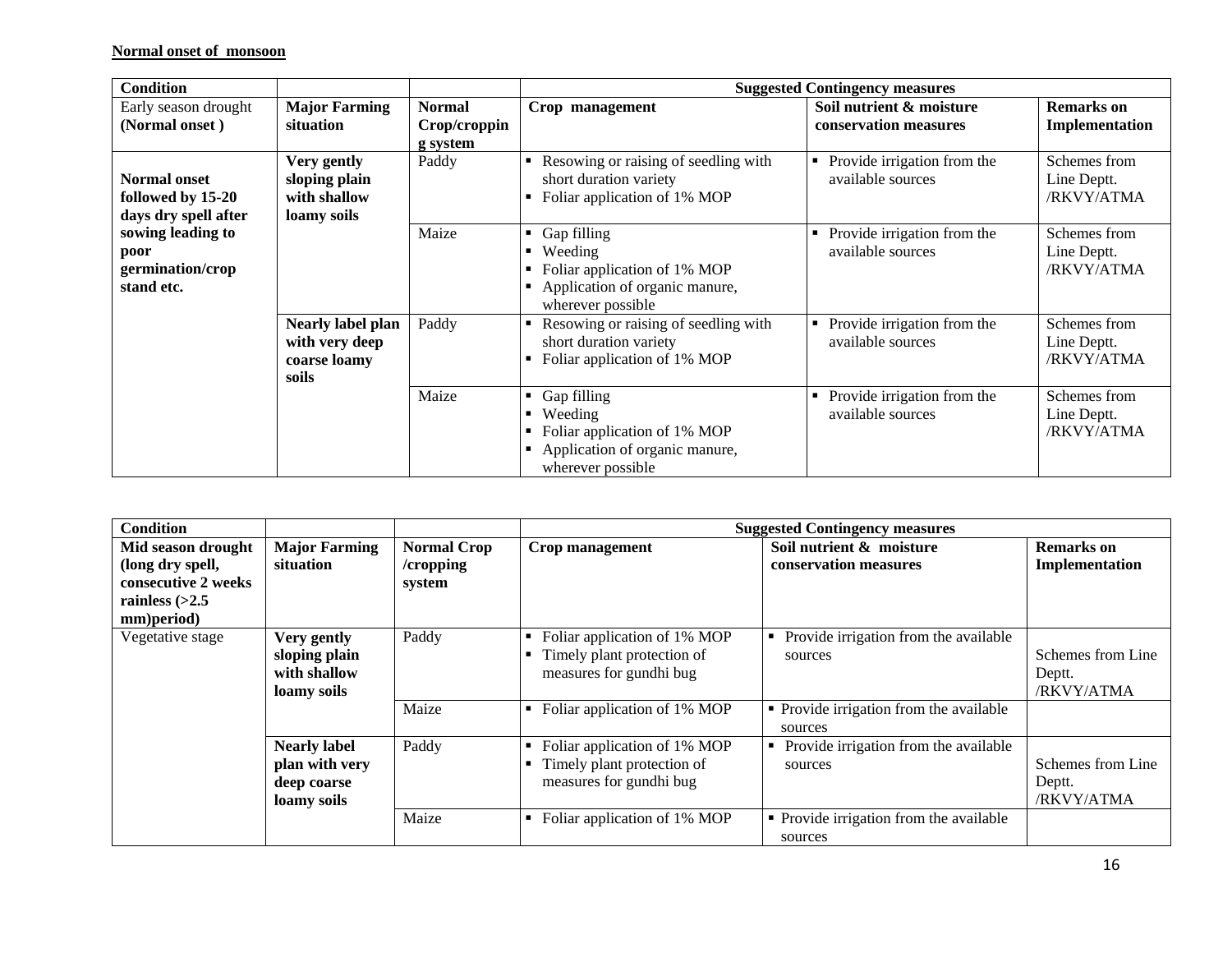| <b>Condition</b>                                                                                |                                                                     |                                           | <b>Suggested Contingency measures</b>                                                 |                                                    |                                           |  |
|-------------------------------------------------------------------------------------------------|---------------------------------------------------------------------|-------------------------------------------|---------------------------------------------------------------------------------------|----------------------------------------------------|-------------------------------------------|--|
| Mid season drought<br>(long dry spell,<br>consecutive 2 weeks<br>rainless $(>2.5$<br>mm)period) | <b>Major Farming</b><br>situation                                   | <b>Normal Crop</b><br>/cropping<br>system | Crop management                                                                       | Soil nutrient & moisture<br>conservation measures  | <b>Remarks</b> on<br>Implementation       |  |
| Reproductive stage                                                                              | Very gently<br>sloping plain<br>with shallow<br>loamy soils         | Paddy                                     | Foliar application of 1% MOP<br>Timely plant protection of<br>measures for gundhi bug | Provide irrigation from the available<br>sources   | Schemes from Line<br>Deptt.<br>/RKVY/ATMA |  |
|                                                                                                 |                                                                     | Maize                                     | Foliar application of 1% MOP                                                          | • Provide irrigation from the available<br>sources |                                           |  |
|                                                                                                 | <b>Nearly label</b><br>plan with very<br>deep coarse<br>loamy soils | Paddy                                     | Foliar application of 1% MOP<br>Timely plant protection of<br>measures for gundhi bug | Provide irrigation from the available<br>sources   | Schemes from Line<br>Deptt.<br>/RKVY/ATMA |  |
|                                                                                                 |                                                                     | Maize                                     | Foliar application of 1% MOP                                                          | Provide irrigation from the available<br>sources   |                                           |  |

| <b>Condition</b>                                            |                                                                     |                                          |                                       | <b>Suggested Contingency measures</b>                                                                     |                                       |
|-------------------------------------------------------------|---------------------------------------------------------------------|------------------------------------------|---------------------------------------|-----------------------------------------------------------------------------------------------------------|---------------------------------------|
| <b>Terminal drought</b><br>(Early withdrawal of<br>monsoon) | <b>Major Farming</b><br>situation                                   | <b>Normal</b><br>Crop/cropping<br>system | Crop management                       | <b>Rabi Crop planning</b>                                                                                 | <b>Remarks on Implementation</b>      |
|                                                             | Very gently<br>sloping plain<br>with shallow<br>loamy soils         | Paddy                                    | Harvest at physiological<br>maturity. | • Planning for zero tillage<br>cultivation of pea, toria etc.<br>Preparation for cole crops<br>and potato | Schemes from Line<br>Deptt./RKVY/ATMA |
|                                                             |                                                                     | Maize                                    | Harvest at physiological<br>maturity. | • Planning for zero tillage<br>cultivation of pea, toria etc.                                             | Schemes from Line<br>Deptt./RKVY/ATMA |
|                                                             | <b>Nearly label</b><br>plan with very<br>deep coarse<br>loamy soils | Paddy                                    | Harvest at physiological<br>maturity. | • Planning for zero tillage<br>cultivation of pea, toria etc.<br>Preparation for cole crops<br>and potato | Schemes from Line<br>Deptt./RKVY/ATMA |
|                                                             |                                                                     | Maize                                    | Harvest at physiological<br>maturity. | Planning for zero tillage<br>cultivation of pea, toria etc.                                               | Schemes from Line<br>Deptt./RKVY/ATMA |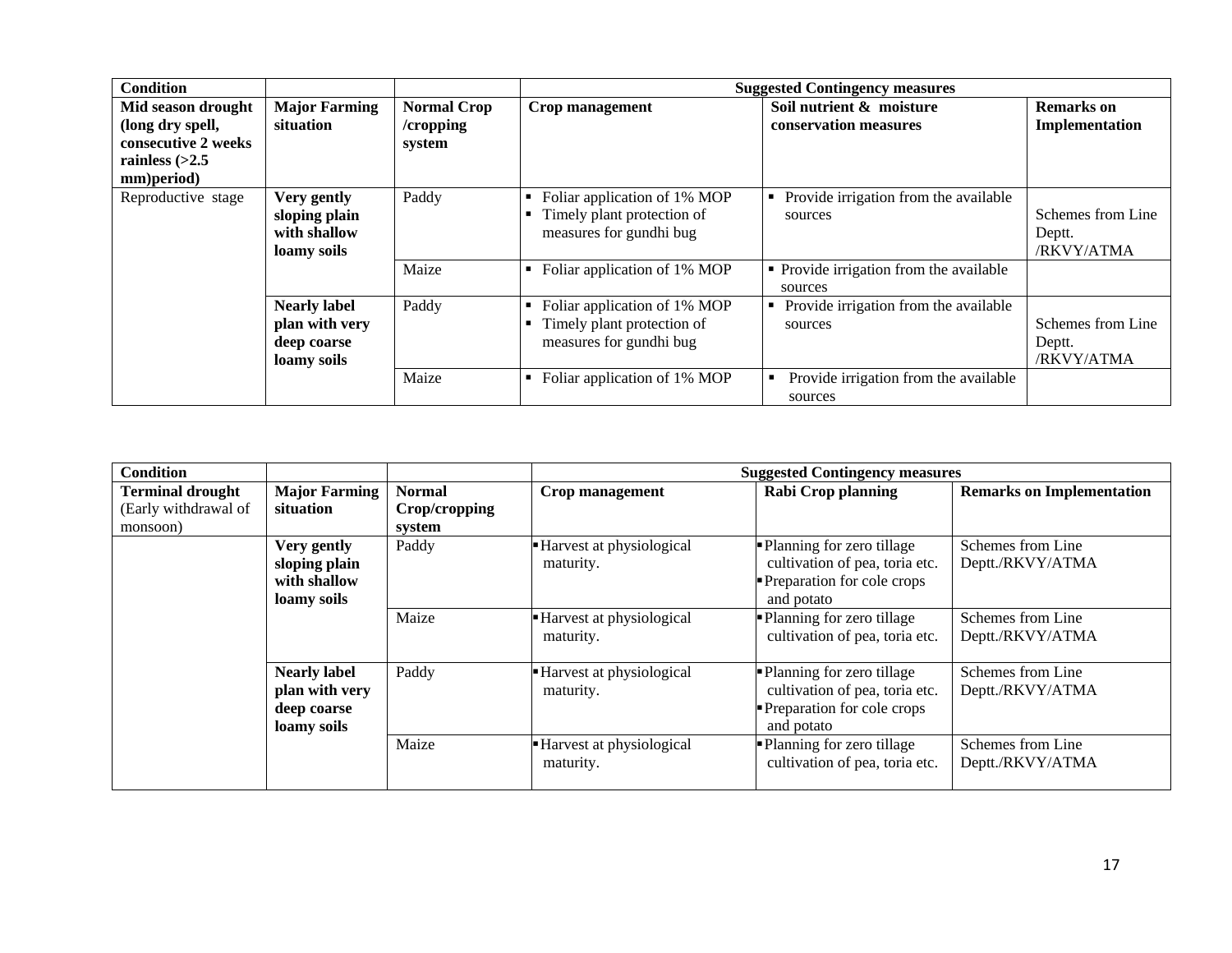# 2.2 **Unusual rains (untimely, unseasonal etc) (for both rainfed and irrigation situation)**

| <b>Condition</b>                                                                  | <b>Suggested contingency measure</b>                                                                                                                                                                                                                                                                                           |                                                                                                                                                                            |                                                                                                                                                                                                                                                                                                                                                                                                                                                                                                                                                                                                                                                             |                                                                                                                                                 |  |
|-----------------------------------------------------------------------------------|--------------------------------------------------------------------------------------------------------------------------------------------------------------------------------------------------------------------------------------------------------------------------------------------------------------------------------|----------------------------------------------------------------------------------------------------------------------------------------------------------------------------|-------------------------------------------------------------------------------------------------------------------------------------------------------------------------------------------------------------------------------------------------------------------------------------------------------------------------------------------------------------------------------------------------------------------------------------------------------------------------------------------------------------------------------------------------------------------------------------------------------------------------------------------------------------|-------------------------------------------------------------------------------------------------------------------------------------------------|--|
| <b>Continuous high</b><br>rainfall in a short<br>span leading to<br>water logging | <b>Vegetative stage</b>                                                                                                                                                                                                                                                                                                        | <b>Flowering stage</b>                                                                                                                                                     | Crop maturity stage                                                                                                                                                                                                                                                                                                                                                                                                                                                                                                                                                                                                                                         | Post harvest                                                                                                                                    |  |
| paddy                                                                             | Drainage of excess water from the<br>field                                                                                                                                                                                                                                                                                     | Immediate provision of<br>drainage system                                                                                                                                  | • Drain out excess water<br>■ Harvest at physiological<br>maturity                                                                                                                                                                                                                                                                                                                                                                                                                                                                                                                                                                                          | • Shifting to a safer place<br>• Dry in shade and in well ventilated<br>space                                                                   |  |
| Maize                                                                             | Provide drainage                                                                                                                                                                                                                                                                                                               | Provide drainage                                                                                                                                                           | • Drain out excess water<br>■ Harvest at physiological<br>maturity                                                                                                                                                                                                                                                                                                                                                                                                                                                                                                                                                                                          | • Shifting to a safer place<br>• Dry in shade and in well ventilated<br>space                                                                   |  |
| Milllet                                                                           | Drainage of excess water                                                                                                                                                                                                                                                                                                       | Immediate provision of<br>drainage system                                                                                                                                  | • Drain out excess water<br>■ Harvest at physiological<br>maturity                                                                                                                                                                                                                                                                                                                                                                                                                                                                                                                                                                                          | Proper drying                                                                                                                                   |  |
| Horticulture                                                                      |                                                                                                                                                                                                                                                                                                                                |                                                                                                                                                                            |                                                                                                                                                                                                                                                                                                                                                                                                                                                                                                                                                                                                                                                             |                                                                                                                                                 |  |
| Orange                                                                            | • Provide proper drainage<br>In steep slopes, prepare half moon<br>terraces to prevent soil erosion and<br>leaching loss<br>If there is physical damage, pruning<br>of damage branches and application<br>of Bordeaux paste should be done to<br>prevent secondary infection.<br>Proper nutrient management to be<br>followed. | - Provide proper drainage<br>• Foliar application of<br>micronutrient/multiplex @<br>0.2% should be done to<br>prevent flower drop<br>Control aphids and mealy<br>bugs etc | If there is physical damage,<br>pruning of damage branches<br>and application of Bordeaux<br>paste should be done to<br>prevent secondary infection<br>Harvesting can be delayed<br>upto 60-75 days by spraying<br>pre-harvest chemical i.e. 2-4D<br>at $20$ ppm + GA at $10$ ppm +<br>0.2% Kcl on maturing fruits.<br>Harvesting can be delayed. In<br>citrus even after full maturity,<br>the fruits can be left on the tree<br>for 2-3 weeks without<br>deterioration which facilitates<br>prolong harvesting.<br>• While picking, the stem end<br>should be cut close to the fruit<br>without damaging the rind.<br>Hence avoiding fungal<br>infection. | Fruits are to be stored in well<br>aerated farm shed or house to avoid<br>loses.<br>Storing at $8 - 100$ C with $85 - 90$ %<br>RH is preferred. |  |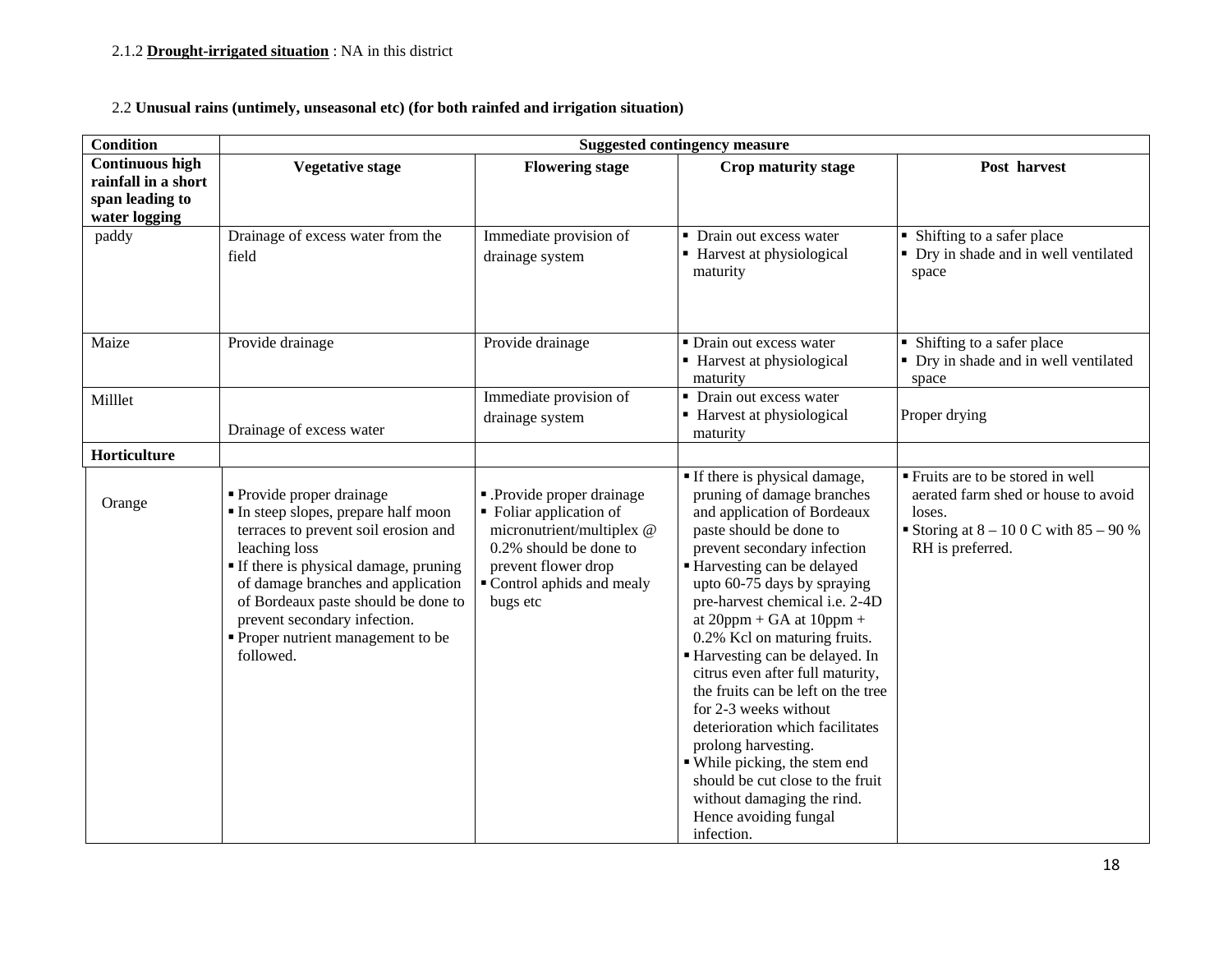|                |                                                                            |                                                         | • Collect the good fruits and                                          |                                                        |
|----------------|----------------------------------------------------------------------------|---------------------------------------------------------|------------------------------------------------------------------------|--------------------------------------------------------|
|                |                                                                            |                                                         | store them. Damaged fallen                                             |                                                        |
|                |                                                                            |                                                         | fruits to be disposed off                                              |                                                        |
| Apple          | • Provide proper drainage                                                  | • Provide proper drainage                               | Spray 2,4,5-T @ 20ppm or                                               | Stored the fruits for 4-8 months at -                  |
|                | In steep slopes, prepare half moon                                         | ■ Half moon terraces to be                              | 2,4,5-TCPA @ 15ppm to                                                  | 1.1 to 0°C and 85-90 % RH.                             |
|                | terraces to prevent soil erosion and                                       | done to prevent nutrient loss                           | inhibit fruit drop                                                     | • Spray growth regulators Like Alar                    |
|                | leaching loss                                                              | • Pruning of damaged brances                            | Collect the good fruits and                                            | @ 1000 ppm to improve storability                      |
|                | If there is physical damage, pruning                                       | and application of Bordeaux                             | store them. Damaged fallen                                             |                                                        |
|                | of damage branches and application                                         | Paste to be done                                        | fruits to be separated and                                             |                                                        |
|                | of Bordeaux paste should be done to                                        | Nutrient management along                               | disposed off                                                           |                                                        |
|                | prevent secondary infection                                                | with foliar application                                 | Recessary to maintain                                                  |                                                        |
|                | ■ Nutrient management to be done                                           | micronutrient to be done                                | adequate drainage                                                      |                                                        |
| Pineapple      |                                                                            | Application of Ethephon                                 | Provide proper drainage                                                | Store fruits in well aerated farm                      |
|                | · Make trenches/furrows in between                                         | 2mg in 100-                                             | • Spraying of insecticides and                                         | shed or house to avoid loses.                          |
|                | ridges to facilitate drainage of                                           | 140mg, Bentoniteor NAA @                                | fungicide                                                              | Pineapples can be stored at a                          |
|                | excess water                                                               | 25ppm or 2, 4-D @5-10                                   | " Fruits can be protected with                                         | temperature of 7.5-12°C and RH                         |
|                | Remove the excess suckers to                                               | ppm should be applied for                               | locally available material to                                          | 70-90% for 4 weeks.                                    |
|                | maintain the quality of plant                                              | uniform flower induction.                               | protect the mature fruit from                                          |                                                        |
|                | Nutrient management to be                                                  |                                                         | unusual rains                                                          |                                                        |
|                | followed                                                                   |                                                         |                                                                        |                                                        |
| Kiwifruit      | Provide proper drainage                                                    | • Provide proper drainage<br>• Half moon terraces to be | <b>Example 1</b> Heavy pruning should not<br>done as the fruit will be | Stored the fruits at 0 to $4^{\circ}$ C and 80-        |
|                | In steep slopes, prepare half moon<br>terraces to prevent soil erosion and | done to prevent nutrient loss                           | affected by rain                                                       | 90 % RH.<br>• Spray growth regulators Like Alar        |
|                | leaching loss                                                              | Pruning of damaged                                      | • Drain out excess water                                               | $@$ 1000 ppm to improve storability                    |
|                | If there is physical damage, pruning                                       | branches and application of                             |                                                                        |                                                        |
|                | of damage branches and application                                         | Bordeaux Paste to be done                               |                                                                        |                                                        |
|                | of Bordeaux paste should be done to                                        | Nutrient management along                               |                                                                        |                                                        |
|                | prevent secondary infection                                                | with foliar application                                 |                                                                        |                                                        |
|                | " Nutrient management to be done                                           | micronutrient to be done                                |                                                                        |                                                        |
| Banana         | • Provide proper drainage                                                  | • Provide proper drainage                               | • Provide proper drainage                                              | Store the fruits/ bunch in well                        |
|                | " Nutrient management to be done                                           | Nutrient management to be                               | ■ Nutrient management to be                                            | aerated farm shed or house to avoid                    |
|                | • Propping or staking should be done                                       | done along with application                             | done                                                                   | loses.                                                 |
|                | • Spraying of insecticides and                                             | of micronutrient                                        | ■ Propping to be done                                                  | Storing at $10 - 12^{\circ}$ C with $70 - 80$          |
|                | fungicide                                                                  | Propping or staking should                              | • Bagging to be done to protect                                        | % RH                                                   |
|                |                                                                            | be done                                                 | the bunch from unusual rains.                                          |                                                        |
|                |                                                                            | <b>Spraying of insecticides and</b>                     | • Denavelling to be done to                                            |                                                        |
|                |                                                                            | fungicide                                               | improve the bunch weight                                               |                                                        |
|                |                                                                            |                                                         | (removal of male bud)                                                  |                                                        |
| Large cardamom | It grows luxuriantly in moist and                                          | • Rain during flowering is                              | Harvesting can be delayed                                              | • Collect and dry the produce in fuel                  |
|                | humid climate. So continuous rain is                                       | detrimental. So water                                   | • Proper drainage system should                                        | kiln overnight at 50°-60°C or in                       |
|                | not a problem during its vegetative                                        | logging should be avoided.                              | be followed.                                                           | drier for 14-18 hours at $45^{\circ}$ -50 $^{\circ}$ C |
|                | growth.                                                                    | • Proper drainage system                                |                                                                        |                                                        |
|                | • Provide adequate drainage                                                | should be followed.                                     |                                                                        |                                                        |
|                | • Spraying of insecticides and                                             | • Shade regulation may be                               |                                                                        |                                                        |
|                | fungicide                                                                  | taken up providing 50-60%                               |                                                                        |                                                        |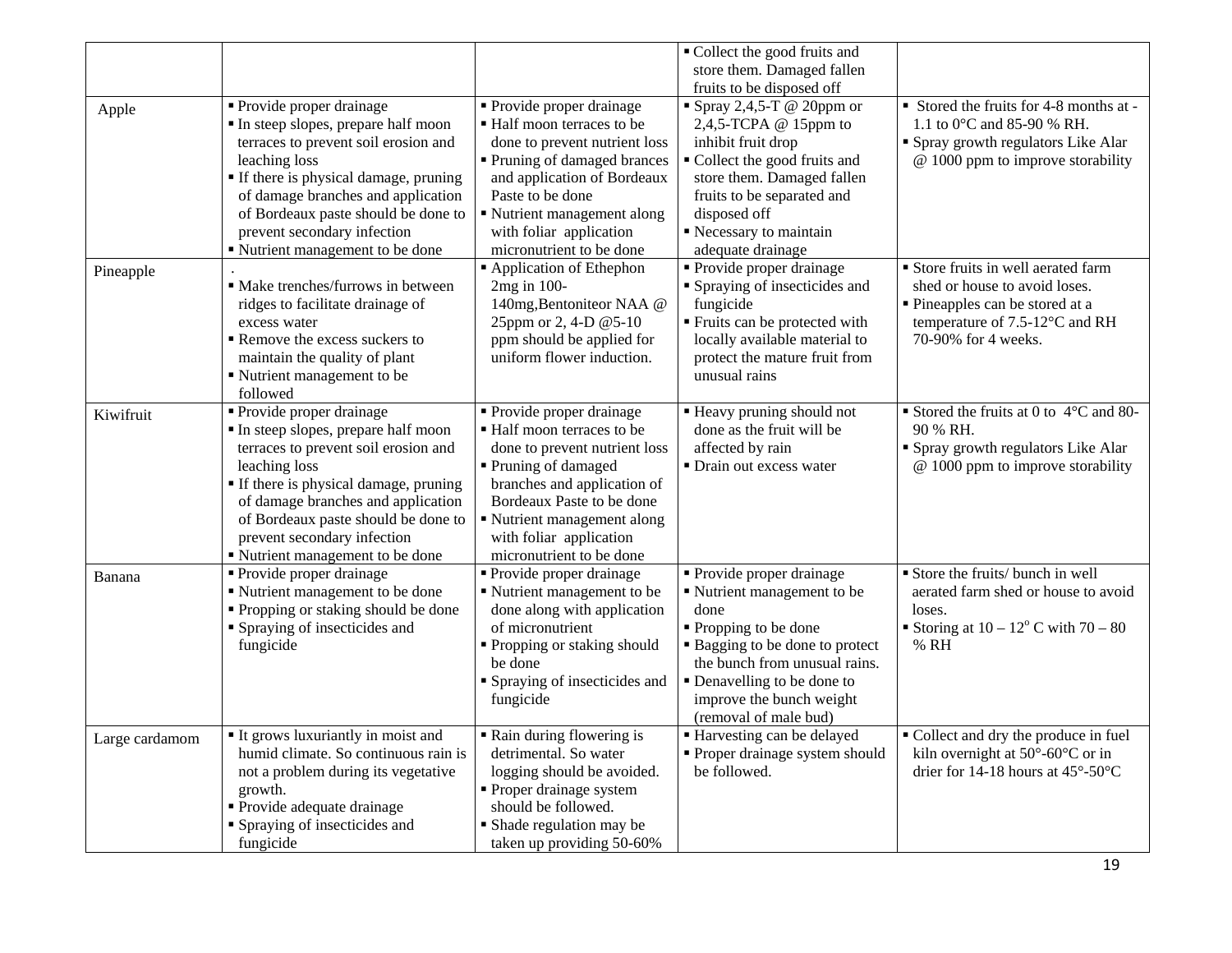|                                                      |                                                                                                                                                                                                                                                                                                                                                    | shade.                                                                                                                                                                                                                                                                                                                                                                                             |                                                                                                                                                             |                                                                                                                          |  |
|------------------------------------------------------|----------------------------------------------------------------------------------------------------------------------------------------------------------------------------------------------------------------------------------------------------------------------------------------------------------------------------------------------------|----------------------------------------------------------------------------------------------------------------------------------------------------------------------------------------------------------------------------------------------------------------------------------------------------------------------------------------------------------------------------------------------------|-------------------------------------------------------------------------------------------------------------------------------------------------------------|--------------------------------------------------------------------------------------------------------------------------|--|
| Ginger                                               | • Provide proper drainage channels to<br>avoid stagnation of water<br>Earthing up to be done at proper soil<br>moisture level<br>Nutrient management to be<br>followed<br>" Field bunding to prevent entry of<br>water from surrounding areas.<br>Spraying of insecticides and<br>fungicide                                                        | • Provision of drainage to<br>remove excess water.<br>■ Earthing up should be<br>followed by manuring.<br>" Field bunding to prevent<br>entry of water from<br>surrounding areas.                                                                                                                                                                                                                  | • Dry weather before harvesting<br>is necessary. So harvesting can<br>be delayed.                                                                           | • Shifting of the produce to a drier<br>place.<br>• Drying to remove excess moisture<br>of produce.                      |  |
| Turmeric                                             | • Provide proper drainage channels to<br>avoid stagnation of water<br>Earthing up to be done at proper soil<br>moisture level<br>Nutrient management to be<br>followed<br>" Field bunding to prevent entry of<br>water from surrounding areas.<br>Spraying of insecticides and<br>fungicide                                                        | • Provision of drainage to<br>remove excess water.<br>■ Earthing up should be<br>followed by manuring.<br>■ Field bunding to prevent<br>entry of water from<br>surrounding areas.                                                                                                                                                                                                                  | • Dry weather before harvesting<br>is necessary. So harvesting can<br>be delayed.                                                                           | • Shifting of the produce to a drier<br>place.<br>• Drying to remove excess moisture<br>of produce.                      |  |
| Vegetables<br>(cucurbits)                            | • Provision of drainage to remove<br>excess water.<br>Earthing up to be done at proper soil<br>moisture condition followed by<br>manuring<br>" Field bunding to prevent entry of<br>water from surrounding areas.<br><b>Staking should be properly followed.</b><br>Rainy season crops can be trained on<br>a bower made of bamboos and<br>sticks. | • Spray maleic hydrazine<br>(MH) and 2, 4-5 tri-<br>iodobenzoic acid (TIBA) @<br>50ppm for Sex expression.<br>Boron @ 3ppm and calcium<br>@ 20ppm is also effective.<br>• Provision of drainage to<br>remove excess water.<br><b>Earthing up followed by</b><br>manuring<br>" Field bunding to prevent<br>entry of water from<br>surrounding areas.<br>Take up proper plant<br>protection measures | ■ Fruits to be harvested<br>immediately without causing<br>injury to fruits<br>Remove all damaged fruit<br>Take up appropriate plant<br>protection measures | • The fruits can be stored for 2-3<br>weeks at $15\text{-}20^{\circ}\text{C}$ and RH 75% in a<br>well-ventilated chamber |  |
| Heavy rainfall with high speed winds in a short span |                                                                                                                                                                                                                                                                                                                                                    |                                                                                                                                                                                                                                                                                                                                                                                                    |                                                                                                                                                             |                                                                                                                          |  |
| Horticulture                                         |                                                                                                                                                                                                                                                                                                                                                    |                                                                                                                                                                                                                                                                                                                                                                                                    |                                                                                                                                                             |                                                                                                                          |  |
| Orange                                               | Earthing up of young plants to avoid<br>uprooting due to wind.<br>• Provide proper drainage facilities.                                                                                                                                                                                                                                            | • Wind break around the<br>orchard to protect crop from<br>wind damage                                                                                                                                                                                                                                                                                                                             | • Propping heavy bearing tree<br>and weak tree by bamboo<br>pole.                                                                                           | Fruits are to be stored in well<br>aerated farm shed or house to avoid<br>loses.                                         |  |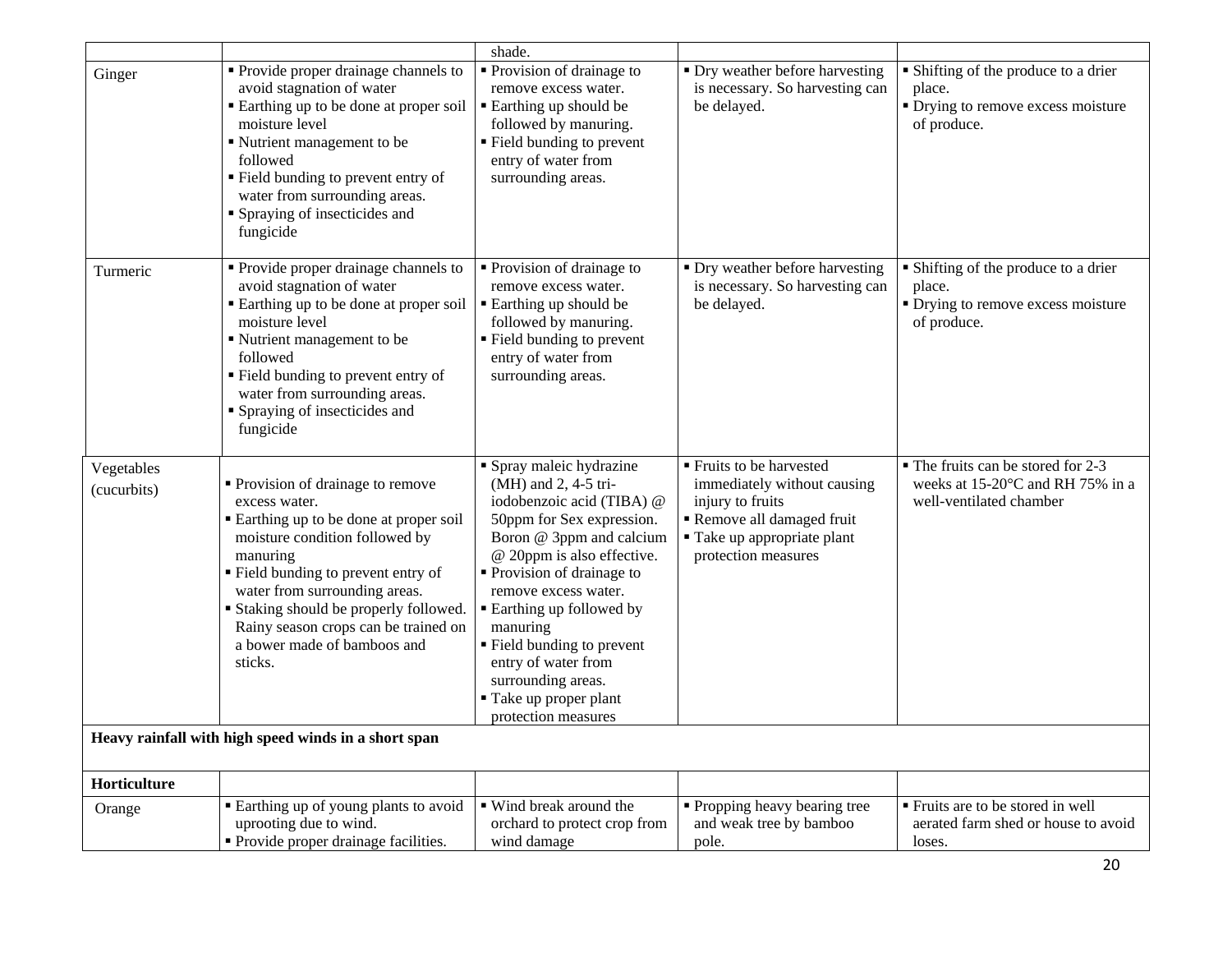|           | <b>Staking to avoid falling off of plants</b><br>In steep slopes, prepare half moon<br>terraces to prevent soil erosion and<br>leaching loss<br>Pruning of damage branches and<br>application of Bordeaux paste<br>should be done to prevent secondary<br>infection<br>• Proper nutrient management to be<br>followed                                                                                                                             | • Provide proper drainage<br>Nutrient management to be<br>followed along with foliar<br>spray of micronutrient<br>• Pruning of damage branches<br>and application of Bordeaux<br>paste should be done to<br>prevent secondary infection                                                                                                                  | ■ Harvesting can be delayed<br>upto 60-75 days by spraying<br>pre-harvest chemical i.e. 2-4D<br>at $20ppm + GA$ at $10ppm +$<br>0.2% Kcl on maturing fruits.<br>• Pruning of damage branches<br>and application of Bordeaux<br>paste should be done to<br>prevent secondary infection                                        | • Pack the fruit in perforated<br>polythene bag, boxes, crates, etc.<br>and store at temperature of 10-11°C<br>& 92 % RH.                                       |
|-----------|---------------------------------------------------------------------------------------------------------------------------------------------------------------------------------------------------------------------------------------------------------------------------------------------------------------------------------------------------------------------------------------------------------------------------------------------------|----------------------------------------------------------------------------------------------------------------------------------------------------------------------------------------------------------------------------------------------------------------------------------------------------------------------------------------------------------|------------------------------------------------------------------------------------------------------------------------------------------------------------------------------------------------------------------------------------------------------------------------------------------------------------------------------|-----------------------------------------------------------------------------------------------------------------------------------------------------------------|
| Apple     | • Earthing up of young plants to avoid<br>uprooting due to wind.<br>• Provide proper drainage facilities.<br><b>Staking to be done to avoid falling</b><br>off of plants.<br>In steep slopes, prepare half moon<br>terraces to prevent soil erosion and<br>leaching loss<br>Pruning of damage branches and<br>application of Bordeaux paste<br>should be done to prevent secondary<br>infection<br>• Proper nutrient management to be<br>followed | • Provision of drainage to<br>remove excess water.<br>■ Wind break around the<br>orchard<br>• Maintain the half moon<br>terraces to avoid soil<br>nutrient loss<br>• Proper nutrient management<br>to be followed along with<br>foliar application of<br>micronutrient<br>Prune out all damage<br>branches with appropriate<br>plant protection measures | ■ Harvest ripe fruits<br>• Propping heavy bearing tree<br>and weak tree by bamboo<br>pole.<br>" Use of plant bio-regulators to<br>delay ripening with<br>Daminozide or Alar @<br>1000ppm sprayed before 60<br>days before harvest.                                                                                           | Store fruits for 4-8 months at -1.1 to<br>0°C and 85-90 % RH.                                                                                                   |
| Pineapple | <b>Earthing up plants for better</b><br>development and anchorage.<br>· Make trenches/furrows in between<br>ridges to facilitate drainage of excess<br>water.<br>" Nutrient management to be followed                                                                                                                                                                                                                                             | • Earthing up to prevent<br>uprooting.<br>• Provide proper drainage<br>Nutrient management to be<br>followed<br>Spray NAA @ 25ppm or 2,<br>4-D $@$ 5-10 ppm should be<br>applied for uniform flower<br>induction.                                                                                                                                        | Fruits can be protected with<br>locally available material to<br>protect the mature fruit from<br>unusual rains<br>Spraying of insecticides and<br>fungicide<br><b>Earthing up plants for better</b><br>development and anchorage.<br>• Make trenches/furrows in<br>between ridges to facilitate<br>drainage of excess water | • .Store fruits in well aerated farm<br>shed or house to avoid loses.<br>Pineapples can be stored at a<br>temperature of 7.5-12°C and RH<br>70-90% for 4 weeks. |
| Kiwifruit | • Provide proper drainage<br>• Support the plant using T-Bar<br>system<br>In steep slopes, prepare half moon<br>terraces to prevent soil erosion and<br>leaching loss<br>If there is physical damage, pruning<br>of damage branches and application<br>of Bordeaux paste should be done to<br>prevent secondary infection                                                                                                                         | Provide proper drainage<br>■ Half moon terraces to be<br>done to prevent nutrient loss<br>Pruning of damaged<br>branches and application of<br>Bordeaux Paste to be done<br>Nutrient management along<br>with foliar application<br>micronutrient to be done                                                                                             | • Heavy pruning should not<br>done as the fruit will be<br>affected by rain<br>• Drain out excess water<br>• Maintain the plant using T-Bar<br>trellis supporting system<br>Nutrient management along<br>with foliar application<br>micronutrient to be done                                                                 | Stored the fruits at 0 to $4^{\circ}$ C and 80-<br>90 % RH.<br>• Spray growth regulators Like Alar<br>@ 1000 ppm to improve storability                         |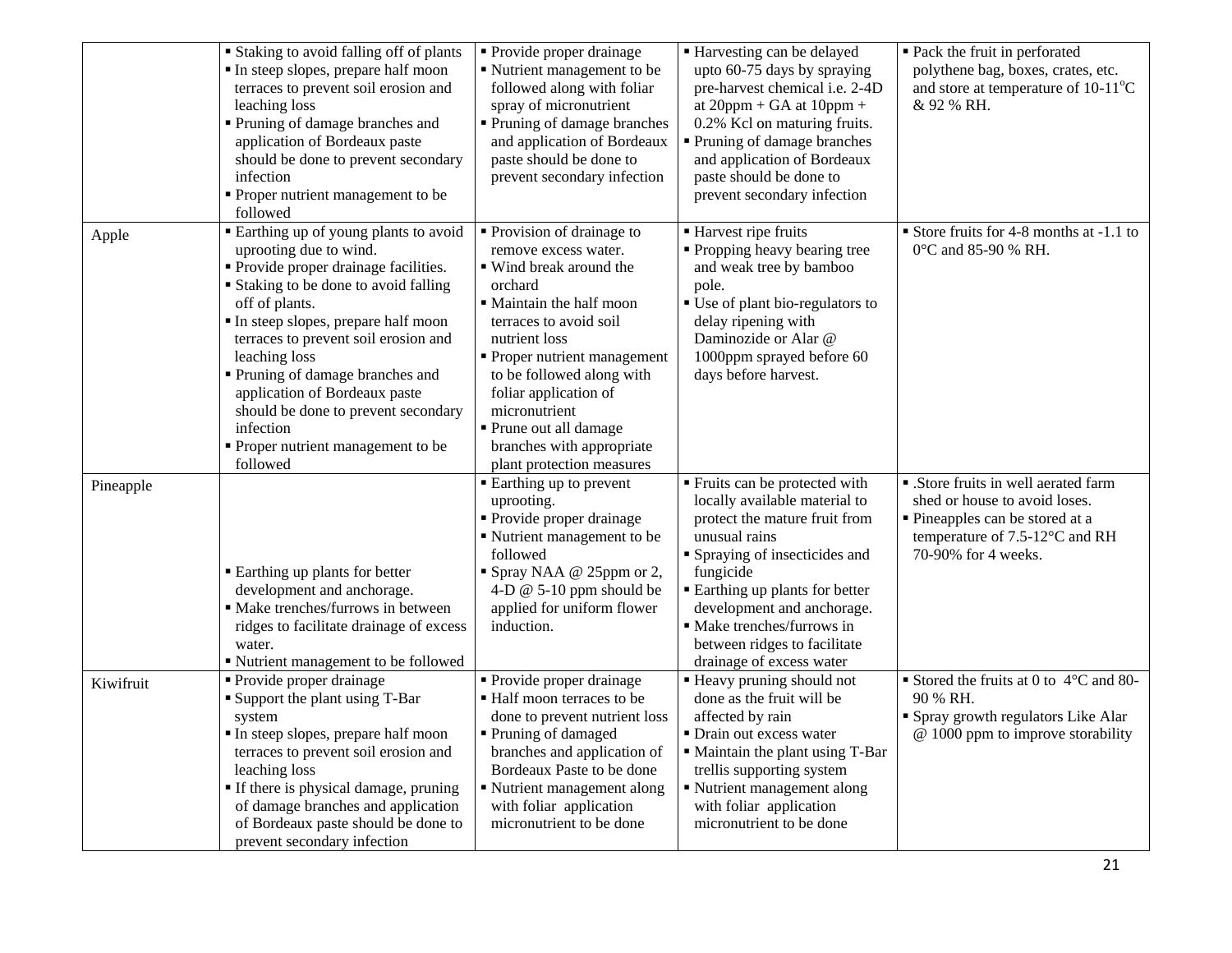|                           | " Nutrient management to be done                                                                                                                                                                                                                                                             |                                                                                                                                                                                                                           |                                                                                                                                                                                                                                                           |                                                                                                                                                    |
|---------------------------|----------------------------------------------------------------------------------------------------------------------------------------------------------------------------------------------------------------------------------------------------------------------------------------------|---------------------------------------------------------------------------------------------------------------------------------------------------------------------------------------------------------------------------|-----------------------------------------------------------------------------------------------------------------------------------------------------------------------------------------------------------------------------------------------------------|----------------------------------------------------------------------------------------------------------------------------------------------------|
| Banana                    | • Provide proper drainage<br>" Nutrient management to be done<br>• Propping or staking should be done<br>• Spraying of insecticides and<br>fungicide                                                                                                                                         | Provide proper drainage<br>Nutrient management to be<br>done along with application<br>of micronutrient<br>" Propping or staking should<br>be done<br>• Spraying of insecticides and<br>fungicide                         | <b>Provide proper drainage</b><br>Nutrient management to be<br>done<br>• Propping to be done<br><b>Bagging to be done to protect</b><br>the bunch from unusual rains.<br>• Denavelling to be done to<br>improve the bunch weight<br>(removal of male bud) | Store the fruits/ bunch in well<br>aerated farm shed or house to avoid<br>loses.<br>Storing at $10 - 12^{\circ}$ C with $70 - 80$<br>% RH          |
| Large cardamom            | " For newly planted crops, staking<br>should be provided.<br>• Provide adequate drainage<br>• Spraying of insecticides and<br>fungicid<br>· Follow proper nutrient management<br>■ Earthing up to be done                                                                                    | • Proper drainage system<br>should be followed.<br>· Follow proper nutrient<br>management<br>Earthing up to prevent<br>uprooting.                                                                                         | ■ Harvest at physiological<br>maturity stage or can be<br>delayed<br>Proper drainage system should<br>be followed                                                                                                                                         | • Collect the harvest and dry the<br>produce in fuel kiln overnight at<br>50°-60°C or in drier for 14-18 hours<br>at $45^{\circ}$ -50 $^{\circ}$ C |
| Ginger                    | • Provide proper drainage channels to<br>avoid stagnation of water<br>Earthing up to be done at proper soil<br>moisture level<br>" Nutrient management to be followed<br>" Field bunding to prevent entry of<br>water from surrounding areas.<br>• Spraying of insecticides and<br>fungicide | • Provision of drainage to<br>remove excess water.<br><b>Earthing up should be</b><br>followed by manuring.<br>" Field bunding to prevent<br>entry of water from<br>surrounding areas.                                    | Harvest at physiological<br>maturity stage.                                                                                                                                                                                                               | • Shifting of the produce to a drier<br>place.<br>• Drying to remove excess moisture<br>of produce (moisture level 10%)                            |
| Turmeric                  | • Provide proper drainage channels to<br>avoid stagnation of water<br>Earthing up to be done at proper soil<br>moisture level<br>" Nutrient management to be followed<br>" Field bunding to prevent entry of<br>water from surrounding areas.<br>• Spraying of insecticides and<br>fungicide | • Provision of drainage to<br>remove excess water.<br>■ Earthing up should be<br>followed by manuring.<br>" Field bunding to prevent<br>entry of water from<br>surrounding areas.                                         | • Dry weather before harvesting<br>is necessary. So harvesting can<br>be delayed.                                                                                                                                                                         | • Shifting of the produce to a drier<br>place.<br>• Drying to remove excess moisture<br>of produce.                                                |
| Vegetables<br>(cucurbits) | $\overline{\text{Provision of drainage to remove}}$<br>excess water.<br><b>Earthing up to be followed</b><br>• Ensure proper staking of crop<br>wherever required<br>" Field bunding to prevent entry of<br>water from surrounding areas.                                                    | Spray maleic Hydrazide @<br>50ppm aqueous solution at<br>2 and 4 leaf stages to<br>stimulate vine growth,<br>giving more female flowers.<br>• Provision of drainage to<br>remove excess water.<br>• Wind break around the | Fruits to be harvested<br>immediately without causing<br>injury to fruits<br>Remove all damaged fruit<br>■ Take up appropriate plant<br>protection measures                                                                                               | • The fruits can be stored for 2-3<br>weeks at 15-20°C and RH 75% in a<br>well-ventilated chamber.                                                 |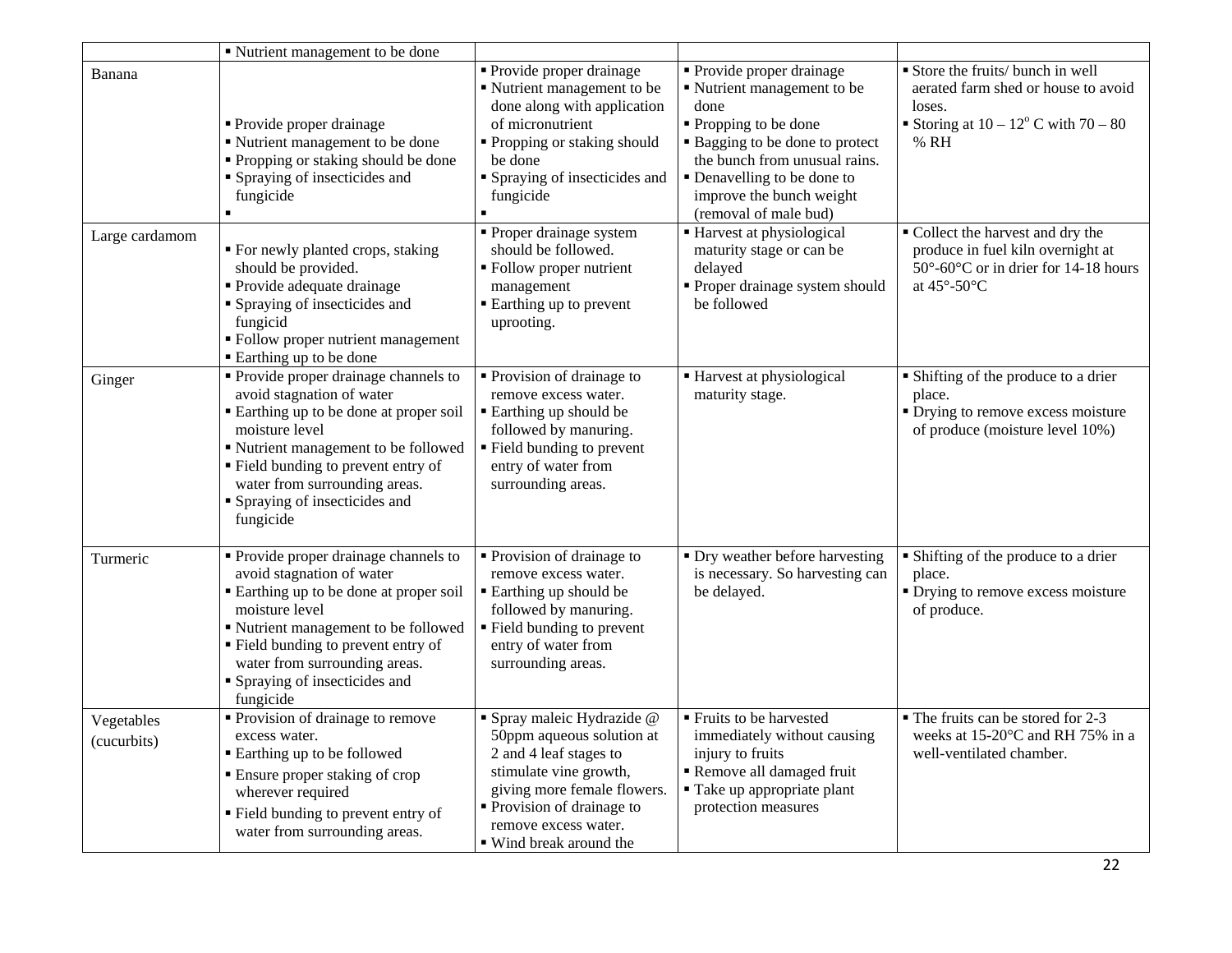|                       |                                                             | orchard to protect crop from               |                                  |                                      |
|-----------------------|-------------------------------------------------------------|--------------------------------------------|----------------------------------|--------------------------------------|
|                       |                                                             | wind damage<br>Earthing up and propping to |                                  |                                      |
|                       |                                                             | prevent uprooting.                         |                                  |                                      |
|                       |                                                             | • Field bunding to prevent                 |                                  |                                      |
|                       |                                                             | entry of water from                        |                                  |                                      |
|                       |                                                             | surrounding areas.                         |                                  |                                      |
|                       | Outbreak of pests and diseases due to unseasonal rains : NA |                                            |                                  |                                      |
|                       |                                                             |                                            |                                  |                                      |
| Paddy (Blast)         | • Use trap crops for prediction of                          | • Spraying of Mancozeb @                   | • Drain out excess water to      | • Sun drying to prevent spoliage and |
|                       | disease.                                                    | 2g/lt or spraying of                       | avoid flooded conditions.        | sprouting of the harvested grains.   |
|                       | Removal and destruction of weed                             | Carbendazim @ 1 g/lt.                      |                                  |                                      |
|                       | hosts in the field bunds and channels                       |                                            |                                  |                                      |
| Paddy (Brown<br>Spot) | $-Do-$                                                      | $-D0$                                      | $-DO$                            | $-Do-$                               |
| Paddy (Bacterial      | • Destruction of weed hosts.                                | • Spraying of streptomycin                 | • Drain out excess water to      |                                      |
| leaf blight)          |                                                             | and tetracycline.                          | avoid flooded conditions.        | $-Do-$                               |
| Paddy (Yellow         | Collection and destruction of egg                           | • Spraying of Chloropyriphos               | ■ Harvesting at the right stage. |                                      |
| Stem Borer)           | masses.                                                     | 20 EC @ 0.02 %.                            |                                  | $-Do-$                               |
| Paddy (Gall           | Removal of alternate host plants                            | <b>• Providing proper drainage</b>         | ■ Harvesting at the right stage. |                                      |
| Midge)                | including weeds and grasses and                             | system.                                    |                                  | $-Do-$                               |
|                       | destruction of infected plants.                             |                                            |                                  |                                      |
| Maize (Stalk rot)     | Removal of accumulated water                                | Rouging of affected plant                  | • Spraying of streptocycline $@$ | • Sun drying of the harvested cob to |
|                       | around the stalks by proper drainage.                       | and its destruction.                       | $0.020\%$ .                      | prevent spoilage.                    |
| Horticulture          |                                                             |                                            |                                  |                                      |
| Orange (Citrus        | • Spraying of Fenvalerate and                               | • Spraying of Fenvalerate and              | ■ Harvesting at the right stage  | Store in cool place in crates, boxes |
| Leaf miner)           | Cypermethrin for controlling leaf                           | Cypermethrin for                           | and proper handling of the       | etc                                  |
|                       | minor.                                                      | controlling leaf minor.                    | produce.                         |                                      |
| Orange (Citrus        | Hand picking of caterpillars and                            | Spraying of Neem                           |                                  | Store in cool place in crates, boxes |
| butterfly)            | pupae in the nursery.                                       | formulation to control citrus              | Do                               | etc                                  |
|                       |                                                             | butterly.                                  |                                  |                                      |
| Orange (Powdery       | • Spraying of wettablesulpher and                           | Spraying of                                | • Spraying of wettablesulpher    | Store in cool place in crates, boxes |
| mildew in citrus)     | carbendizim to control powdery                              | wettablesulpher, bavistin                  | and carbendizim to control       | etc.                                 |
|                       | mildews.                                                    | $(0.1 %)$ and calixin $(0.1 %)$ .          | powdery mildews.                 |                                      |
| Tomato                | Removal of accumulated water by                             | Spraying of Sulfex $@$ 2 g/lt              | ■ Harvesting at the right stage  | Store in cool/dry place packed in    |
|                       | proper drainage.                                            | of water.                                  | and proper handling.             | crates, boxes etc.                   |
|                       | · Destroy the heavily infested/infected                     |                                            |                                  |                                      |
|                       | plant parts.                                                |                                            |                                  |                                      |
| <b>Brinjal</b>        | Removal of accumulated water by                             | Spraying of Sulfex $@$ 2 g/lt              | ■ Harvesting at the right stage  | Store in cool/dry place packed in    |
|                       | proper drainage.                                            | of water.                                  | and proper handling of the       | crates, boxes etc.                   |
|                       | · Destroy the heavily infested/infected                     | Soil dranching with                        | produce.                         |                                      |
|                       | plant parts.                                                | captan/Tiram @ 2/lt of                     |                                  |                                      |
|                       |                                                             | water                                      |                                  |                                      |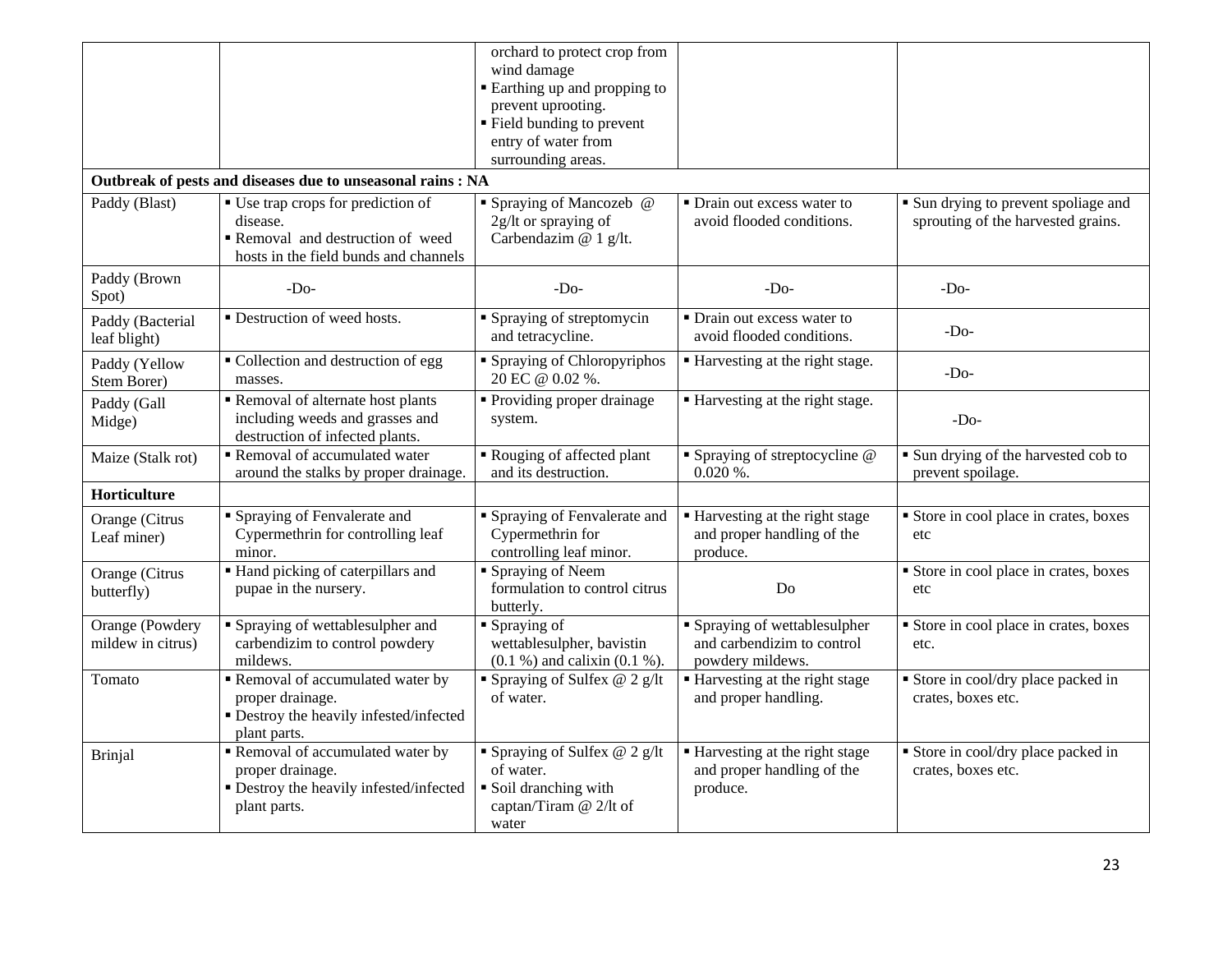| Cabbage           | Removal of accumulated water by<br>proper drainage.<br>• Destroy the badly infested/infected<br>plant parts. | Spraying of Sulfex $@$ 2 g/lt<br>of water.<br>• Soil dranching with<br>captan/Tiram. @ 2/lt of<br>water<br>■ Streptocycline spray                | ■ Harvesting at the right stage<br>and proper handling of the<br>produce.        | Store in cool/dry place              |
|-------------------|--------------------------------------------------------------------------------------------------------------|--------------------------------------------------------------------------------------------------------------------------------------------------|----------------------------------------------------------------------------------|--------------------------------------|
| Cucurbits         | • Manual collection $&$ destruction of<br>eggs/grubs/larvae.                                                 | • Spraying of carbaryl<br>against leaf eating<br>caterpillars, Metalaxyl<br>against Powdery mildew,<br>Carbendazim against leaf<br>spot & blight | ■ Spraying of Malathion<br>against fruit fly.                                    | ■ Store in cool/dry place            |
| Large Cardamom    | • Proper drainage.<br>■ Uprooting and destruction of Chirke<br>and Foorkey infected cardamom<br>plants.      | Removal of affected plant<br>from the field.                                                                                                     | ■ Harvesting at the right stage<br>and proper handling of the<br>produce.        | • Quick drying of harvested capsule. |
| Ginger (Soft rot) | Removal of accumulated water in<br>the field by proper drainage.                                             | Removal and destruction of<br>affected plants.                                                                                                   | • Spraying with Blitox $-50(3)$<br>g/lt) or Dithane $-$ Z-78 (2.5 g /<br>$lt$ ). | Store in cool/dry place              |

# **2.3 Floods**

| <b>Condition</b>                               |                                                                                                                                                            |                                                                                                                                                            | <b>Suggested contingency measure</b>                                                                                                                                                                                                           |                                                                                                                                                                                                                                        |
|------------------------------------------------|------------------------------------------------------------------------------------------------------------------------------------------------------------|------------------------------------------------------------------------------------------------------------------------------------------------------------|------------------------------------------------------------------------------------------------------------------------------------------------------------------------------------------------------------------------------------------------|----------------------------------------------------------------------------------------------------------------------------------------------------------------------------------------------------------------------------------------|
| Transient water logging/<br>partial inundation | Seedling / nursery stage                                                                                                                                   | <b>Vegetative stage</b>                                                                                                                                    | <b>Reproductive stage</b>                                                                                                                                                                                                                      | At harvest                                                                                                                                                                                                                             |
| Rice<br><b>Horticulture/Plantation</b>         | • Drainage of the Nursery<br>bed.<br>$\blacksquare$ Re -sowing if not possible                                                                             | • Drainage of excess water.<br>Gap filling In partially damaged<br>field by redistributing the tillers.<br>$\blacksquare$ Management of pests & diseases   | • Drainage of excess water.<br>If flood comes during<br>reproductive stage,<br>emphasis should be given<br>on forthcoming rabi crops.<br>■ Utilization of residual soil<br>moisture and use of<br>recharged soil profile for<br>growing pulses | • Drainage of excess water. If flood<br>comes during reproductive stage,<br>emphasis should be given on<br>forthcoming rabi crops.<br>Utilization of residual soil moisture<br>and use of recharged soil profile for<br>growing pulses |
| crops                                          |                                                                                                                                                            |                                                                                                                                                            |                                                                                                                                                                                                                                                |                                                                                                                                                                                                                                        |
| Banana                                         | • Provide proper drainage<br>• Nutrient management to be<br>done<br>• Propping or staking should<br>be done<br>• Spraying of insecticides<br>and fungicide | • Provide proper drainage<br>• Nutrient management to be<br>done<br>• Propping or staking should be<br>done<br>• Spraying of insecticides and<br>fungicide | • Provide proper drainage<br>• Nutrient management to<br>be done<br>• Propping to be done                                                                                                                                                      | Store the fruits/ bunch in well<br>aerated farm shed or house to avoid<br>loses.<br>Storing at $10 - 12^{\circ}$ C with $70 - 80$<br>% RH                                                                                              |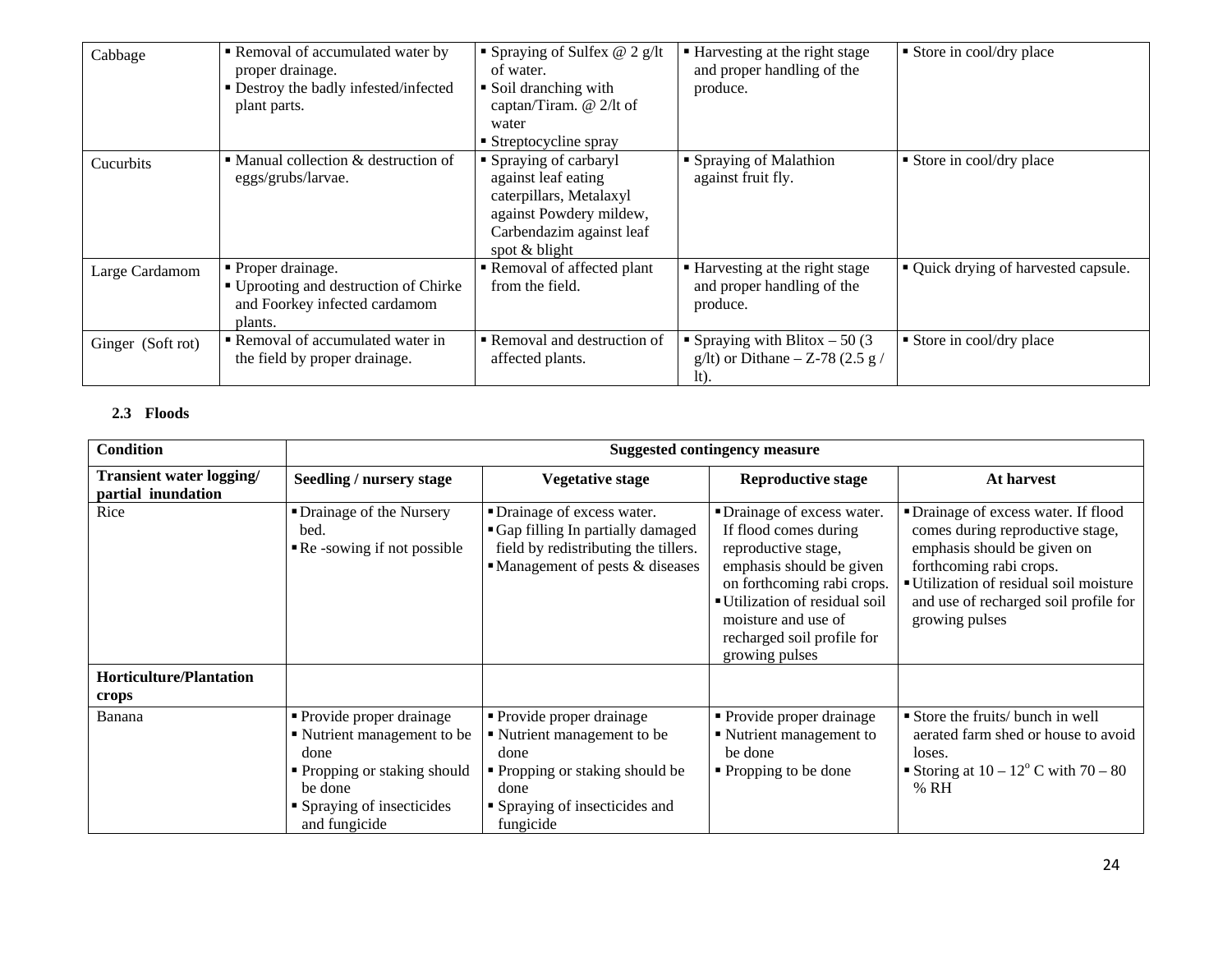| Ginger                                                               | • Provide proper drainage<br>channels to avoid<br>stagnation of water<br>Earthing up to be done at<br>proper soil moisture level<br>Nutrient management to be<br>followed<br>■ Field bunding to prevent<br>entry of water from<br>surrounding areas.<br>• Spraying of insecticides<br>and fungicide               | • Provision of drainage to remove<br>excess water.<br><b>Earthing up should be followed</b><br>by manuring.<br>" Field bunding to prevent entry of<br>water from surrounding areas.<br>Application of fungicide and<br>insecticides                                                                                                     | ■ Harvest at physiological<br>maturity stage or can delay<br>harvesting                                                                                                                                                                                                                                                                                 | • Shifting of the produce to drier<br>place.                                               |
|----------------------------------------------------------------------|-------------------------------------------------------------------------------------------------------------------------------------------------------------------------------------------------------------------------------------------------------------------------------------------------------------------|-----------------------------------------------------------------------------------------------------------------------------------------------------------------------------------------------------------------------------------------------------------------------------------------------------------------------------------------|---------------------------------------------------------------------------------------------------------------------------------------------------------------------------------------------------------------------------------------------------------------------------------------------------------------------------------------------------------|--------------------------------------------------------------------------------------------|
| Turmeric                                                             | • Provide proper drainage<br>channels to avoid<br>stagnation of water<br>Earthing up to be done at<br>proper soil moisture level<br>Nutrient management to be<br>followed<br>■ Field bunding to prevent<br>entry of water from<br>surrounding areas.<br>Spraying of insecticides<br>and fungicide                 | • Provision of drainage to remove<br>excess water.<br><b>Earthing up should be followed</b><br>by manuring.<br>Field bunding to prevent entry of<br>water from surrounding areas.<br>Application of fungicide and<br>insecticides                                                                                                       | ■ Harvest at physiological<br>maturity stage or can delay<br>harvesting                                                                                                                                                                                                                                                                                 | • Shifting of the produce to drier<br>place                                                |
| Vegetables (cucurbits)                                               | Proper drainage of<br>the nursery bed, If not<br>possible go for re-sowing.<br>Raised bed method<br>should be followed in the<br>nursery.<br>■ Earthing up to be followed<br><b>Ensure proper staking of</b><br>crop wherever required<br>■ Field bunding to prevent<br>entry of water from<br>surrounding areas. | Proper drainage of the<br>$\blacksquare$<br>nursery bed, If not possible go for<br>re-sowing.<br>■ Earthing up to be followed<br>• Ensure proper staking of crop<br>wherever required<br>$\blacksquare$<br>Field bunding to prevent<br>entry of water from surrounding<br>areas.<br>Follow appropriate<br>nutrient management practices | • Drainage of excess water. If<br>flood comes during<br>reproductive stage,<br>emphasis should be given<br>on forthcoming rabi crops<br>Growing of cole crops or<br>winter vegetables after<br>receding flood water and<br>adoption of integrated<br>farming system to obtain<br>more income and to<br>compensate the loss during<br>kharif vegetables. | Shifting of the produce to drier place<br>and store fruits in a well-ventilated<br>chamber |
| <b>Continuous submergence</b><br>for more than $2$ days <sup>2</sup> |                                                                                                                                                                                                                                                                                                                   |                                                                                                                                                                                                                                                                                                                                         |                                                                                                                                                                                                                                                                                                                                                         |                                                                                            |
| Crop1                                                                | <b>NA</b>                                                                                                                                                                                                                                                                                                         | <b>NA</b>                                                                                                                                                                                                                                                                                                                               | <b>NA</b>                                                                                                                                                                                                                                                                                                                                               | <b>NA</b>                                                                                  |
| <b>Horticulture / Plantation</b><br>crops                            |                                                                                                                                                                                                                                                                                                                   |                                                                                                                                                                                                                                                                                                                                         |                                                                                                                                                                                                                                                                                                                                                         |                                                                                            |
| Crop1 (specify)                                                      | <b>NA</b>                                                                                                                                                                                                                                                                                                         | <b>NA</b>                                                                                                                                                                                                                                                                                                                               | <b>NA</b>                                                                                                                                                                                                                                                                                                                                               | <b>NA</b>                                                                                  |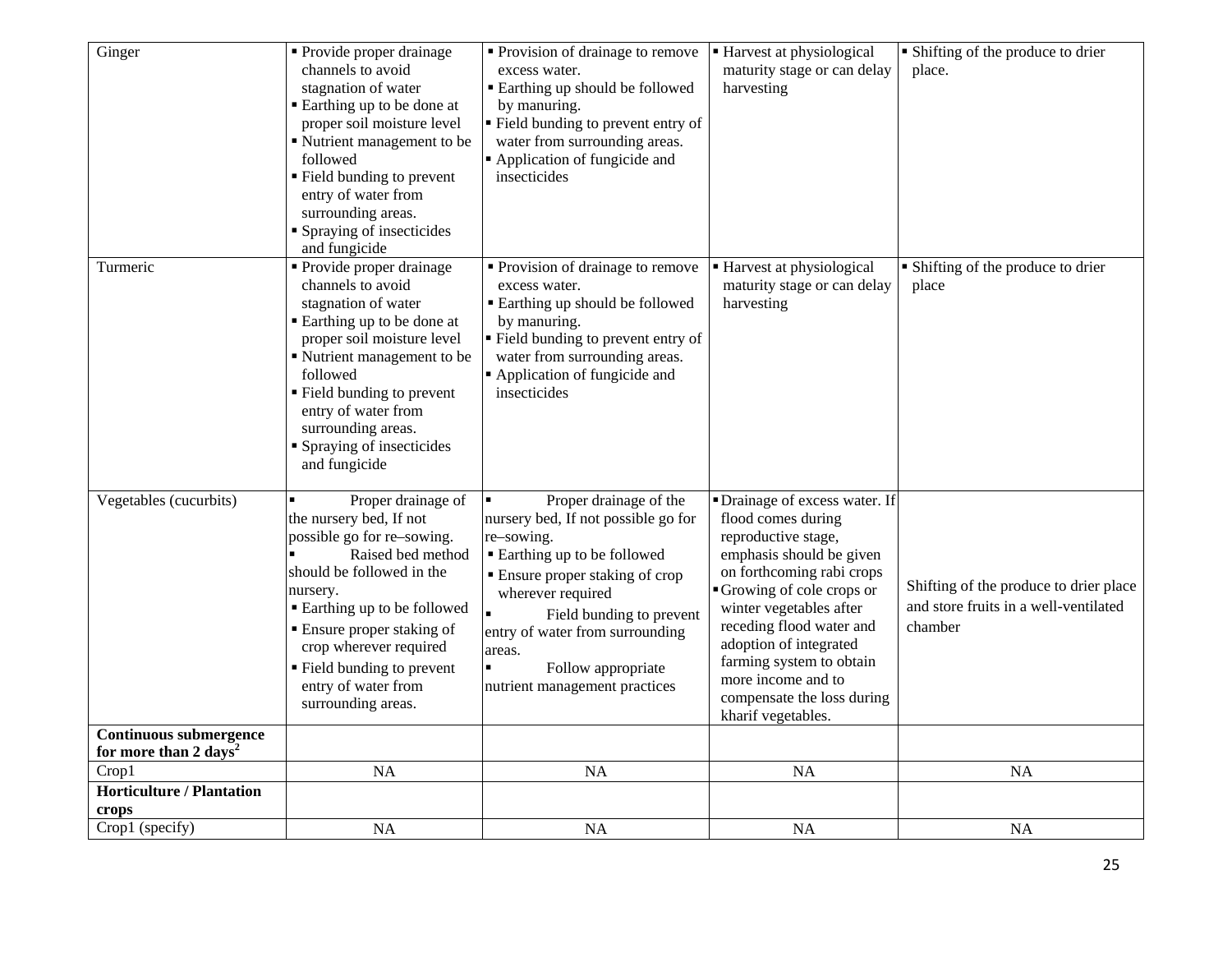| intrusion<br><b>Sez</b><br>70 T Q T |                  |       |         |             |
|-------------------------------------|------------------|-------|---------|-------------|
| -<br>$C_{\rm 10D}$                  | $\sim$<br>L N Z. | TALT. | 1 ¶ 7 T | <b>TATT</b> |

**2.4 Extreme events: Heat wave / Cold wave/Frost/ Hailstorm /Cyclone: Not Applicable**

| <b>Extreme event type</b> | Suggested contingency measure <sup>r</sup>                                                                                                               |                                                                                  |                                                                                                                                                                               |            |
|---------------------------|----------------------------------------------------------------------------------------------------------------------------------------------------------|----------------------------------------------------------------------------------|-------------------------------------------------------------------------------------------------------------------------------------------------------------------------------|------------|
|                           | Seedling / nursery stage                                                                                                                                 | <b>Vegetative stage</b>                                                          | <b>Reproductive stage</b>                                                                                                                                                     | At harvest |
| Horticulture              |                                                                                                                                                          |                                                                                  |                                                                                                                                                                               |            |
| Heat Wave <sup>p</sup>    |                                                                                                                                                          |                                                                                  |                                                                                                                                                                               |            |
| Orange                    | <b>NA</b>                                                                                                                                                | NA                                                                               | <b>NA</b>                                                                                                                                                                     | NA         |
| Apple                     | <b>NA</b>                                                                                                                                                | <b>NA</b>                                                                        | <b>NA</b>                                                                                                                                                                     | NA         |
| Pineapple                 | <b>NA</b>                                                                                                                                                | <b>NA</b>                                                                        | <b>NA</b>                                                                                                                                                                     | <b>NA</b>  |
| Kiwifruit                 | NA                                                                                                                                                       | <b>NA</b>                                                                        | <b>NA</b>                                                                                                                                                                     | NA         |
| Banana                    | NA                                                                                                                                                       | NA                                                                               | <b>NA</b>                                                                                                                                                                     | NA         |
| Large Cardamom            | NA                                                                                                                                                       | NA                                                                               | NA                                                                                                                                                                            | NA         |
| Ginger                    | <b>NA</b>                                                                                                                                                | <b>NA</b>                                                                        | <b>NA</b>                                                                                                                                                                     | NA         |
| Turmeric                  | NA                                                                                                                                                       | NA                                                                               | <b>NA</b>                                                                                                                                                                     | NA         |
| Horticulture              |                                                                                                                                                          |                                                                                  |                                                                                                                                                                               |            |
| Cold wave <sup>q</sup>    |                                                                                                                                                          |                                                                                  |                                                                                                                                                                               |            |
| Orange                    | NA                                                                                                                                                       | <b>NA</b>                                                                        | <b>NA</b>                                                                                                                                                                     | <b>NA</b>  |
| Apple                     | NA                                                                                                                                                       | <b>NA</b>                                                                        | <b>NA</b>                                                                                                                                                                     | NA         |
| Pineapple                 | <b>NA</b>                                                                                                                                                | <b>NA</b>                                                                        | <b>NA</b>                                                                                                                                                                     | NA         |
| Kiwifruit                 | <b>NA</b>                                                                                                                                                | NA                                                                               | <b>NA</b>                                                                                                                                                                     | NA         |
| Banana                    | Protect the plant by<br>٠<br>construction<br>of<br>wind brakes made<br>of shade net.<br>Maintain<br>the<br>$\blacksquare$<br>seedling<br>in<br>polyhouse | Protect the plant by<br>٠<br>construction of wind<br>brakes made of shade<br>net | Protect the plant by<br>$\blacksquare$<br>construction of wind<br>brakes made of shade<br>net<br>Protect the bunch by<br>٠<br>bagging with<br>polyethylene bag or jute<br>bag | NA         |
| Large Cardamom            | NA                                                                                                                                                       | <b>NA</b>                                                                        | <b>NA</b>                                                                                                                                                                     | NA         |
| Ginger                    | NA                                                                                                                                                       | <b>NA</b>                                                                        | <b>NA</b>                                                                                                                                                                     | NA         |
| Turmeric                  | <b>NA</b>                                                                                                                                                | <b>NA</b>                                                                        | <b>NA</b>                                                                                                                                                                     | NA         |
| Horticulture              |                                                                                                                                                          |                                                                                  |                                                                                                                                                                               |            |
| Frost                     |                                                                                                                                                          |                                                                                  |                                                                                                                                                                               |            |
| Orange                    | <b>NA</b>                                                                                                                                                | NA                                                                               | <b>NA</b>                                                                                                                                                                     | NA         |
| Apple                     | <b>NA</b>                                                                                                                                                | NA                                                                               | <b>NA</b>                                                                                                                                                                     | NA         |
| Pineapple                 | <b>NA</b>                                                                                                                                                | <b>NA</b>                                                                        | <b>NA</b>                                                                                                                                                                     | <b>NA</b>  |
| Kiwifruit                 | <b>NA</b>                                                                                                                                                | <b>NA</b>                                                                        | <b>NA</b>                                                                                                                                                                     | NA         |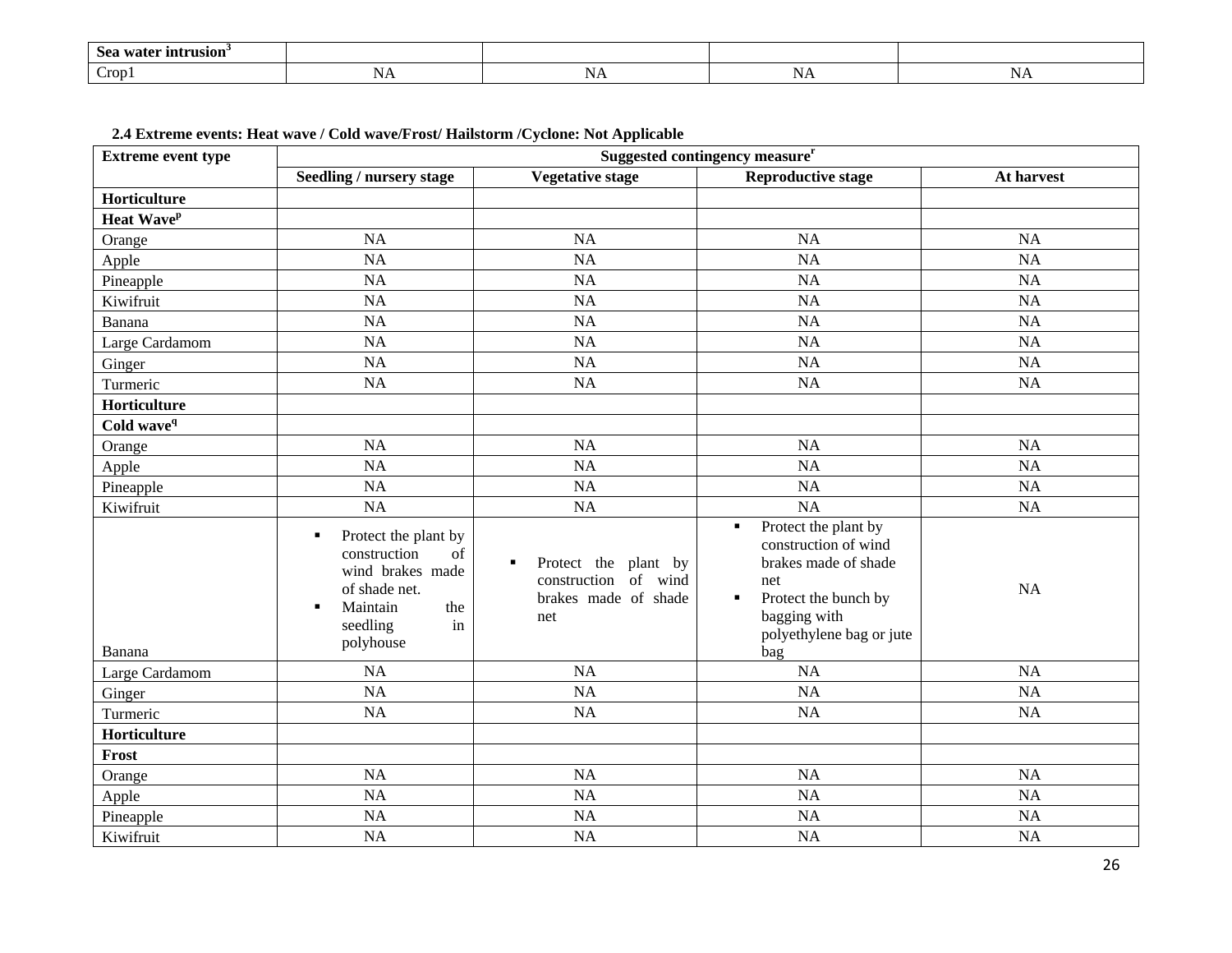| Banana           | Protect the plant by<br>construction<br>of<br>wind brakes made<br>of shade net.<br>Maintain<br>the<br>seedling<br>in<br>polyhouse | Protect the plant by<br>construction of<br>wind<br>brakes made of shade<br>net                                                                                                                             | Protect the plant by<br>$\blacksquare$<br>construction of wind<br>brakes made of shade<br>net<br>Protect the bunch by<br>٠<br>bagging with<br>polyethylene bag or jute<br>bag                              | <b>NA</b>                    |
|------------------|-----------------------------------------------------------------------------------------------------------------------------------|------------------------------------------------------------------------------------------------------------------------------------------------------------------------------------------------------------|------------------------------------------------------------------------------------------------------------------------------------------------------------------------------------------------------------|------------------------------|
| Large Cardamom   | <b>NA</b>                                                                                                                         | <b>NA</b>                                                                                                                                                                                                  | <b>NA</b>                                                                                                                                                                                                  | <b>NA</b>                    |
| Ginger           | <b>NA</b>                                                                                                                         | <b>NA</b>                                                                                                                                                                                                  | <b>NA</b>                                                                                                                                                                                                  | <b>NA</b>                    |
| Turmeric         | <b>NA</b>                                                                                                                         | <b>NA</b>                                                                                                                                                                                                  | <b>NA</b>                                                                                                                                                                                                  | <b>NA</b>                    |
| Horticulture     |                                                                                                                                   |                                                                                                                                                                                                            |                                                                                                                                                                                                            |                              |
| <b>Hailstorm</b> |                                                                                                                                   |                                                                                                                                                                                                            |                                                                                                                                                                                                            |                              |
| Orange           | • Nursery<br>raising<br>under<br>polyhouse.                                                                                       | • Pruning of damage branches<br>and application of Bordeaux<br>paste should be done to prevent<br>secondary infection<br>Nutrient management to be<br>followed along with foliar<br>spray of micronutrient | • Pruning of damage branches<br>and application of Bordeaux<br>paste should be done to prevent<br>secondary infection<br>Nutrient management to be<br>followed along with foliar<br>spray of micronutrient | ■ Harvest ripe fruit         |
| Apple            | ■ Nursery<br>raising<br>under<br>polyhouse.                                                                                       | • Pruning of damage branches<br>and application of Bordeaux<br>paste should be done to prevent<br>secondary infection<br>Kutrient management to be<br>followed along with foliar<br>spray of micronutrient | • Pruning of damage branches<br>and application of Bordeaux<br>paste should be done to prevent<br>secondary infection<br>Kutrient management to be<br>followed along with foliar<br>spray of micronutrient | ■ Harvest ripe fruit         |
| Pineapple        | <b>NA</b>                                                                                                                         | ■ Shade<br>regulation may<br>be<br>followed                                                                                                                                                                | <b>NA</b>                                                                                                                                                                                                  | ■ Harvest and value addition |
| Kiwifruit        | Nursery raising<br>٠<br>under polyhouse                                                                                           | Nutrient management to be<br>followed along with foliar<br>spray of micronutrient                                                                                                                          | Nutrient management to be<br>followed along with foliar<br>spray of micronutrient                                                                                                                          | ■ Harvest ripe fruits        |
| Banana           | Nursery raising<br>$\blacksquare$<br>under polyhouse                                                                              | • Follow nutrient management                                                                                                                                                                               | Bagging the fruit bunch<br>٠<br>with polyethylene bag<br>or jute bag                                                                                                                                       | ■ Harvest the mature bunch   |
| Large Cardamom   | ■ Nursery<br>raising<br>under<br>polyhouse.                                                                                       | • Shade<br>regulation may<br>be<br>followed by planting trees<br>providing 50-60% shade. Ultis<br>cum large cardamom plantation<br>is highly recommended                                                   | <b>NA</b>                                                                                                                                                                                                  | NA                           |
| Ginger           | • Nursery<br>raising<br>under                                                                                                     | • Shade regulation may<br>be                                                                                                                                                                               | <b>NA</b>                                                                                                                                                                                                  | <b>NA</b>                    |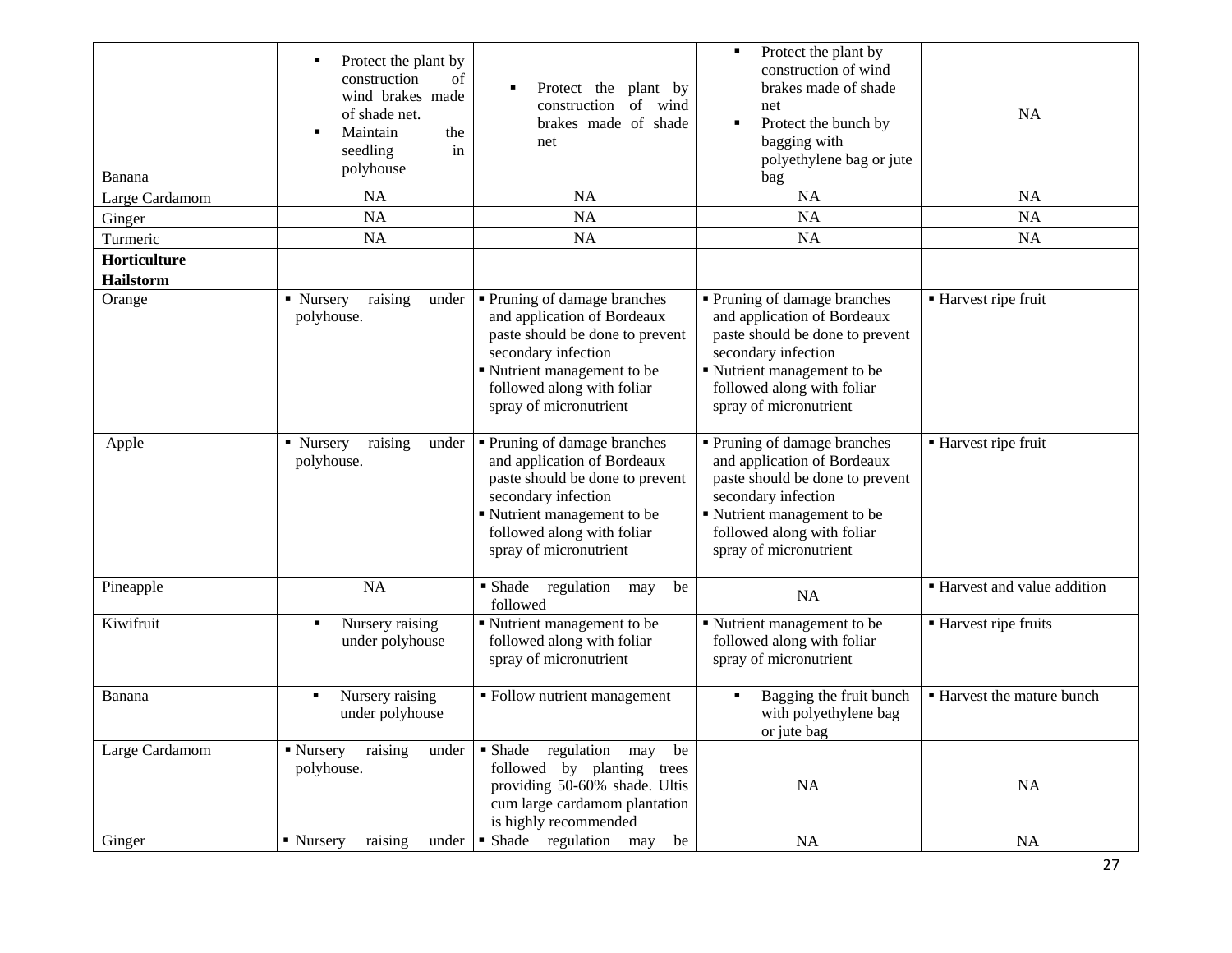|                                          | polyhouse.                                                                                                                        | followed                                       |                                                                                                        |                                                                                                                                                                                                                    |
|------------------------------------------|-----------------------------------------------------------------------------------------------------------------------------------|------------------------------------------------|--------------------------------------------------------------------------------------------------------|--------------------------------------------------------------------------------------------------------------------------------------------------------------------------------------------------------------------|
| Turmeric                                 | $\blacksquare$                                                                                                                    | $\blacksquare$                                 |                                                                                                        |                                                                                                                                                                                                                    |
| Vegetables (cucurbits)                   | raising<br>under<br>$\blacksquare$ Nursery<br>polyhouse.<br>• Provide shade to protect<br>from damage or resowing<br>of the crops | • Polyhouse cultivation & proper<br>irrigation | • Polyhouse cultivation & proper<br>irrigation<br>• Proper crop management for<br>the succeeding years | • Picking of<br>fruits at<br>right<br>edible stage<br>depends<br>upon<br>individual<br>varieties<br>and<br>marketing<br>requirements.<br>Fruits are harvested, packed in<br>baskets and transported to<br>markets. |
| Horticulture                             |                                                                                                                                   |                                                |                                                                                                        |                                                                                                                                                                                                                    |
| Cyclone                                  | <b>NA</b>                                                                                                                         | NA                                             | NA                                                                                                     | NA                                                                                                                                                                                                                 |
| Orange                                   | NA                                                                                                                                | NA                                             | NA                                                                                                     | NA                                                                                                                                                                                                                 |
| Apple                                    | <b>NA</b>                                                                                                                         | <b>NA</b>                                      | NA                                                                                                     | NA                                                                                                                                                                                                                 |
| Pineapple                                | NA                                                                                                                                | NA                                             | NA                                                                                                     | NA                                                                                                                                                                                                                 |
| Kiwifruit                                | NA                                                                                                                                | NA                                             | NA                                                                                                     | NA                                                                                                                                                                                                                 |
| Banana                                   | NA                                                                                                                                | NA                                             | NA                                                                                                     | NA                                                                                                                                                                                                                 |
| Large Cardamom                           | <b>NA</b>                                                                                                                         | NA                                             | NA                                                                                                     | NA                                                                                                                                                                                                                 |
| Ginger                                   | NA                                                                                                                                | NA                                             | NA                                                                                                     | NA                                                                                                                                                                                                                 |
| Turmeric                                 | <b>NA</b>                                                                                                                         | NA                                             | <b>NA</b>                                                                                              | <b>NA</b>                                                                                                                                                                                                          |
| Sand deposition or<br>heavy siltation    |                                                                                                                                   |                                                |                                                                                                        |                                                                                                                                                                                                                    |
| Specify crop<br>/horticulture/plantation | NA                                                                                                                                | NA                                             | NA                                                                                                     | NA                                                                                                                                                                                                                 |

# **2.5 Contingent strategies for Livestock, Poultry & Fisheries**

#### **2.5.1 Livestock**

|                                 | <b>Suggested contingency measures</b>                                                                                                                              |                                                                                                                                                                                                                       |                                                                                                                                                                                                                                                                                                   |  |
|---------------------------------|--------------------------------------------------------------------------------------------------------------------------------------------------------------------|-----------------------------------------------------------------------------------------------------------------------------------------------------------------------------------------------------------------------|---------------------------------------------------------------------------------------------------------------------------------------------------------------------------------------------------------------------------------------------------------------------------------------------------|--|
|                                 | Before the event <sup>s</sup>                                                                                                                                      | During the event                                                                                                                                                                                                      | After the event                                                                                                                                                                                                                                                                                   |  |
| <b>Drought</b>                  |                                                                                                                                                                    |                                                                                                                                                                                                                       |                                                                                                                                                                                                                                                                                                   |  |
| Feed and fodder<br>availability | • Advance early warning system<br>through Agromet advisories.<br>identification of locally available,<br>natural fodder of area.<br>Excess fodder may be stored as | feed/fodders<br>$\bullet$ Use of<br>unconventional<br>resources.<br>Awareness on fodder cultivation $\& \rvert \rvert$ Grazing in the peri peri of forest areas.<br>requirement<br>Improvement of the poor<br>quality | $\blacksquare$ Avail the<br>benefits of<br>schemes<br>under<br>drought, from state or central for feeds and<br>fodder.<br>• Feeding according to body weight • Supplementary feeding of livestock to<br>regain the general physiological imbalanced.<br>• Proper irrigation of fodder<br>plot and |  |
|                                 | hay/silage or converted into feed<br>block in the flush season, for lean<br>period.<br>■ Stacking of paddy straws.                                                 | roughages (urea treatment, soaking,<br>poultry litter( $>$ 37%).<br>• Use of feed additives to improve<br>digestibility.                                                                                              | cultivation of leguminous fodders to meet<br>the demand of green fodders                                                                                                                                                                                                                          |  |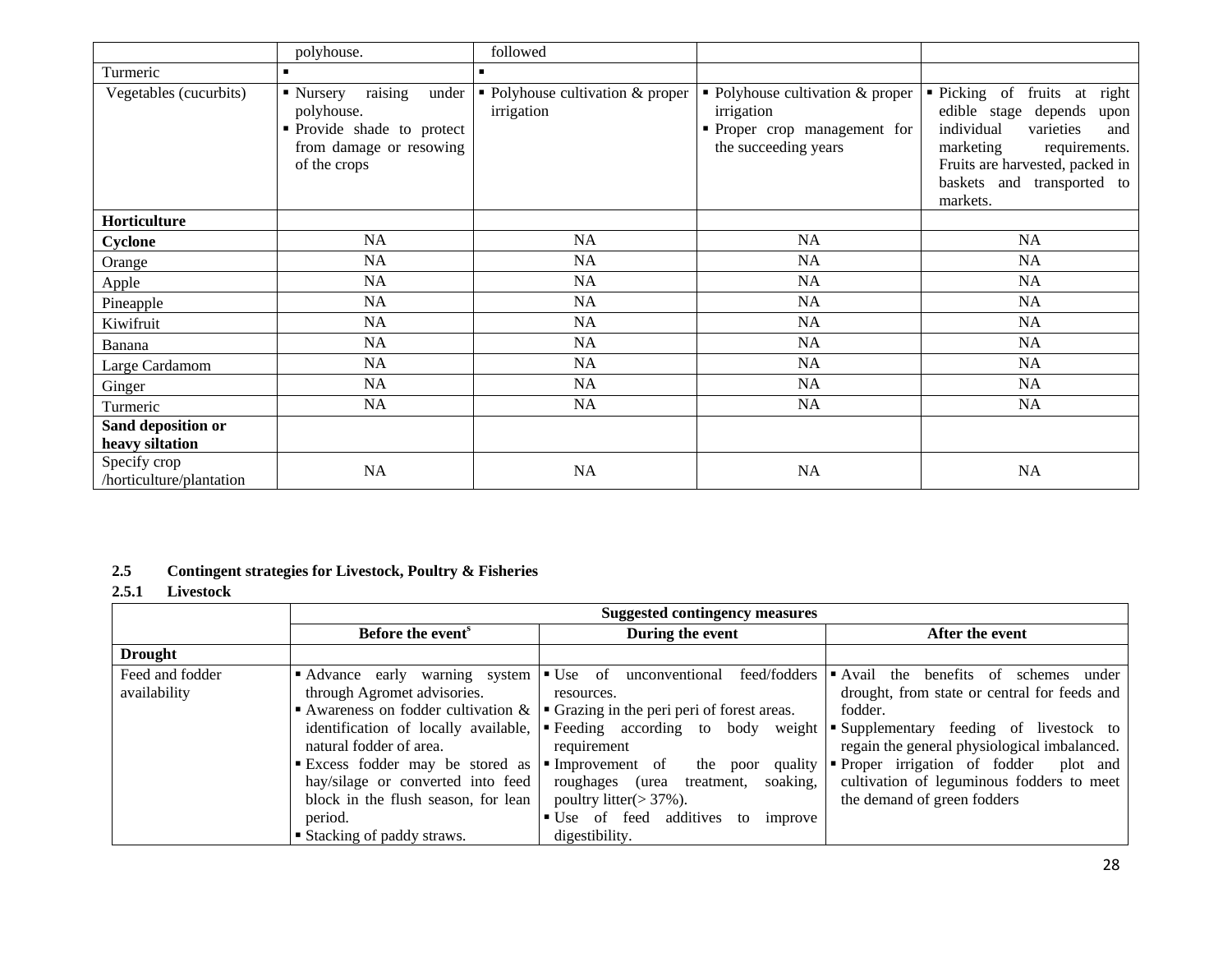|                                  |                                                                                                                                                                                                                                                                                                                                                                                                                                                                                                                                         | " use of stored Hay and Silage                                                                                                                                                                                                                                                                                                                |                                                                                                                                                                                                                                                                                                                                                                                        |
|----------------------------------|-----------------------------------------------------------------------------------------------------------------------------------------------------------------------------------------------------------------------------------------------------------------------------------------------------------------------------------------------------------------------------------------------------------------------------------------------------------------------------------------------------------------------------------------|-----------------------------------------------------------------------------------------------------------------------------------------------------------------------------------------------------------------------------------------------------------------------------------------------------------------------------------------------|----------------------------------------------------------------------------------------------------------------------------------------------------------------------------------------------------------------------------------------------------------------------------------------------------------------------------------------------------------------------------------------|
| Drinking water                   | • Construction of water harvesting<br>structures.<br>$\blacksquare$ Harvesting rain water & water from<br>natural source<br>• Developing watershed areas.                                                                                                                                                                                                                                                                                                                                                                               | • Use of stored water from water harvesting<br>structure.<br>" Fetching water from watershed areas and<br>natural stream/river.<br>Avail subsidy water supply through<br>tankers from sate or central Govt.                                                                                                                                   | • Submitting a memorandum to sate or central<br>Govt. regarding amount of water shortfall<br>during drought and action to be initiate<br>accordingly.<br>• Construction of permanent water harvesting<br>structure with a planning to fulfill the water<br>requirement during drought.                                                                                                 |
| Health and disease<br>management | ■ Ensure livestock insurance<br>• Deworming to reduce worm load<br>Stocking of veterinary medicines,<br>vitamin and mineral supplements.<br>Training of paravets and identifying<br>key man in each village to combat<br>the situation if arise.<br>Regular radio/TV telecast to follow<br>the instruction of Do & Don'ts<br>from experts.<br>• Providing available communication<br>and transportation facilities in every<br>dispensary / clinic for consultations.<br>Proper ventilation system of<br>Housing to reduce heat stress. | · Mass awareness cum Health camp and<br>symptomatically<br>prompt<br>treatment<br>accordingly.<br>"Supplementary feeding of vitamin and<br>mineral to improve general body health.                                                                                                                                                            | · Mass awareness cum Health camp and<br>symptomatically<br>prompt<br>treatment<br>accordingly.<br>• selective culling of disease animal<br>• Submitting a memorandum to sate or central<br>Govt. regarding the loss of animal due to<br>Drought and remedies to be taken<br>accordingly for future.<br>· Mini vaccine unit could be establish for<br>covering a perimeter 30-50 km.    |
| <b>Floods</b>                    |                                                                                                                                                                                                                                                                                                                                                                                                                                                                                                                                         |                                                                                                                                                                                                                                                                                                                                               |                                                                                                                                                                                                                                                                                                                                                                                        |
| Feed and fodder<br>availability  | Advance early warning system<br>through Agromet advisories.<br>Awareness on fodder cultivation &<br>identification of locally available,<br>natural fodder of the area.<br>Excess fodder may be stored as<br>hay/silage or converted into feed<br>block in the flush season, for lean<br>period.<br><b>Stacking of paddy straws.</b><br>Installation of feed block machines<br>and creating feed/fodder block<br>banks to be used in emergency.                                                                                         | Avoid feeding of damp feeds and fodders<br>Storage of feeds and fodder in high raised<br>platform.<br>• Use of unconventional feed/fodders<br>resources (water hyacinth)<br>• Shifting of livestock to high raised areas.<br>"Use of feed additives to improve<br>digestibility.<br>• Provision of UMB etc.<br>• Use of stored Hay and Silage | Submitting a reports, damage caused by<br>flood to feed and standing fodder<br>Supplementary feeding of livestock to<br>regain the general physiological imbalanced.<br>Proper irrigation of folder plot and<br>cultivation of leguminous fodders to meet<br>the demand of green fodders.<br>Avail the benefits of schemes under flood,<br>from state or central for feeds and fodder. |
| Drinking water                   | Storage of safe drinking water in<br>community tanks / water harvesting<br>structures which is not prone to<br>seepage of flood water.<br>Installation of large sized sand<br>filters with charcoal.<br>" Tying up with PHED Deptt. of                                                                                                                                                                                                                                                                                                  | • Chlorination of the drinking water and<br>use of sand filter<br>• Incorporation of aquatic plants in feeds as<br>a supplementary source of water<br>" If possible supply of fresh drinking water<br>from nearby district.                                                                                                                   | • Cleaning of water storage tanks, canals and<br>drainage system.<br>• Cleaning and disinfection of water source<br>with suitable water purifying<br>agent,<br>available in<br>the area as per the<br>recommended dose.<br>Relief for damaged tanks and community                                                                                                                      |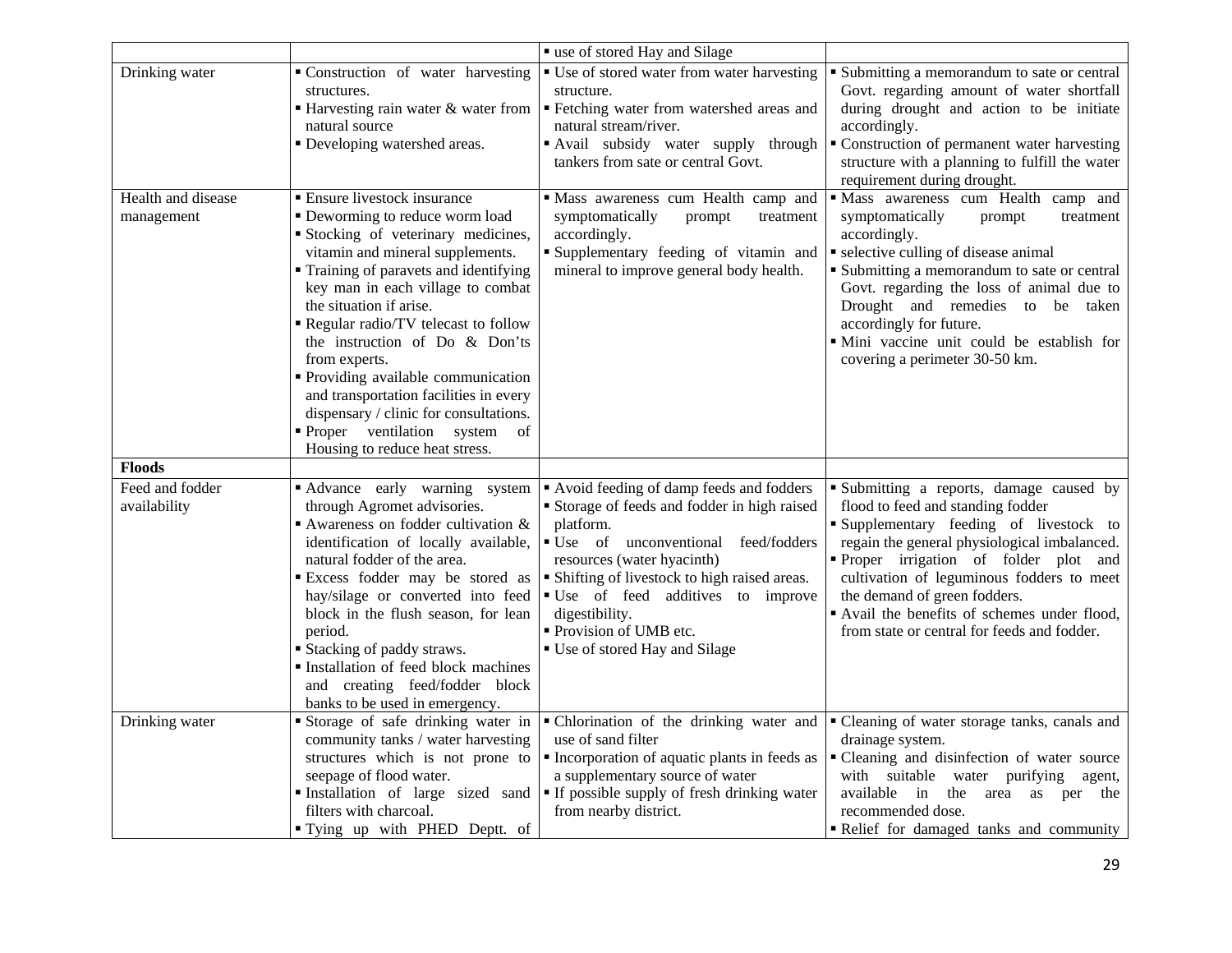| Health and disease<br>management | neighboring district to supply water<br>at needy time.<br>• Creating awareness amongst public<br>how to conserve water and<br>judiciously use in flood situation.<br><b>Ensure livestock insurance</b><br>• Deworming to reduce worm load<br>Vaccination of FMD, BQ and HS.<br>Stocking of veterinary medicines,<br>vitamin and mineral supplements.<br>• Training of paravets and identifying<br>key man in each village to combat<br>the situation if arise.<br>Regular radio/TV telecast to follow<br>the instruction of Do $&$ Don'ts<br>from experts.<br>• Providing available communication<br>and transportation facilities in every | " Mass awareness cum Health camp and<br>symptomatically<br>prompt<br>treatment<br>accordingly.<br>Supplementary feeding of vitamin and<br>mineral to improve general body health. | pipe line for reconstruction.<br>• Avoid shallow source of water<br>· Mass awareness cum Health camp and<br>symptomatically<br>prompt<br>treatment<br>accordingly.<br>• Immediate attention to the ailing animals.<br>· Sanitization of the shed and surrounding<br>areas.<br>• selective culling of animal<br>Submitting a memorandum to state or<br>central Govt. regarding the loss of animal<br>due to flood and remedies to be taken<br>accordingly for future. |
|----------------------------------|---------------------------------------------------------------------------------------------------------------------------------------------------------------------------------------------------------------------------------------------------------------------------------------------------------------------------------------------------------------------------------------------------------------------------------------------------------------------------------------------------------------------------------------------------------------------------------------------------------------------------------------------|-----------------------------------------------------------------------------------------------------------------------------------------------------------------------------------|----------------------------------------------------------------------------------------------------------------------------------------------------------------------------------------------------------------------------------------------------------------------------------------------------------------------------------------------------------------------------------------------------------------------------------------------------------------------|
| <b>Cyclone</b>                   | dispensary / clinic for consultations.<br>"Construction of shelters in high<br>raised areas.<br>NA                                                                                                                                                                                                                                                                                                                                                                                                                                                                                                                                          | <b>NA</b>                                                                                                                                                                         | <b>NA</b>                                                                                                                                                                                                                                                                                                                                                                                                                                                            |
| Feed and fodder<br>availability  | Advance early warning system<br>through Agromet advisories.<br>• Proper storage of feeds and fodder $\vert \cdot \vert$ Avoid feeding grazing in open field<br>in well constructed house<br>• Planting of trees as a wind break in<br>farm area<br><b>Excess fodder may be stored as</b><br>hay/silage or converted into feed<br>block in the flush season, for lean<br>period.<br><b>Stacking of paddy straws.</b>                                                                                                                                                                                                                         | Animal should be confined in well<br>construct house.<br>" Use of feed additives to improve<br>digestibility.<br>■ Provision of UMB etc.<br>■ Use of stored Hay and Silage        | • Submitting a reports, damage caused by<br>cyclone of standing fodder<br>Avail the benefits of schemes under flood,<br>from state or central for feeds and fodder.                                                                                                                                                                                                                                                                                                  |
| Drinking water                   | Advance early warning system<br>through Agromet advisories for<br>preparedness<br>combat<br>the<br>to<br>situation.<br>Storage of safe drinking water in<br>community tanks / water harvesting<br>structures<br>" Creating awareness amongst public<br>how to conserve water and<br>judiciously use in flood situation.<br>" Tying up with PHED Deptt. of<br>neighboring district to supply water                                                                                                                                                                                                                                           | • Chlorination of the drinking water and<br>use of sand filter<br>• Provide fresh potable water                                                                                   | " Cleaning of water storage tanks, canals and<br>drainage system.<br>• Cleaning and disinfection of water source<br>with suitable water purifying agent,<br>available in the area as per the<br>recommended dose.<br>Relief for damaged tanks and community<br>pipe line for reconstruction.<br>Avoid shallow source of water                                                                                                                                        |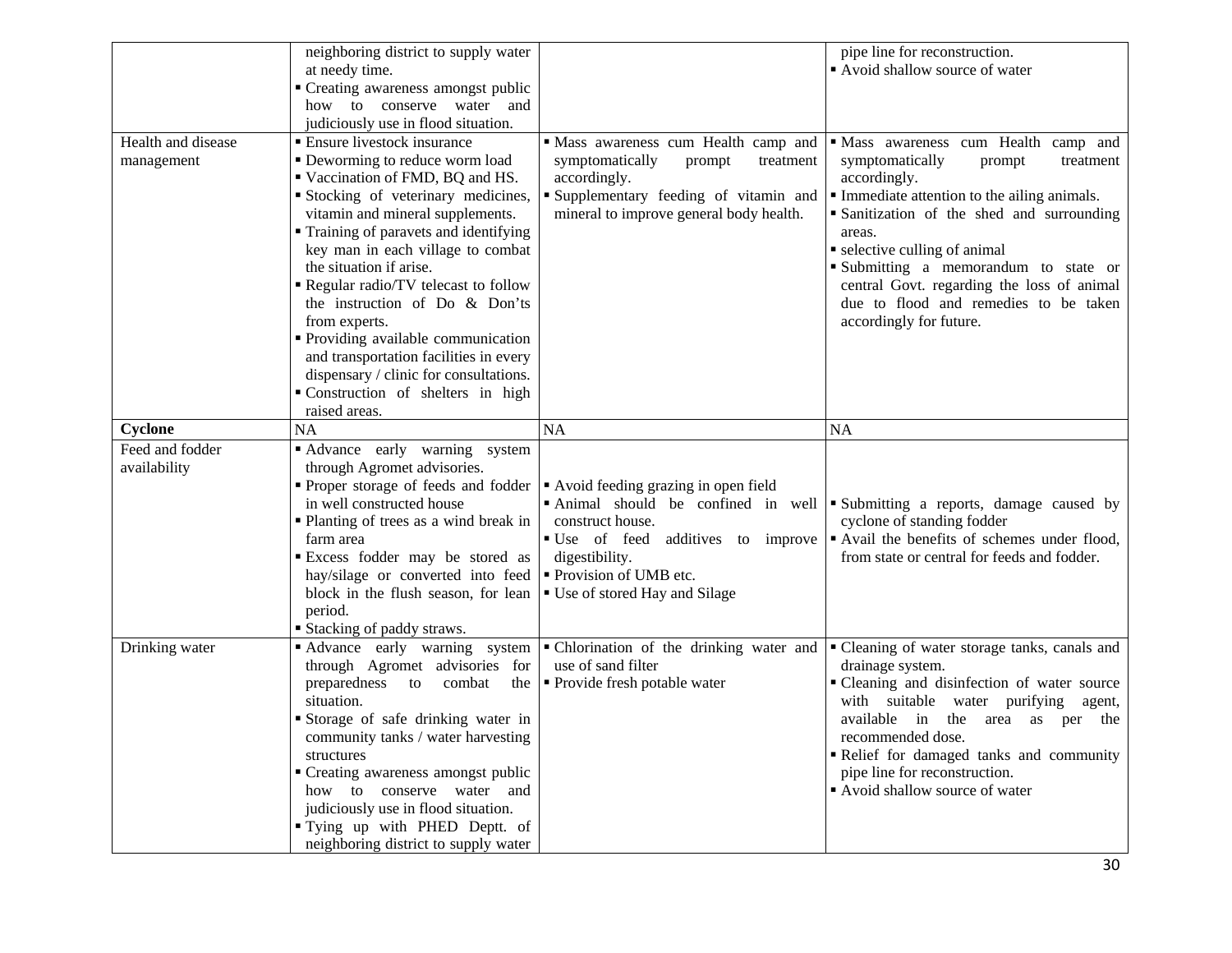|                                   | at needy time.                                                                                                                                                                                                                                                                                                                                                                                                                                                               |                                                                                                                                                                                                                                                                                                                                              |                                                                                                                                                                                                                                                                                                                                                                                                          |
|-----------------------------------|------------------------------------------------------------------------------------------------------------------------------------------------------------------------------------------------------------------------------------------------------------------------------------------------------------------------------------------------------------------------------------------------------------------------------------------------------------------------------|----------------------------------------------------------------------------------------------------------------------------------------------------------------------------------------------------------------------------------------------------------------------------------------------------------------------------------------------|----------------------------------------------------------------------------------------------------------------------------------------------------------------------------------------------------------------------------------------------------------------------------------------------------------------------------------------------------------------------------------------------------------|
| Health and disease<br>management  | <b>Ensure livestock insurance</b><br>• Deworming to reduce worm load<br>Stocking of veterinary medicines,<br>vitamin and mineral supplements.<br>• Training of paravets and identifying<br>key man in each village to combat<br>the situation if arise.<br>Regular radio/TV telecast to follow<br>the instruction of Do & Don'ts<br>from experts.<br>• Providing available communication<br>and transportation facilities in every<br>dispensary / clinic for consultations. | Mass awareness cum Health camp and<br>symptomatically<br>prompt<br>treatment<br>accordingly.<br>Supplementary feeding of vitamin and<br>mineral to improve general body health.<br>• selective culling of injured animal                                                                                                                     | • Immediate attention to the ailing animals.<br>• selective culling of injured animal<br>· Mass awareness cum Health camp and<br>symptomatically<br>prompt<br>treatment<br>accordingly.<br>· Sanitization of the shed and surrounding<br>areas.<br>Submitting a memorandum to state or<br>central Govt. regarding the loss of animal<br>due to flood and remedies to be taken<br>accordingly for future. |
| <b>Heat wave</b>                  |                                                                                                                                                                                                                                                                                                                                                                                                                                                                              |                                                                                                                                                                                                                                                                                                                                              |                                                                                                                                                                                                                                                                                                                                                                                                          |
| <b>Cattle</b>                     |                                                                                                                                                                                                                                                                                                                                                                                                                                                                              |                                                                                                                                                                                                                                                                                                                                              |                                                                                                                                                                                                                                                                                                                                                                                                          |
| Shelter/environment<br>management | Advance early warning system<br>through Agromet advisories for<br>preparedness<br>to<br>combat<br>the<br>situation.<br>Good shelter with well ventilation<br>and bedding materials<br>Construction of shelters in wind<br>shed areas.<br>• Increase<br>the concentrate feed<br>amount and reduce the roughage<br>diet.<br>• Adlib provision of potable water                                                                                                                 | • Confine the animal in protected shelter<br>• prevent them direct expose to heat wave<br>• reduce upto 20% of the ration<br>· provide nutretical<br>• Adlib provision of potable water<br>Avoid movement of animal<br>" Sprinkling of water during the extreme<br>heat to the animal<br><b>Breeding</b> should be done in morning<br>hours. | • Adlib provision of potable water<br>Analysis of the present experience and<br>remodeling of housing structure.<br>· provide nutretical                                                                                                                                                                                                                                                                 |
| Health and disease<br>management  | Advance early warning system<br>through Agromet advisories for<br>preparedness<br>combat<br>to<br>the<br>situation.<br><b>Ensure livestock insurance</b><br>• Deworming and vaccination<br>Stocking of veterinary medicines,<br>vitamin and mineral supplements.<br>• Training of paravets and identifying<br>key man in each village to combat<br>the situation if arise.<br>Regular radio/TV telecast to follow<br>the instruction of Do & Don'ts                          | • Life saving treatment accordingly.<br>"Supplementary feeding of vitamin and<br>mineral to improve general body health.<br>• Oral supplementation of electrolyte and<br>medicines                                                                                                                                                           | · Mass awareness cum Health camp and<br>symptomatically<br>prompt<br>treatment<br>accordingly.<br>Immediate attention to the ailing animals.<br>· Sanitization of the shed and surrounding<br>areas.<br>• Selective culling of animal<br>Submitting a memorandum to state or<br>central Govt. regarding the loss of animal<br>due to cold wave and remedies to be taken<br>accordingly for future.       |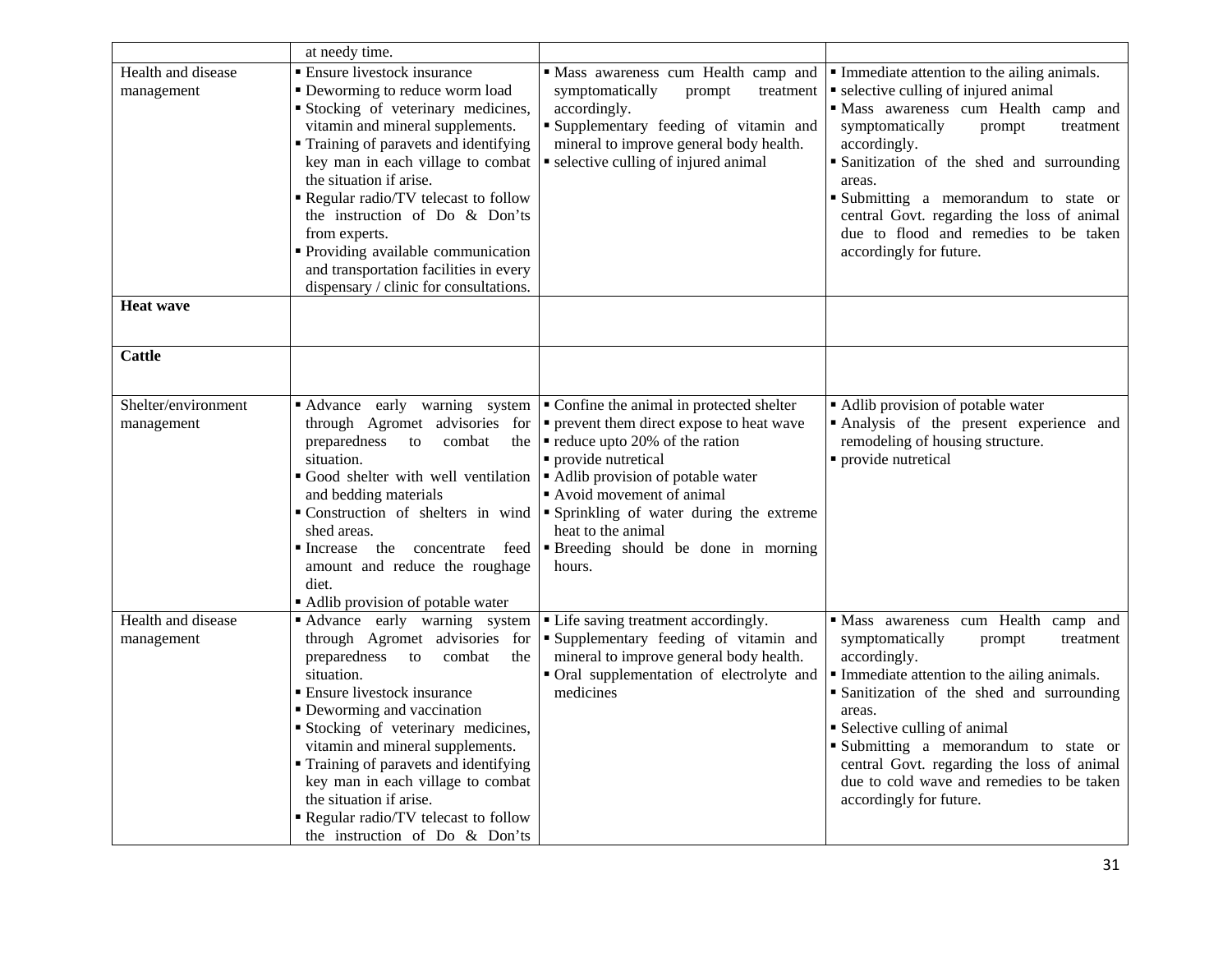|                                   | from experts.<br>• Providing available communication<br>and transportation facilities in every                                                                                                                                                                                                                                                                                                                                                                          |                                                                                                                                                                                                                                                                                                                                            |                                                                                                                                                                                                                                                                                                                                                                                                        |
|-----------------------------------|-------------------------------------------------------------------------------------------------------------------------------------------------------------------------------------------------------------------------------------------------------------------------------------------------------------------------------------------------------------------------------------------------------------------------------------------------------------------------|--------------------------------------------------------------------------------------------------------------------------------------------------------------------------------------------------------------------------------------------------------------------------------------------------------------------------------------------|--------------------------------------------------------------------------------------------------------------------------------------------------------------------------------------------------------------------------------------------------------------------------------------------------------------------------------------------------------------------------------------------------------|
|                                   | dispensary / clinic for consultations.                                                                                                                                                                                                                                                                                                                                                                                                                                  |                                                                                                                                                                                                                                                                                                                                            |                                                                                                                                                                                                                                                                                                                                                                                                        |
| Mithun                            |                                                                                                                                                                                                                                                                                                                                                                                                                                                                         |                                                                                                                                                                                                                                                                                                                                            |                                                                                                                                                                                                                                                                                                                                                                                                        |
| Shelter/environment<br>management | Advance early warning system<br>through Agromet advisories for<br>preparedness<br>combat<br>to<br>the<br>situation.<br>Good shelter with well ventilation<br>and bedding materials<br>Construction of shelters in wind<br>shed areas.<br>Increase the concentrate feed<br>amount and reduce the roughage<br>diet.<br>Adlib provision of potable water                                                                                                                   | • Confine the animal in protected shelter<br>• prevent them direct expose to heat wave<br>• reduce upto 20% of the ration<br>· provide nutretical<br>• Adlib provision of potable water<br>Avoid movement of animal<br>• Sprinkling of water during the extreme<br>heat to the animal<br>"Breeding should be done in morning<br>hours.     | • Adlib provision of potable water<br>Analysis of the present experience and<br>remodeling of housing structure.<br>• provide nutretical                                                                                                                                                                                                                                                               |
| Health and disease<br>management  | ■ Ensure livestock insurance<br>• Deworming to reduce worm load<br>Stocking of veterinary medicines,<br>vitamin and mineral supplements.<br>• Training of paravets and identifying<br>key man in each village to combat<br>the situation if arise.<br>Regular radio/TV telecast to follow<br>the instruction of Do & Don'ts<br>from experts.<br>" Providing available communication<br>and transportation facilities in every<br>dispensary / clinic for consultations. | Mass awareness cum Health camp and<br>symptomatically<br>prompt<br>treatment<br>accordingly.<br>"Supplementary feeding of vitamin and<br>mineral to improve general body health.<br>• selective culling of injured animal                                                                                                                  | • Immediate attention to the ailing animals.<br>• selective culling of injured animal<br>· Mass awareness cum Health camp and<br>symptomatically<br>prompt<br>treatment<br>accordingly.<br>Sanitization of the shed and surrounding<br>areas.<br>Submitting a memorandum to state or<br>central Govt. regarding the loss of animal<br>due to flood and remedies to be taken<br>accordingly for future. |
| Goat/Sheep                        |                                                                                                                                                                                                                                                                                                                                                                                                                                                                         |                                                                                                                                                                                                                                                                                                                                            |                                                                                                                                                                                                                                                                                                                                                                                                        |
| Shelter/environment<br>management | Advance early warning system<br>through Agromet advisories for<br>preparedness<br>combat<br>to<br>the<br>situation.<br>Good shelter with well ventilation<br>and bedding materials<br>Construction of shelters in wind<br>shed areas.<br>Increase the concentrate feed<br>amount and reduce the roughage<br>diet.                                                                                                                                                       | • Confine the animal in protected shelter<br>• prevent them direct expose to heat wave<br>• reduce upto 20% of the ration<br>• provide nutretical<br>Adlib provision of potable water<br>Avoid movement of animal<br>• Sprinkling of water during the extreme<br>heat to the animal<br><b>Breeding</b> should be done in morning<br>hours. | • Adlib provision of potable water<br>Analysis of the present experience and<br>remodeling of housing structure.<br>• provide nutretical                                                                                                                                                                                                                                                               |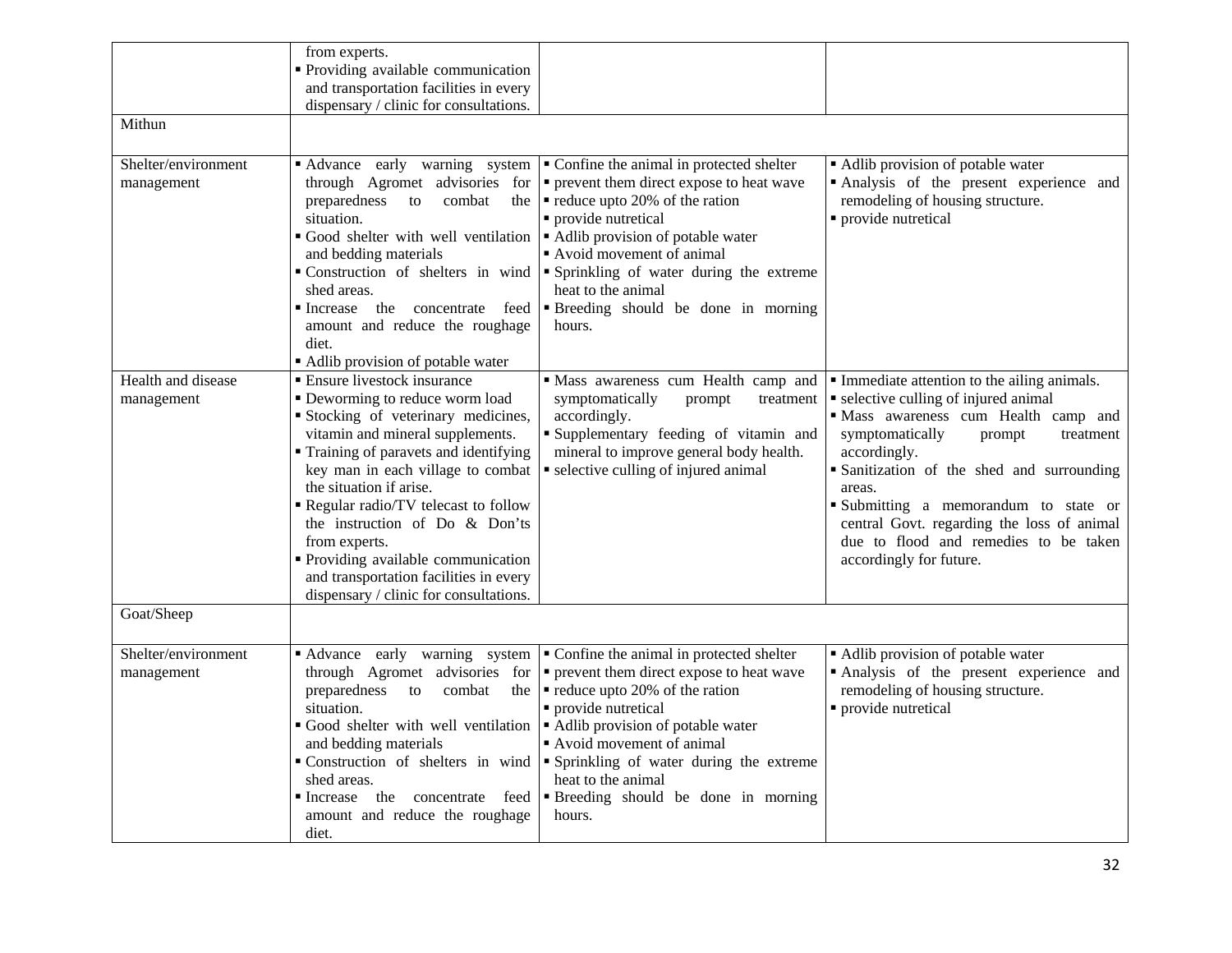|                                   | • Adlib provision of potable water                                                                                                                                                                                                                                                                                                                                                                                                                                           |                                                                                                                                                                                                                                                                                                                                                                                          |                                                                                                                                                                                                                                                                                                                                                                                                                       |
|-----------------------------------|------------------------------------------------------------------------------------------------------------------------------------------------------------------------------------------------------------------------------------------------------------------------------------------------------------------------------------------------------------------------------------------------------------------------------------------------------------------------------|------------------------------------------------------------------------------------------------------------------------------------------------------------------------------------------------------------------------------------------------------------------------------------------------------------------------------------------------------------------------------------------|-----------------------------------------------------------------------------------------------------------------------------------------------------------------------------------------------------------------------------------------------------------------------------------------------------------------------------------------------------------------------------------------------------------------------|
| Health and disease<br>management  | <b>Ensure livestock insurance</b><br>• Deworming to reduce worm load<br>Stocking of veterinary medicines,<br>vitamin and mineral supplements.<br>Training of paravets and identifying<br>key man in each village to combat<br>the situation if arise.<br>Regular radio/TV telecast to follow<br>the instruction of Do & Don'ts<br>from experts.<br>• Providing available communication<br>and transportation facilities in every<br>dispensary / clinic for consultations.   | · Mass awareness cum Health camp and<br>symptomatically<br>prompt<br>treatment<br>accordingly.<br>Supplementary feeding of vitamin and<br>mineral to improve general body health.<br>selective culling of injured animal                                                                                                                                                                 | • Immediate attention to the ailing animals.<br>• selective culling of injured animal<br>· Mass awareness cum Health camp and<br>symptomatically<br>prompt<br>treatment<br>accordingly.<br>· Sanitization of the shed and surrounding<br>areas.<br>Submitting a memorandum to state or<br>central Govt. regarding the loss of animal<br>due to flood and remedies to be taken<br>accordingly for future.              |
| Pig                               |                                                                                                                                                                                                                                                                                                                                                                                                                                                                              |                                                                                                                                                                                                                                                                                                                                                                                          |                                                                                                                                                                                                                                                                                                                                                                                                                       |
| Shelter/environment<br>management | through Agromet advisories for<br>preparedness<br>combat<br>to<br>the<br>situation.<br>Good shelter with well ventilation<br>and bedding materials<br>Construction of shelters in wind<br>shed areas.<br>Increase the concentrate feed<br>amount and reduce the roughage<br>diet.<br>Adlib provision of potable water                                                                                                                                                        | • Advance early warning system For Confine the animal in protected shelter<br>$\bullet$ prevent them direct expose to heat wave<br>$\blacksquare$ reduce upto 20% of the ration<br>· provide nutretical<br>Adlib provision of potable water<br>Avoid movement of animal<br>Sprinkling of water during the extreme<br>heat to the animal<br>"Breeding should be done in morning<br>hours. | • Adlib provision of potable water<br>Analysis of the present experience and<br>remodeling of housing structure.<br>• provide nutretical                                                                                                                                                                                                                                                                              |
| Health and disease<br>management  | <b>Ensure livestock insurance</b><br>• Deworming to reduce worm load<br>Stocking of veterinary medicines,<br>vitamin and mineral supplements.<br>• Training of paravets and identifying<br>key man in each village to combat<br>the situation if arise.<br>Regular radio/TV telecast to follow<br>the instruction of Do & Don'ts<br>from experts.<br>• Providing available communication<br>and transportation facilities in every<br>dispensary / clinic for consultations. | · Mass awareness cum Health camp and<br>symptomatically<br>prompt<br>treatment<br>accordingly.<br>Supplementary feeding of vitamin and<br>mineral to improve general body health.<br>• selective culling of injured animal                                                                                                                                                               | $\blacksquare$ Immediate attention to the ailing animals.<br>• selective culling of injured animal<br>· Mass awareness cum Health camp and<br>symptomatically<br>prompt<br>treatment<br>accordingly.<br>• Sanitization of the shed and surrounding<br>areas.<br>Submitting a memorandum to state or<br>central Govt. regarding the loss of animal<br>due to flood and remedies to be taken<br>accordingly for future. |
| Cold wave                         |                                                                                                                                                                                                                                                                                                                                                                                                                                                                              |                                                                                                                                                                                                                                                                                                                                                                                          |                                                                                                                                                                                                                                                                                                                                                                                                                       |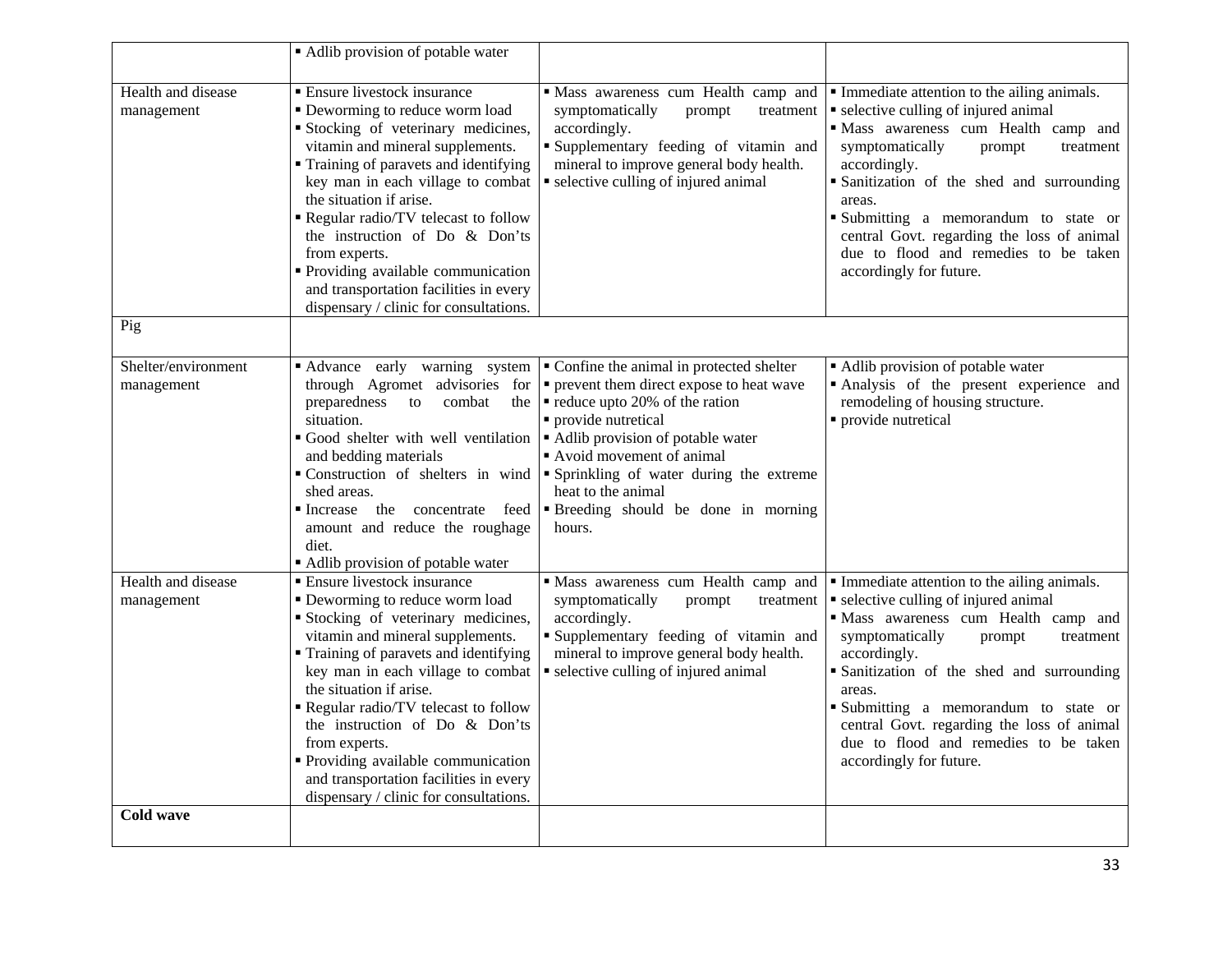| <b>Cattle</b>                     |                                                                                                                                                                                                                                                                                                                                                                                                                                                                            |                                                                                                                                                                                                                            |                                                                                                                                                                                                                                                                                                                                                                                                                             |
|-----------------------------------|----------------------------------------------------------------------------------------------------------------------------------------------------------------------------------------------------------------------------------------------------------------------------------------------------------------------------------------------------------------------------------------------------------------------------------------------------------------------------|----------------------------------------------------------------------------------------------------------------------------------------------------------------------------------------------------------------------------|-----------------------------------------------------------------------------------------------------------------------------------------------------------------------------------------------------------------------------------------------------------------------------------------------------------------------------------------------------------------------------------------------------------------------------|
| Shelter/environment<br>management | Good shelter with well ventilation<br>and bedding materials<br>Construction of shelters in wind<br>shed areas.<br>" Feed balance ration to withstand the<br>cold wave prior to occurrence.                                                                                                                                                                                                                                                                                 | • Confine the animal in protected shelter<br>• prevent them direct expose to cold wave<br>• provide extra bedding materials<br>· feed extra ration along with mineral and<br>vitamin supplements to withstand cold<br>wave | Analysis of the present experience and<br>remodeling of housing structure.                                                                                                                                                                                                                                                                                                                                                  |
| Health and disease<br>management  | • Ensure livestock insurance<br>• Deworming to reduce worm load<br>Stocking of veterinary medicines,<br>vitamin and mineral supplements.<br>Training of paravets and identifying<br>key man in each village to combat<br>the situation if arise.<br>Regular radio/TV telecast to follow<br>the instruction of Do & Don'ts<br>from experts.<br>• Providing available communication<br>and transportation facilities in every<br>dispensary / clinic for consultations.      | · Mass awareness cum Health camp and<br>symptomatically<br>prompt<br>treatment<br>accordingly.<br>Supplementary feeding of vitamin and<br>mineral to improve general body health.                                          | · Mass awareness cum Health camp and<br>symptomatically<br>prompt<br>treatment<br>accordingly.<br>Immediate attention to the ailing animals.<br>Sanitization of the shed and surrounding<br>areas.<br>• selective culling of animal<br>Submitting a memorandum to state or<br>central Govt. regarding the loss of animal<br>due to cold wave and remedies to be taken<br>accordingly for future.                            |
| Mithun                            |                                                                                                                                                                                                                                                                                                                                                                                                                                                                            |                                                                                                                                                                                                                            |                                                                                                                                                                                                                                                                                                                                                                                                                             |
| Shelter/environment<br>management | Good shelter with well ventilation<br>and bedding materials<br>Construction of shelters in wind<br>shed areas.<br>" Feed balance ration to withstand the<br>cold wave prior to occurrence.                                                                                                                                                                                                                                                                                 | • Confine the animal in protected shelter<br>• prevent them direct expose to cold wave<br>• provide extra bedding materials<br>· feed extra ration along with mineral and<br>vitamin supplements to withstand cold<br>wave | Analysis of the present experience and<br>remodeling of housing structure.                                                                                                                                                                                                                                                                                                                                                  |
| Health and disease<br>management  | <b>Ensure livestock insurance</b><br>• Deworming to reduce worm load<br>Stocking of veterinary medicines,<br>vitamin and mineral supplements.<br>Training of paravets and identifying<br>key man in each village to combat<br>the situation if arise.<br>Regular radio/TV telecast to follow<br>the instruction of Do & Don'ts<br>from experts.<br>• Providing available communication<br>and transportation facilities in every<br>dispensary / clinic for consultations. | • 1. Mass awareness cum Health camp and<br>symptomatically<br>prompt<br>treatment<br>accordingly.<br>• 2. Supplementary feeding of vitamin and<br>mineral to improve general body health.                                  | <b>1</b> . Mass awareness cum Health camp and<br>symptomatically<br>prompt<br>treatment<br>accordingly.<br>• 2. Immediate attention to the ailing animals.<br>• 3. Sanitization of the shed and surrounding<br>areas.<br>■ 4. selective culling of animal<br>• 5. Submitting a memorandum to state or<br>central Govt. regarding the loss of animal<br>due to cold wave and remedies to be taken<br>accordingly for future. |
| Pig                               |                                                                                                                                                                                                                                                                                                                                                                                                                                                                            |                                                                                                                                                                                                                            |                                                                                                                                                                                                                                                                                                                                                                                                                             |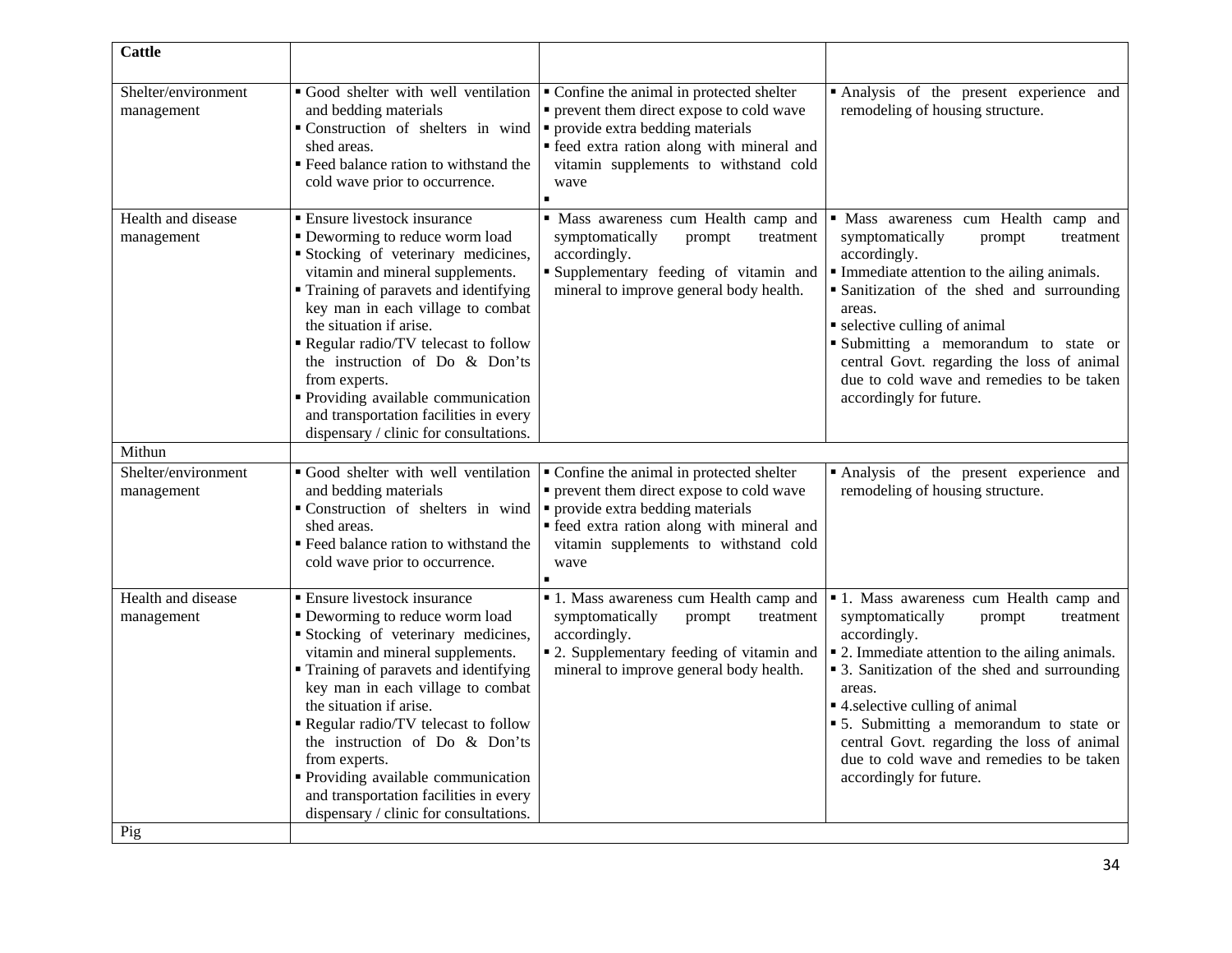| Shelter/environment<br>management | Good shelter with well ventilation<br>and bedding materials<br>Construction of shelters in wind<br>shed areas.<br>■ Feed balance ration to withstand the<br>cold wave prior to occurrence.                                                                                                                                                                                                                                                                                                   | Confine the animal in protected shelter<br>• prevent them direct expose to cold wave<br>• provide extra bedding materials<br>• feed extra ration along with mineral and<br>vitamin supplements to withstand cold<br>wave | · Analysis of the present experience and<br>remodeling of housing structure.                                                                                                                                                                                                                                                                                                                         |
|-----------------------------------|----------------------------------------------------------------------------------------------------------------------------------------------------------------------------------------------------------------------------------------------------------------------------------------------------------------------------------------------------------------------------------------------------------------------------------------------------------------------------------------------|--------------------------------------------------------------------------------------------------------------------------------------------------------------------------------------------------------------------------|------------------------------------------------------------------------------------------------------------------------------------------------------------------------------------------------------------------------------------------------------------------------------------------------------------------------------------------------------------------------------------------------------|
| Health and disease<br>management  | $\overline{\phantom{a}}$ Ensure livestock insurance<br>• Deworming to reduce worm load<br>Stocking of veterinary medicines,<br>vitamin and mineral supplements.<br>" Training of paravets and identifying<br>key man in each village to combat<br>the situation if arise.<br>Regular radio/TV telecast to follow<br>the instruction of Do & Don'ts<br>from experts.<br>Providing available communication<br>and transportation facilities in every<br>dispensary / clinic for consultations. | · Mass awareness cum Health camp and<br>symptomatically<br>treatment<br>prompt<br>accordingly.<br>" Supplementary feeding of vitamin and<br>mineral to improve general body health.                                      | · Mass awareness cum Health camp and<br>symptomatically<br>prompt<br>treatment<br>accordingly.<br>Immediate attention to the ailing animals.<br>Sanitization of the shed and surrounding<br>areas.<br>• Selective culling of animal<br>Submitting a memorandum to state or<br>central Govt. regarding the loss of animal<br>due to cold wave and remedies to be taken<br>accordingly for future.     |
| Goat/Sheep                        |                                                                                                                                                                                                                                                                                                                                                                                                                                                                                              |                                                                                                                                                                                                                          |                                                                                                                                                                                                                                                                                                                                                                                                      |
| Shelter/environment<br>management | Good shelter with well ventilation<br>and bedding materials<br>Construction of shelters in wind<br>shed areas.<br>" Feed balance ration to withstand the<br>cold wave prior to occurrence.                                                                                                                                                                                                                                                                                                   | Confine the animal in protected shelter<br>• prevent them direct expose to cold wave<br>• provide extra bedding materials<br>• feed extra ration along with mineral and<br>vitamin supplements to withstand cold<br>wave | Analysis of the present experience and<br>remodeling of housing structure.                                                                                                                                                                                                                                                                                                                           |
| Health and disease<br>management  | <b>Ensure livestock insurance</b><br>• Deworming to reduce worm load<br>Stocking of veterinary medicines,<br>vitamin and mineral supplements.<br>Training of paravets and identifying<br>key man in each village to combat<br>the situation if arise.<br>Regular radio/TV telecast to follow<br>the instruction of Do & Don'ts<br>from experts.<br>• Providing available communication<br>and transportation facilities in every<br>dispensary / clinic for consultations.                   | Mass awareness cum Health camp and<br>symptomatically<br>prompt<br>treatment<br>accordingly.<br>"Supplementary feeding of vitamin and<br>mineral to improve general body health.                                         | · Mass awareness cum Health camp and<br>symptomatically<br>prompt<br>treatment<br>accordingly.<br>• Immediate attention to the ailing animals.<br>· Sanitization of the shed and surrounding<br>areas.<br>• Selective culling of animal<br>Submitting a memorandum to state or<br>central Govt. regarding the loss of animal<br>due to cold wave and remedies to be taken<br>accordingly for future. |
| Snowfall                          | <b>Ensure livestock insurance</b><br>• Deworming to reduce worm load<br>Stocking of veterinary medicines,                                                                                                                                                                                                                                                                                                                                                                                    | · Mass awareness cum Health camp and<br>symptomatically<br>prompt<br>treatment<br>accordingly.                                                                                                                           | · Mass awareness cum Health camp and<br>symptomatically<br>prompt<br>treatment<br>accordingly.                                                                                                                                                                                                                                                                                                       |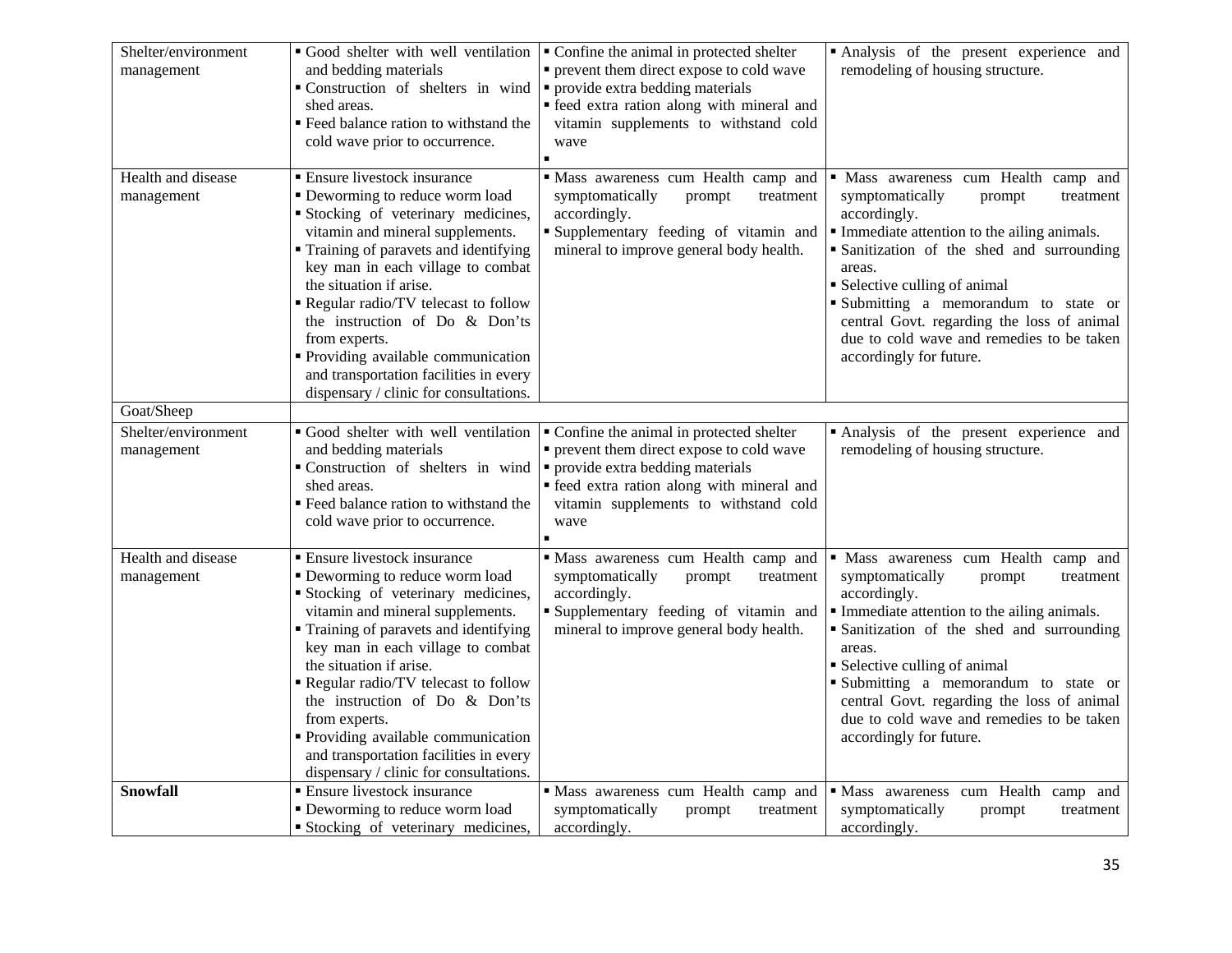|                   | vitamin and mineral supplements.       | Supplementary feeding of vitamin and    | • Immediate attention to the ailing animals. |
|-------------------|----------------------------------------|-----------------------------------------|----------------------------------------------|
|                   | • Training of paravets and identifying | mineral to improve general body health. | Sanitization of the shed and surrounding     |
|                   | key man in each village to combat      |                                         | areas.                                       |
|                   | the situation if arise.                |                                         | • selective culling of animal                |
|                   | Regular radio/TV telecast to follow    |                                         | Submitting a memorandum to state or          |
|                   | the instruction of Do & Don'ts         |                                         | central Govt. regarding the loss of animal   |
|                   | from experts.                          |                                         | due to cold wave and remedies to be taken    |
|                   | • Providing available communication    |                                         | accordingly for future.                      |
|                   | and transportation facilities in every |                                         |                                              |
|                   | dispensary / clinic for consultations. |                                         |                                              |
| <b>Earthquake</b> | <b>NA</b>                              | <b>NA</b>                               | <b>NA</b>                                    |
| <b>Landslides</b> | ■ Ensure livestock insurance           | · Mass awareness cum Health camp and    | · Mass awareness cum Health camp and         |
|                   | • Deworming to reduce worm load        | symptomatically<br>treatment<br>prompt  | symptomatically<br>treatment<br>prompt       |
|                   | Stocking of veterinary medicines,      | accordingly.                            | accordingly.                                 |
|                   | vitamin and mineral supplements.       | Supplementary feeding of vitamin and    | • Immediate attention to the ailing animals. |
|                   | • Training of paravets and identifying | mineral to improve general body health. | Sanitization of the shed and surrounding     |
|                   | key man in each village to combat      | · immediate rescue operation            | areas.                                       |
|                   | the situation if arise.                | • Shifting of livestock to safe areas.  | • selective culling of animal                |
|                   | Regular radio/TV telecast to follow    |                                         | Submitting a memorandum to state or          |
|                   | the instruction of Do & Don'ts         |                                         | central Govt. regarding the loss of animal   |
|                   | from experts.                          |                                         | due to landslides and remedies to be taken   |
|                   | • Providing available communication    |                                         | accordingly for future.                      |
|                   | and transportation facilities in every |                                         |                                              |
|                   | dispensary / clinic for consultations. |                                         |                                              |

<sup>s</sup> based on forewarning wherever available

# **2.5.2 Poultry**

|                  |                                               | <b>Convergence/linkages with</b><br>ongoing programs, if any                       |                                   |                   |
|------------------|-----------------------------------------------|------------------------------------------------------------------------------------|-----------------------------------|-------------------|
|                  | <b>Before the event</b>                       | During the event                                                                   | After the event                   |                   |
| <b>Drought</b>   |                                               |                                                                                    |                                   |                   |
| Shortage of feed | Awareness on maze, pea and Use of stored feed |                                                                                    | Availing insurance for the crop   | Schemes from Line |
| ingredients      |                                               | oil seed cultivation for use of $\blacksquare$ Use of feeds from the local         | loss.                             | Deptt./RKVY/ATMA  |
|                  | poultry feed                                  | resources                                                                          | Availing subsidiary schemes from  |                   |
|                  |                                               | Procurement of feed ingredients $\blacktriangleright$ Regular radio/TV telecast to | line deptt.                       |                   |
|                  | in bulk.                                      | follow the instruction of Do $\&$                                                  |                                   |                   |
|                  | Installation of feed<br>mixing                | Don'ts from experts.                                                               |                                   |                   |
|                  | plant                                         |                                                                                    |                                   |                   |
| Drinking water   | of<br>■ Construction<br>water                 | Provision of potable water                                                         | Submitting a memorandum to        |                   |
|                  | harvesting structures.                        | Use of stored water from water                                                     | sate or central Govt. regarding   |                   |
|                  | Harvesting rain water & water                 | harvesting structure.                                                              | amount of water shortfall during  |                   |
|                  | from natural source                           | Fetching water from watershed                                                      | drought and action to be initiate |                   |
|                  | Developing watershed areas.                   | areas and natural stream/river.                                                    | accordingly.                      |                   |
|                  |                                               | Regular radio/TV telecast to Avail subsidy water supply                            | Construction of permanent water   |                   |
|                  |                                               | follow the instruction of Do $\&$   through tankers from sate or                   | harvesting structure with a       |                   |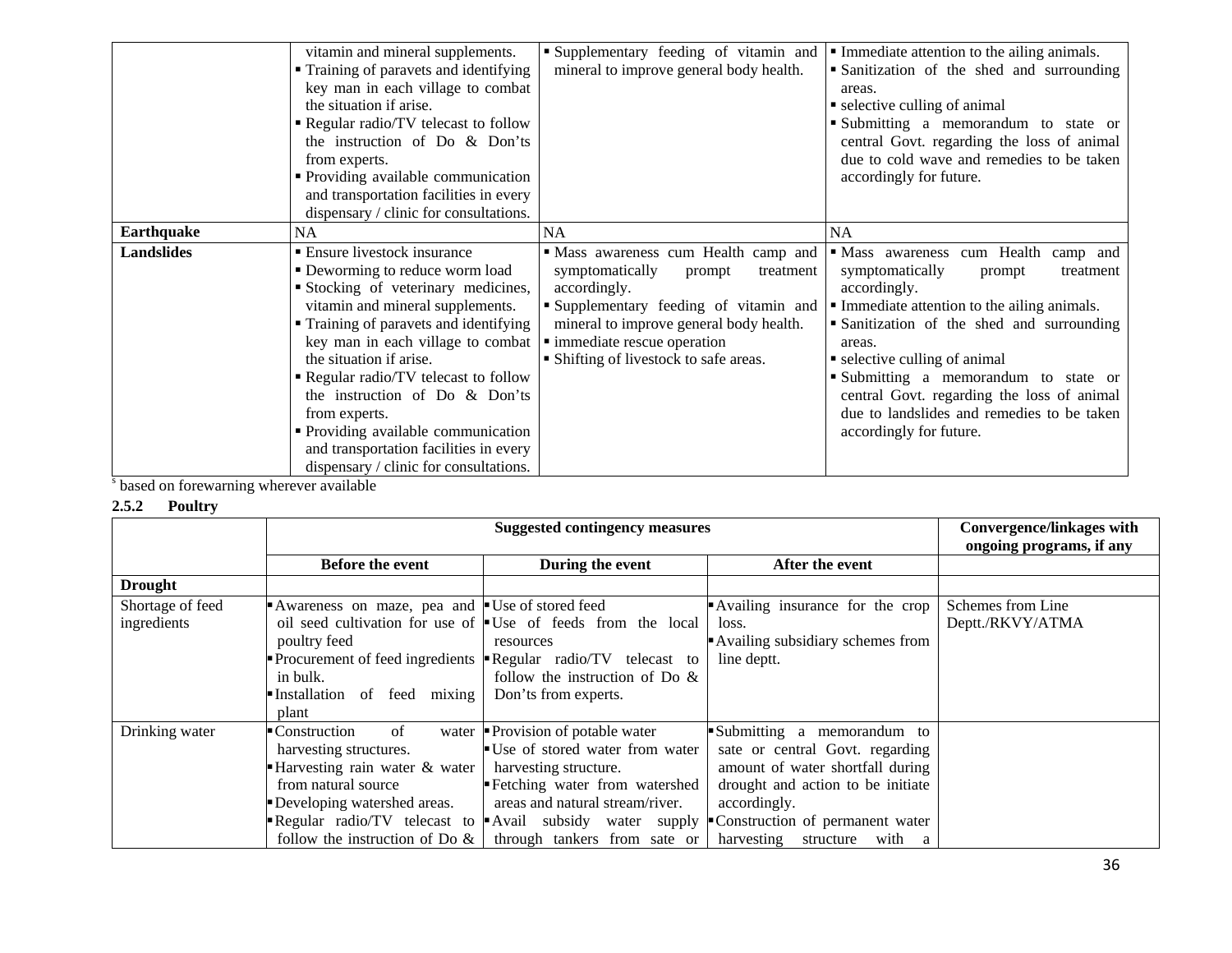|                    | Don'ts from experts.                      | central Govt.                                               | planning to fulfill the water<br>requirement during drought. |  |
|--------------------|-------------------------------------------|-------------------------------------------------------------|--------------------------------------------------------------|--|
| Health and disease | Regular<br>deworming<br>and               | Mass awareness cum Health                                   | Mass awareness cum Health                                    |  |
| management         | vaccination<br>against<br>viral           | and<br>symptomatically<br>camp                              | and<br>symptomatically<br>camp                               |  |
|                    | disease.                                  | prompt treatment accordingly.                               | prompt treatment accordingly.                                |  |
|                    | <b>Stocking</b><br>of<br>veterinary       | Supplementary<br>feeding<br>of                              | selective culling of bird                                    |  |
|                    | medicines, vitamin and mineral            | vitamin and mineral to reduce                               | Submitting a memorandum to                                   |  |
|                    | supplements.                              | heat stress                                                 | sate or central Govt. regarding                              |  |
|                    | Training of paravets<br>and               | Regular radio/TV telecast to                                | the loss of poultry due to Drought                           |  |
|                    | identifying key man in each               | follow the instruction of Do &                              | and remedies to be taken                                     |  |
|                    | village to combat the situation           | Don'ts from experts.                                        | accordingly for future.                                      |  |
|                    | if arise.                                 |                                                             |                                                              |  |
|                    | Providing<br>available                    |                                                             |                                                              |  |
|                    | communication                             |                                                             |                                                              |  |
|                    | and<br>facilities<br>transportation<br>in |                                                             |                                                              |  |
|                    | every dispensary / clinic for             |                                                             |                                                              |  |
|                    | consultations.                            |                                                             |                                                              |  |
|                    | Proper ventilation system of              |                                                             |                                                              |  |
|                    | Housing to reduce heat stress.            |                                                             |                                                              |  |
| <b>Floods</b>      |                                           |                                                             |                                                              |  |
| Shortage of feed   | Awareness on maze, pea and                | ■ Use of stored feed                                        | Availing insurance for the crop                              |  |
| ingredients        |                                           | oil seed cultivation for use of Use of feeds from the local | loss.                                                        |  |
|                    | poultry feed                              | resources                                                   | Availing subsidiary schemes from                             |  |
|                    | Procurement of feed ingredients           | Regular radio/TV telecast to                                | line deptt.                                                  |  |
|                    | in bulk and store in raise floor.         | follow the instruction of Do $\&$                           |                                                              |  |
|                    | Installation of feed mixing               | Don'ts from experts.                                        |                                                              |  |
|                    | plant                                     |                                                             |                                                              |  |
| Drinking water     | Storage of safe drinking water            | Chlorination of the drinking                                | - Cleaning of water storage tanks                            |  |
|                    | in community tanks / water                | water and use of sand filter                                | Relief for damaged tanks and                                 |  |
|                    | harvesting structures which is            | Supply of fresh drinking water                              | community<br>pipe<br>line<br>for                             |  |
|                    | not prone to seepage of flood             | from nearby district.                                       | reconstruction.                                              |  |
|                    | water.                                    | Regular radio/TV telecast to                                |                                                              |  |
|                    | Installation of large sized sand          | follow the instruction of Do $\&$                           |                                                              |  |
|                    | filters with charcoal.                    | Don'ts from experts.                                        |                                                              |  |
|                    | Tying up with PHED Deptt. of              |                                                             |                                                              |  |
|                    | neighboring district to supply            |                                                             |                                                              |  |
|                    | water at needy time.                      |                                                             |                                                              |  |
|                    | Creating awareness amongst                |                                                             |                                                              |  |
|                    | public how to conserve water              |                                                             |                                                              |  |
|                    | and judiciously use in flood              |                                                             |                                                              |  |
|                    | situation.                                |                                                             |                                                              |  |
| Health and disease | Regular<br>deworming<br>and               | $\blacksquare$ Mass<br>awareness cum Health                 | $\blacksquare$ Mass<br>cum Health<br>awareness               |  |
| management         | vaccination<br>against<br>viral           | and<br>symptomatically<br>camp                              | and<br>symptomatically<br>camp                               |  |
|                    | disease.                                  | prompt treatment accordingly.                               | prompt treatment accordingly.                                |  |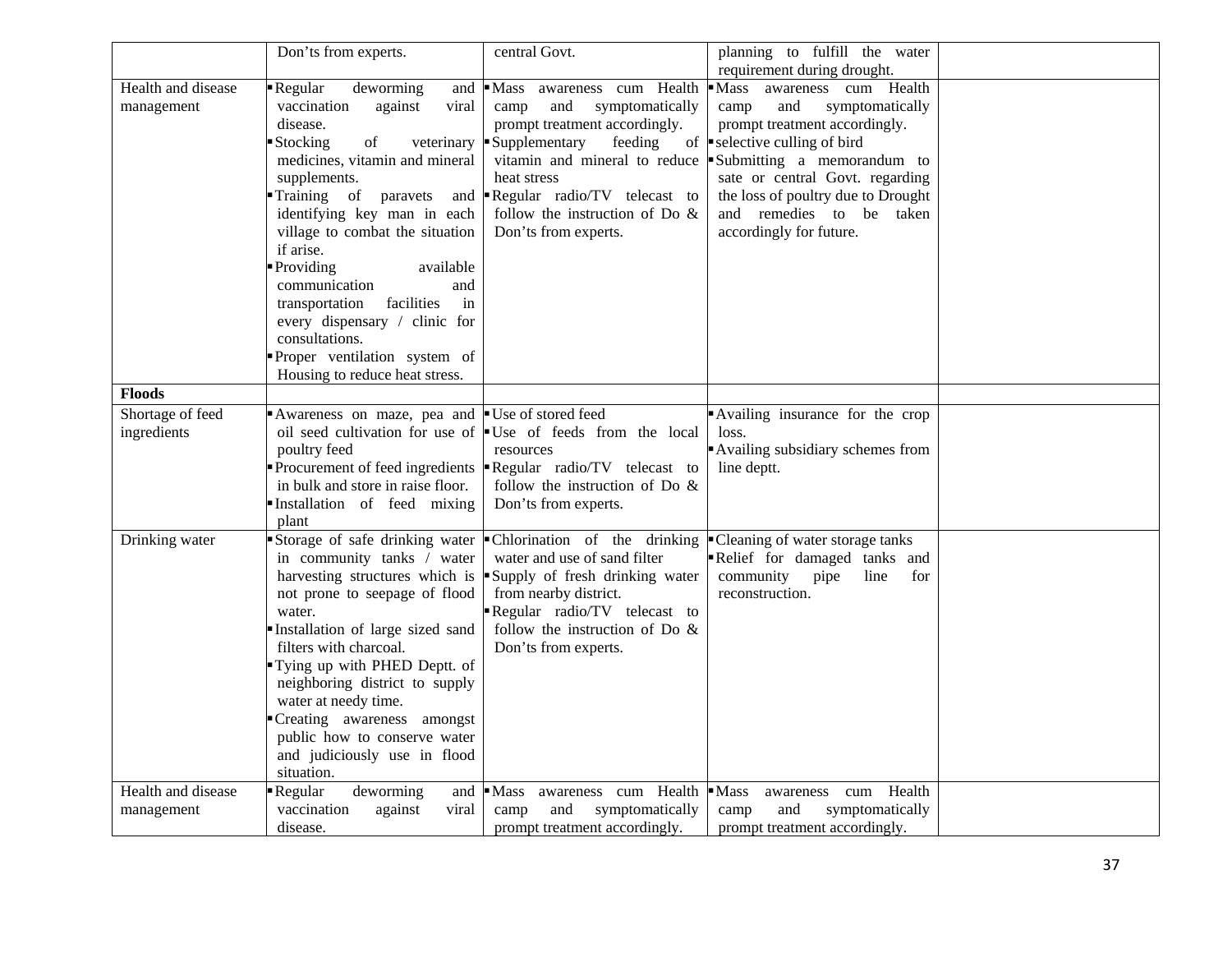|                                   | of<br>Stocking<br>veterinary<br>medicines, vitamin and mineral<br>supplements.<br>Training of<br>paravets<br>and<br>identifying key man in each<br>village to combat the situation<br>if arise.<br>Providing<br>available<br>communication<br>and<br>facilities<br>transportation<br>in<br>every dispensary / clinic for<br>consultations.<br>Proper ventilation system of<br>Housing to reduce heat stress. | Supplementary<br>feeding<br>heat stress<br>Regular radio/TV telecast to<br>follow the instruction of Do &<br>Don'ts from experts.                                                                                                                                                                      | of $\bullet$ selective culling of bird<br>vitamin and mineral to reduce Submitting a memorandum to<br>sate or central Govt. regarding<br>the loss of poultry due to Drought<br>and remedies to be taken<br>accordingly for future.                |           |
|-----------------------------------|--------------------------------------------------------------------------------------------------------------------------------------------------------------------------------------------------------------------------------------------------------------------------------------------------------------------------------------------------------------------------------------------------------------|--------------------------------------------------------------------------------------------------------------------------------------------------------------------------------------------------------------------------------------------------------------------------------------------------------|---------------------------------------------------------------------------------------------------------------------------------------------------------------------------------------------------------------------------------------------------|-----------|
| Cyclone                           |                                                                                                                                                                                                                                                                                                                                                                                                              |                                                                                                                                                                                                                                                                                                        |                                                                                                                                                                                                                                                   |           |
| Shortage of feed<br>ingredients   | NA                                                                                                                                                                                                                                                                                                                                                                                                           | NA                                                                                                                                                                                                                                                                                                     | NA                                                                                                                                                                                                                                                | NA        |
| Drinking water                    | NA                                                                                                                                                                                                                                                                                                                                                                                                           | NA                                                                                                                                                                                                                                                                                                     | NA                                                                                                                                                                                                                                                | <b>NA</b> |
| Health and disease<br>management  | NA                                                                                                                                                                                                                                                                                                                                                                                                           | NA                                                                                                                                                                                                                                                                                                     | NA                                                                                                                                                                                                                                                | <b>NA</b> |
| <b>Heat wave</b>                  |                                                                                                                                                                                                                                                                                                                                                                                                              |                                                                                                                                                                                                                                                                                                        |                                                                                                                                                                                                                                                   |           |
| Shelter/environment<br>management | Advance early warning system<br>through Agromet advisories<br>for preparedness to combat the<br>situation.<br>Good shelter with well<br>ventilation<br>bedding<br>and<br>materials<br>Construction of shelters in<br>wind shed areas.<br>Increase the concentrate feed<br>amount<br>and<br>reduce<br>the<br>roughage diet.<br>Adlib provision of potable<br>water                                            | • Confine the animal in protected<br>shelter<br>• prevent them direct expose to<br>heat wave<br>$\blacksquare$ reduce upto 20% of the ration<br>• provide nutretical<br>Adlib provision of potable<br>water<br>Avoid movement of animal<br>· Misting of water during the<br>extreme heat to the animal | • Adlib provision of potable water<br>$\blacksquare$ Analysis<br>of<br>the<br>present<br>experience and remodeling of<br>housing structure.<br>provide nutretical                                                                                 |           |
| Health and disease<br>management  | <b>Ensure livestock insurance</b><br>· Deworming to reduce worm<br>load<br>$\blacksquare$ Stocking<br>of<br>veterinary<br>vitamin<br>medicines,<br>and<br>mineral supplements.<br>Training of paravets<br>and<br>identifying key man in each<br>village to combat the situation                                                                                                                              | · Mass awareness cum Health<br>and<br>symptomatically<br>camp<br>prompt treatment accordingly.<br>• Supplementary feeding of<br>vitamin and mineral to improve<br>general body health.<br>selective culling of injured<br>animal                                                                       | • Immediate attention to the ailing<br>animals.<br>selective culling of injured<br>animal<br>· Mass awareness cum Health<br>and<br>symptomatically<br>camp<br>prompt treatment accordingly.<br>Sanitization of the shed and<br>surrounding areas. |           |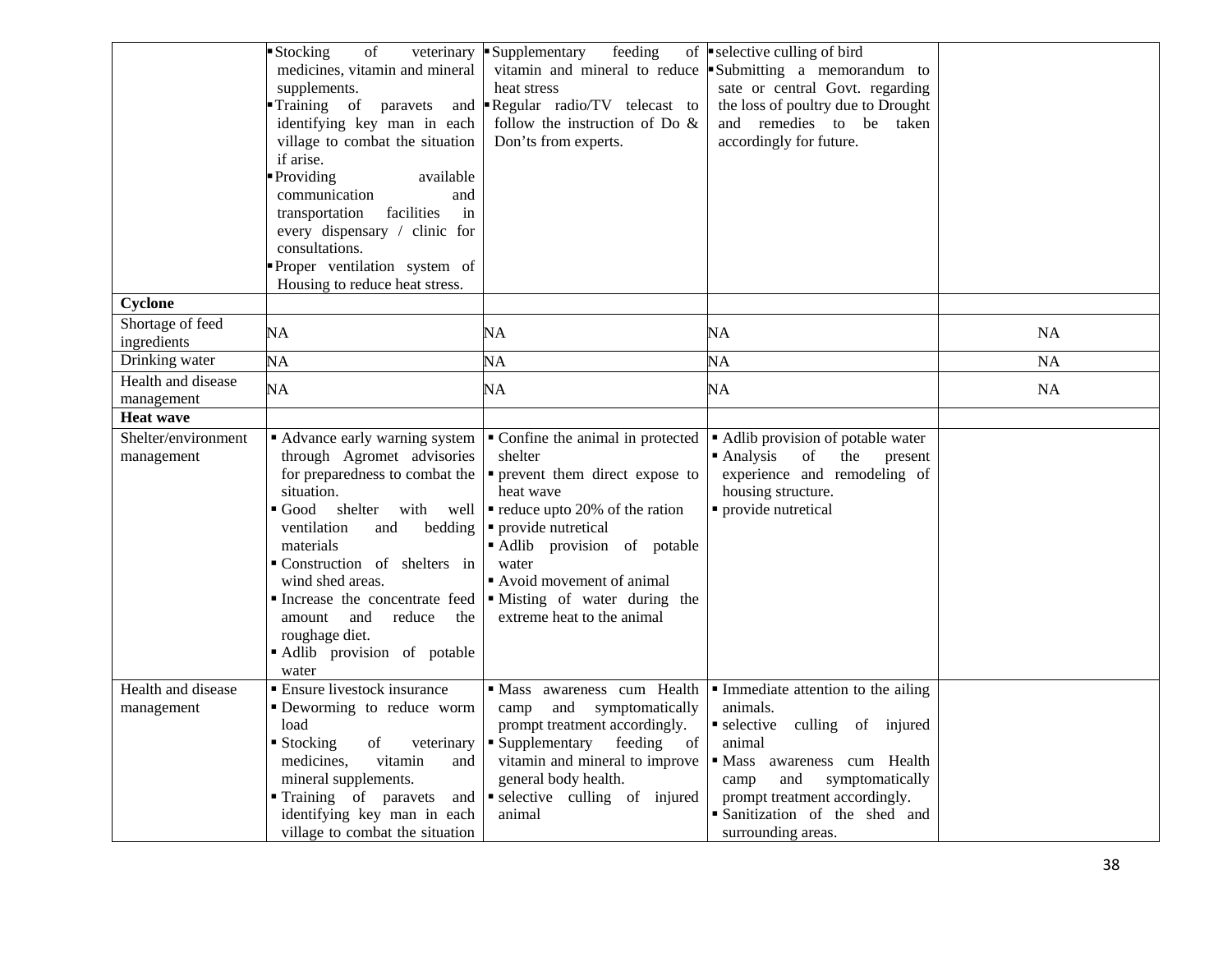|                     | if arise.                                                  |                                    | Submitting a memorandum to                          |           |
|---------------------|------------------------------------------------------------|------------------------------------|-----------------------------------------------------|-----------|
|                     | Regular radio/TV telecast to                               |                                    | state or central Govt. regarding                    |           |
|                     | follow the instruction of Do &                             |                                    | the loss of animal due to flood                     |           |
|                     | Don'ts from experts.                                       |                                    | and remedies to be taken                            |           |
|                     | $\blacksquare$ Providing<br>available                      |                                    | accordingly for future.                             |           |
|                     | communication<br>and                                       |                                    |                                                     |           |
|                     | in<br>facilities<br>transportation                         |                                    |                                                     |           |
|                     | every dispensary / clinic for                              |                                    |                                                     |           |
|                     | consultations.                                             |                                    |                                                     |           |
| <b>Cold wave</b>    |                                                            |                                    |                                                     |           |
| Shelter/environment | $\blacksquare$ Good<br>shelter<br>with                     | well Confine the bird in protected |                                                     |           |
| management          | ventilation<br>and<br>bedding                              | shelter                            | Analysis of the present experience                  |           |
|                     | materials                                                  | prove extra light to keep them     | and remodeling of housing                           |           |
|                     | Construction of shelters in wind                           | warm                               |                                                     |           |
|                     | shed areas.                                                | prevent them direct expose to      | structure.                                          |           |
|                     | Feed<br>balance<br>ration<br>to                            | cold wave                          |                                                     |           |
|                     | withstand the cold wave prior                              | provide extra bedding materials    |                                                     |           |
|                     | to occurrence.                                             | reed extra ration along with       |                                                     |           |
|                     |                                                            | mineral<br>and<br>vitamin          |                                                     |           |
|                     |                                                            | supplements to withstand cold      |                                                     |           |
|                     |                                                            | wave                               |                                                     |           |
|                     |                                                            | Regular radio/TV telecast to       |                                                     |           |
|                     |                                                            | follow the instruction of Do $\&$  |                                                     |           |
|                     |                                                            | Don'ts from experts.               |                                                     |           |
| Health and disease  | <b>Ensure livestock insurance</b>                          | Mass awareness cum Health          | cum Health<br>$\blacksquare$ Mass<br>awareness      |           |
|                     | Deworming to reduce worm                                   | and symptomatically<br>camp        | symptomatically<br>camp<br>and                      |           |
| management          | load and vaccination to protect                            | prompt treatment accordingly.      | prompt treatment accordingly.                       |           |
|                     | viral disease                                              | Supplementary<br>feeding           | of $\blacksquare$ Immediate attention to the ailing |           |
|                     | Stocking<br>of<br>veterinary                               | vitamin and mineral to improve     | animals.                                            |           |
|                     | medicines, vitamin and mineral                             | general body health.               | Sanitization of the shed and                        |           |
|                     | supplements.                                               | Regular radio/TV telecast to       | surrounding areas.                                  |           |
|                     |                                                            | follow the instruction of Do $\&$  | selective culling of animal                         |           |
|                     | Training of paravets<br>and<br>identifying key man in each |                                    | Submitting a memorandum to                          |           |
|                     |                                                            | Don'ts from experts.               |                                                     |           |
|                     | village to combat the situation                            |                                    | state or central Govt. regarding                    |           |
|                     | if arise.                                                  |                                    | the loss of animal due to cold                      |           |
|                     | Providing<br>available                                     |                                    | wave and remedies to be taken                       |           |
|                     | communication<br>and                                       |                                    | accordingly for future.                             |           |
|                     | facilities<br>transportation<br>in                         |                                    |                                                     |           |
|                     | every dispensary / clinic for                              |                                    |                                                     |           |
|                     | consultations.                                             |                                    |                                                     |           |
| Snowfall            | <b>Ensure livestock insurance</b>                          | Mass awareness cum Health          | Mass awareness cum Health                           |           |
|                     | Deworming to reduce worm                                   | camp and symptomatically           | camp and symptomatically                            |           |
|                     | load and vaccination to protect                            | prompt treatment accordingly.      | prompt treatment accordingly.                       | <b>NA</b> |
|                     | against viral disease                                      | Supplementary feeding of           | Immediate attention to the ailing                   |           |
|                     | Stocking of veterinary                                     | vitamin and mineral to improve     | animals.                                            |           |